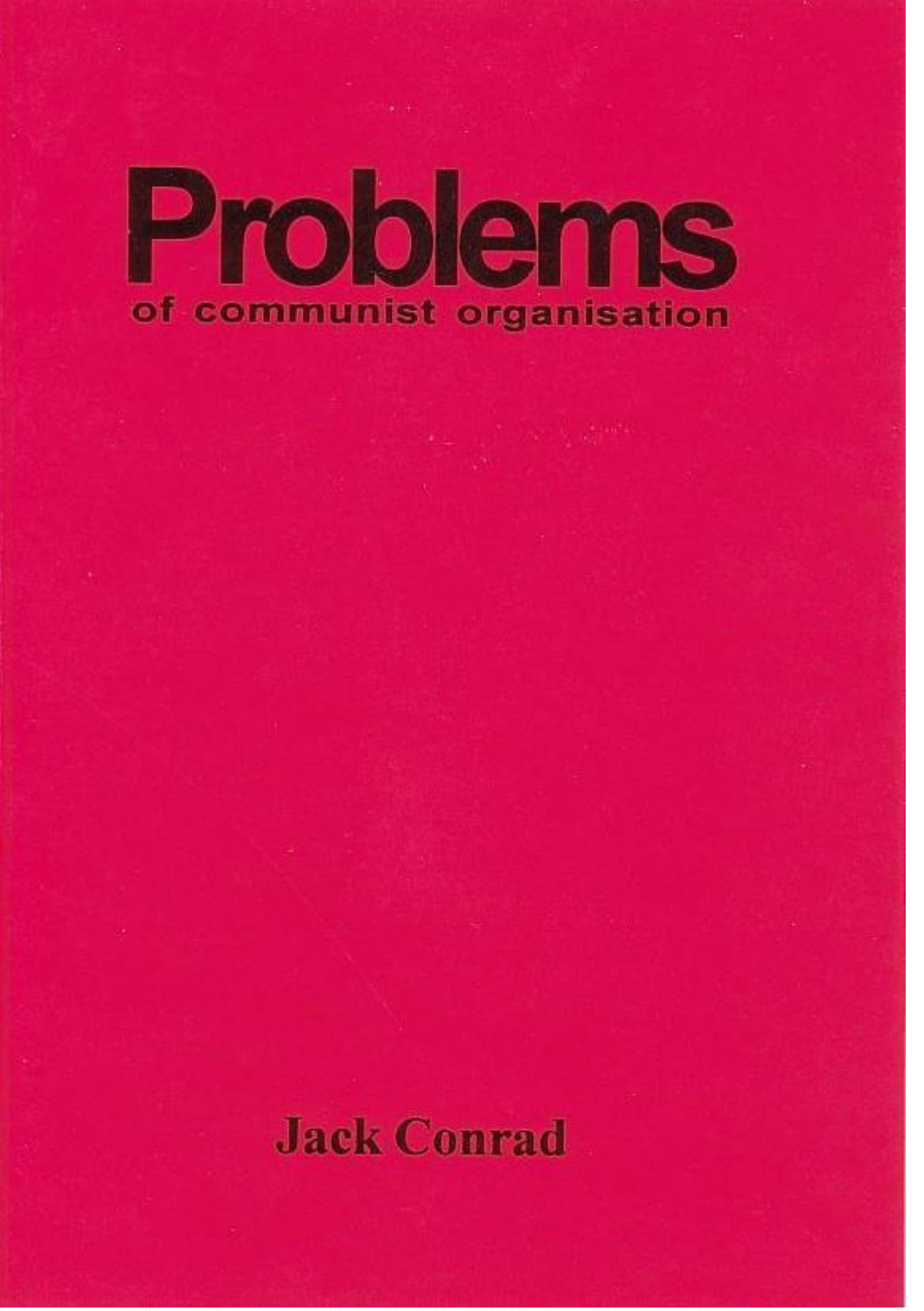## Workers of the world, unite!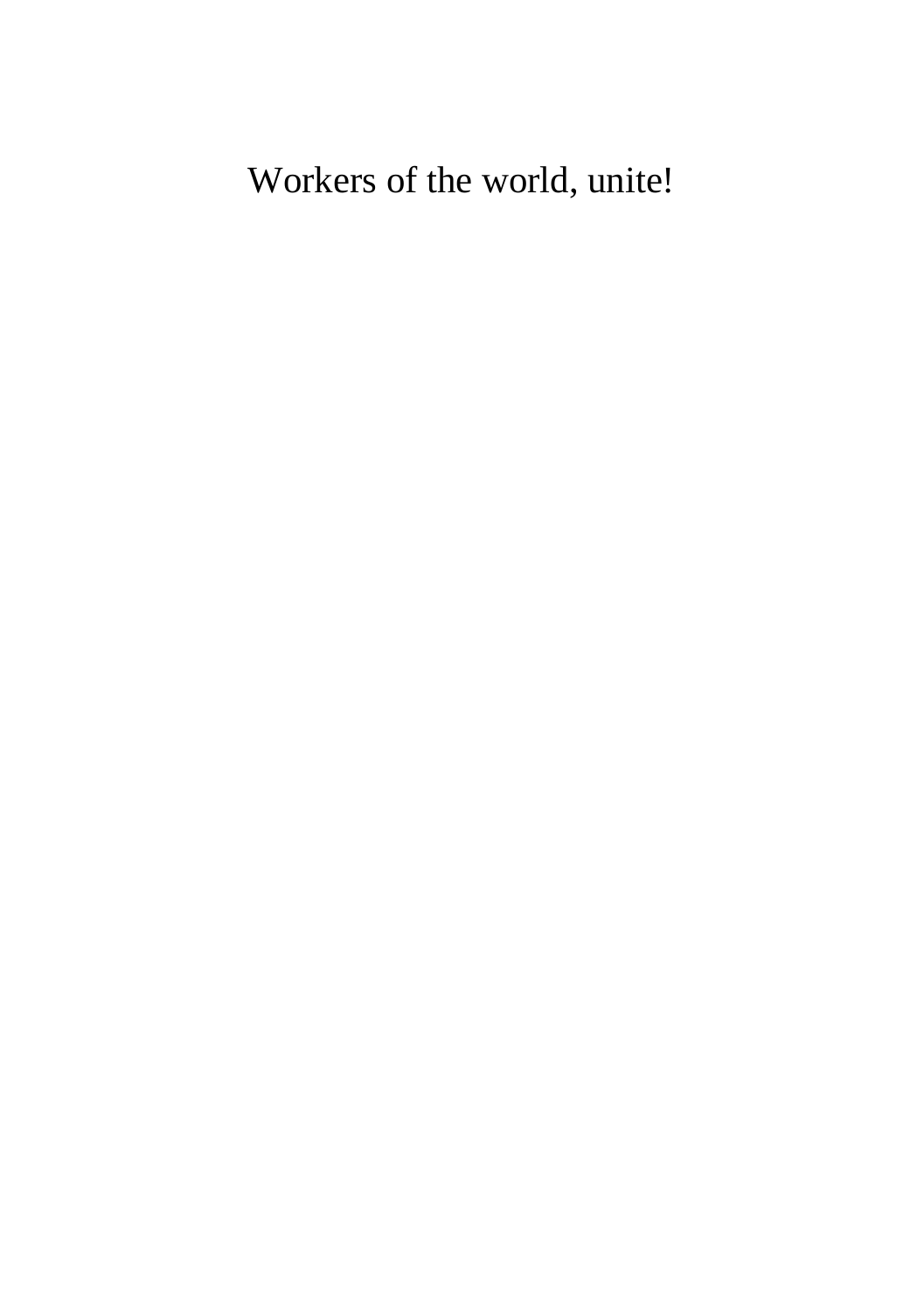### **Dedicated to Ted Rowlands: An old Bolshevik who, even when his Party deserted him, never deserted the Party**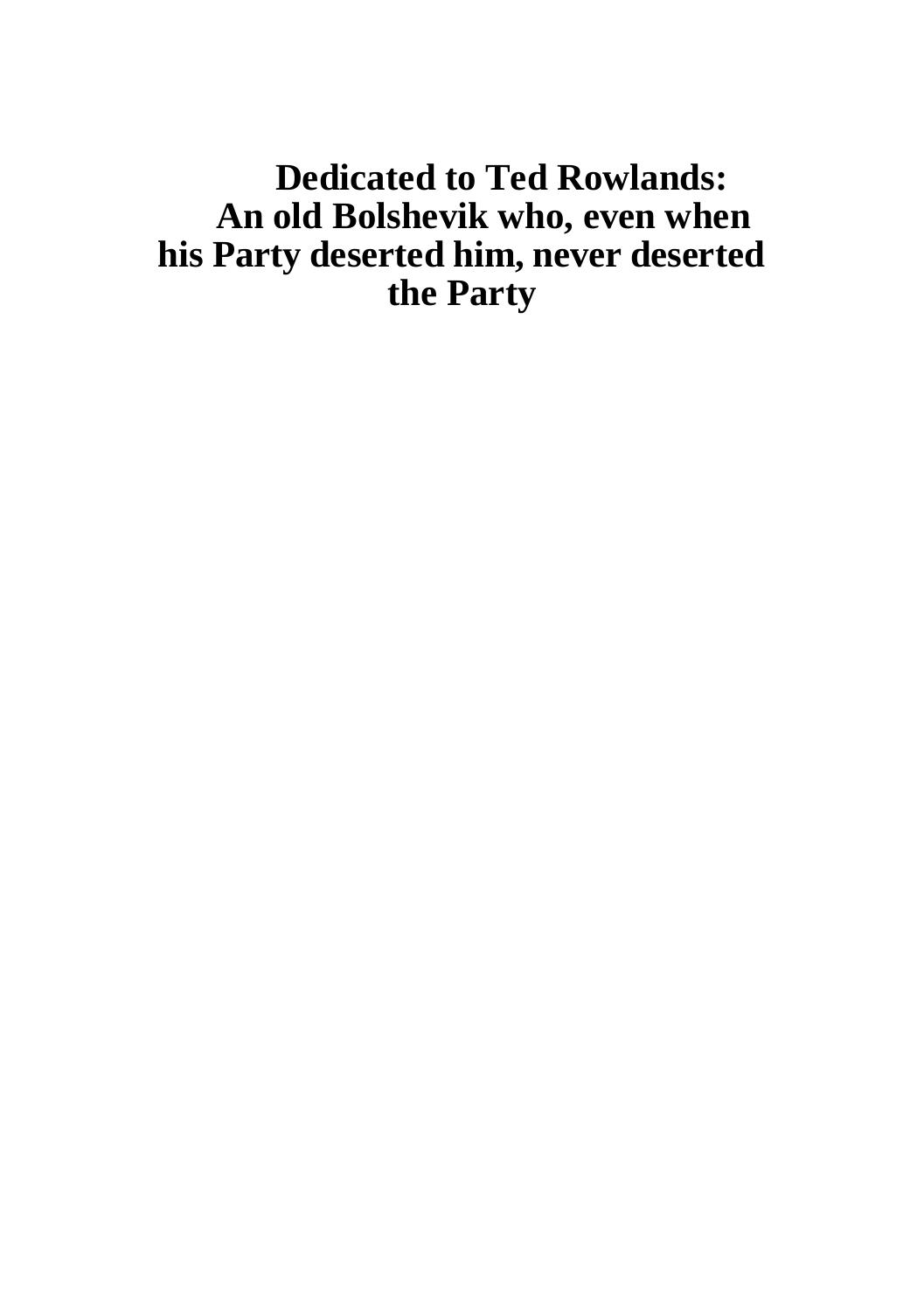# **Jack Conrad**

# **Problems of communist organisation**

**November Publications Ltd**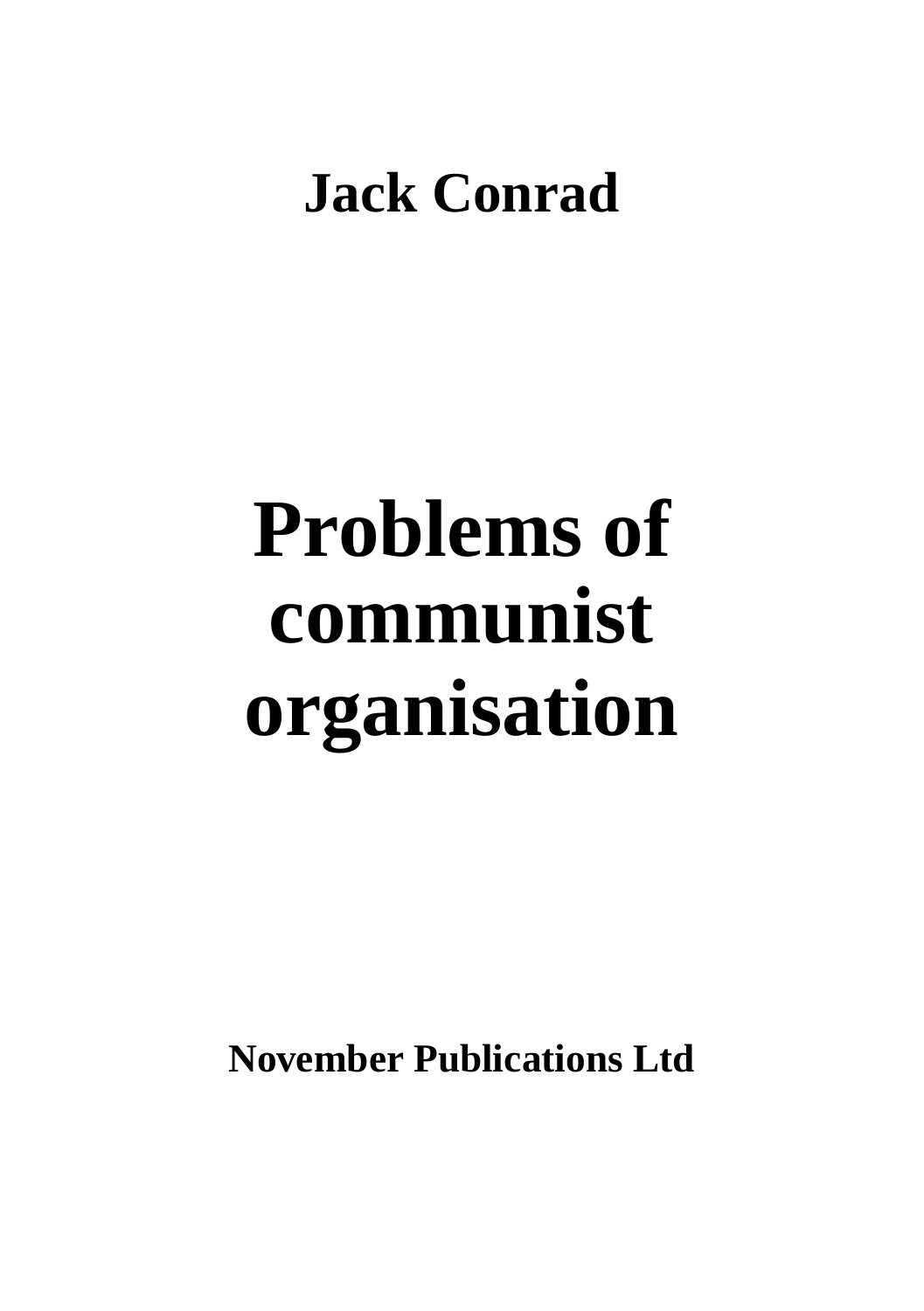Published by November Publications Ltd BCM Box 928, London WC1N 3XX © 1993 November Publications Ltd ISBN 1 874123 06 3 British Library Cataloguing-in-Publication Data: A catalogue record for this book is available from the British Library Typeset and printed by November Publications Ltd BCM Box 928, London WC1N 3XX First edition November 1993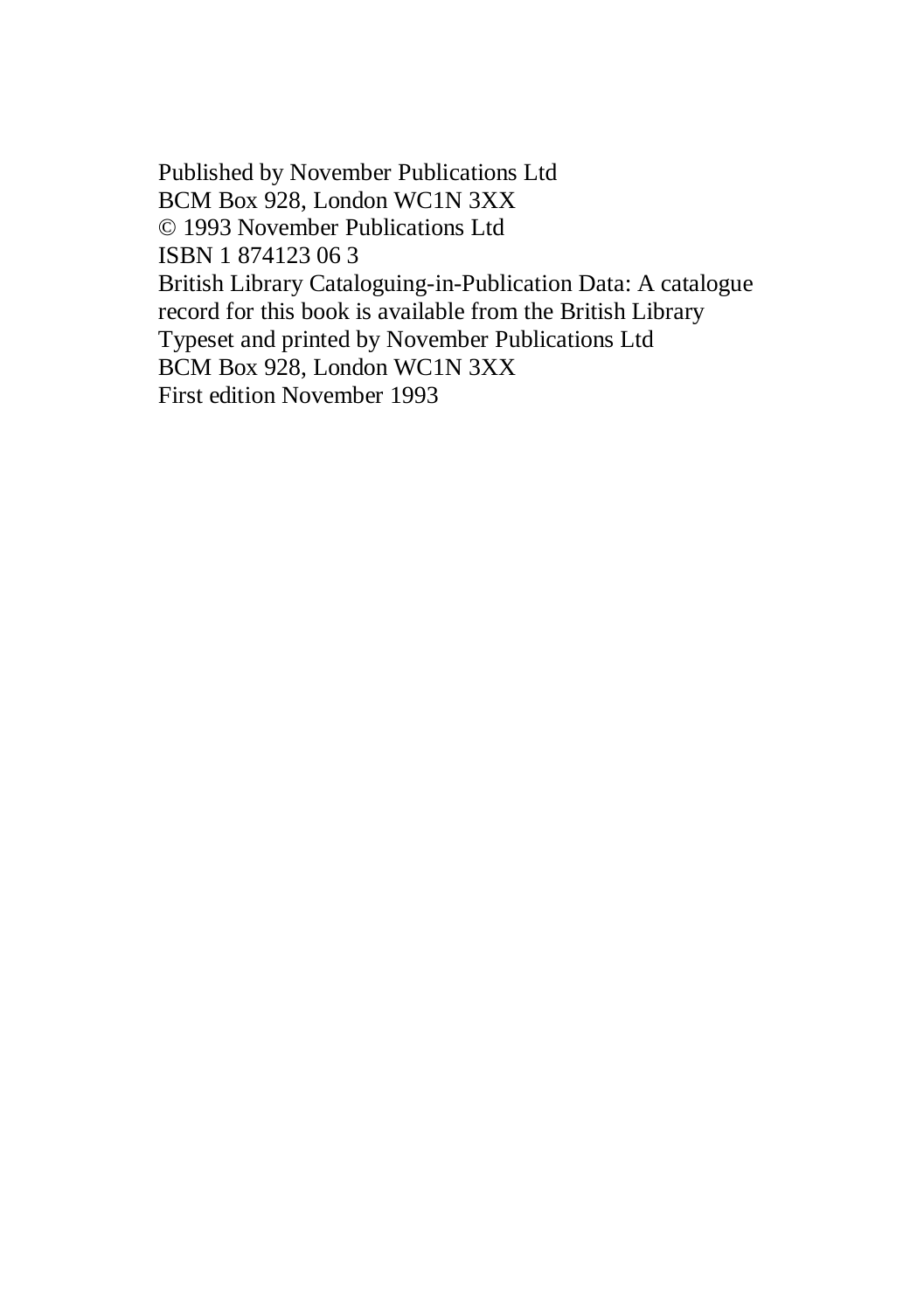## **CONTENTS**

| Introduction |                                                  | 6  |
|--------------|--------------------------------------------------|----|
| 1.           | Democratic centralism                            | 8  |
| 2.           | Bureaucratic centralism                          | 11 |
| 3.           | Reforging the Communist Party                    | 12 |
| 4.           | Our progress                                     | 14 |
| 5.           | Chronology and character of debate               | 16 |
| 6.           | A 'Marxist' critique                             | 19 |
| 7.           | Building and strengthening what?                 | 28 |
| 8.           | Fetishising formal democracy                     | 33 |
| 9.           | Content of debate                                | 36 |
| 10.          | Conclusion                                       | 42 |
|              | Appendices                                       |    |
| Ι.           | Democratic centralism and our strategy           | 43 |
| П.           | Building and strengthening the Communist         |    |
|              | Party                                            | 48 |
|              | III. A Marxist critique of Democratic centralism |    |
|              | and our strategy                                 | 55 |
|              | IV. Resignation letter                           | 61 |
|              | V. 6th Conference statement                      | 63 |
| References   |                                                  | 64 |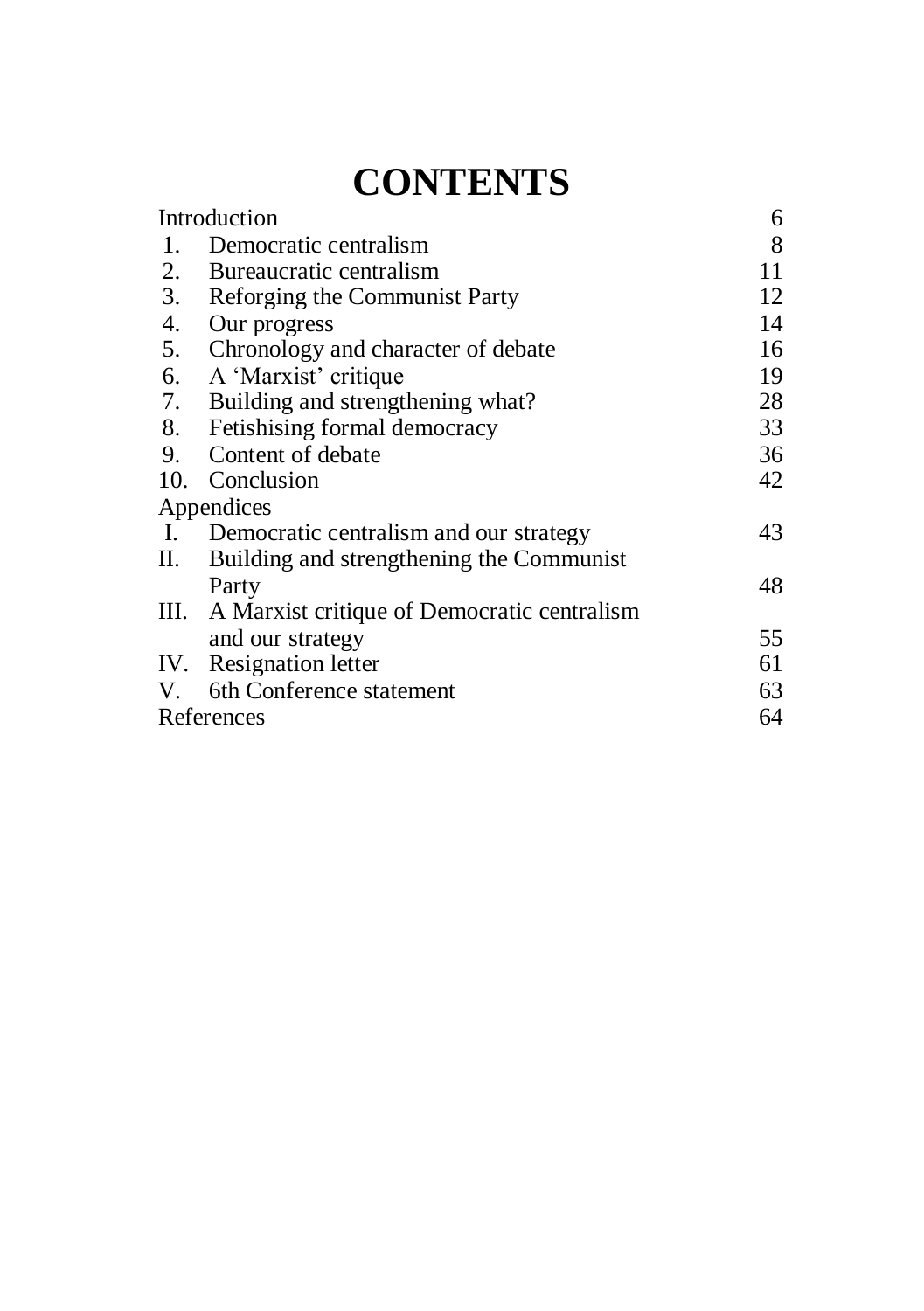## **Introduction**

*Party struggles lend a party strength and vitality; the greatest proof of a partys weakness is its diffuseness and the blurring of clear demarcations; the party becomes stronger by purging itself (Lassalle to Marx, June 241852)*

Members of the Communist Party were from July to September 1993 consumed in a fierce discussion on the issue of democratic centralism. During the course of debate a minority emerged which claimed that our organisation was dominated by a bureaucratic regime. The majority rejected this attack and insisted on the contrary that we practice and are developing the most healthy democratic centralism.

It is futile now to regret intemperate utterances, bad formulations and hurt feelings. As is natural, both sides targeted what they thought were their opponents crasser statements and most vulnerable points. Nevertheless for us a serious fight was carried through which enabled the majority to clarify many problems that exist around the question of democratic centralism and flush out weak, unstable elements. That has enabled us to bring into sharper focus the fight to reforge the Communist Party of Great Britain and thus become stronger.

As the reader will find, I not only expose the mistakes and hypocrisy of our lightweight (both in terms of commitment and numbers) minority, but also explore the theory of proletarian organisation, the positions of Leninism as against opportunism, the proletarian philosophy as against formalism and scholasticism. Because of this, class conscious workers can, through careful study of what was in contention, learn a great deal from the struggle we have conducted over democratic centralism — a struggle that will undoubtedly have a significance for many years ahead.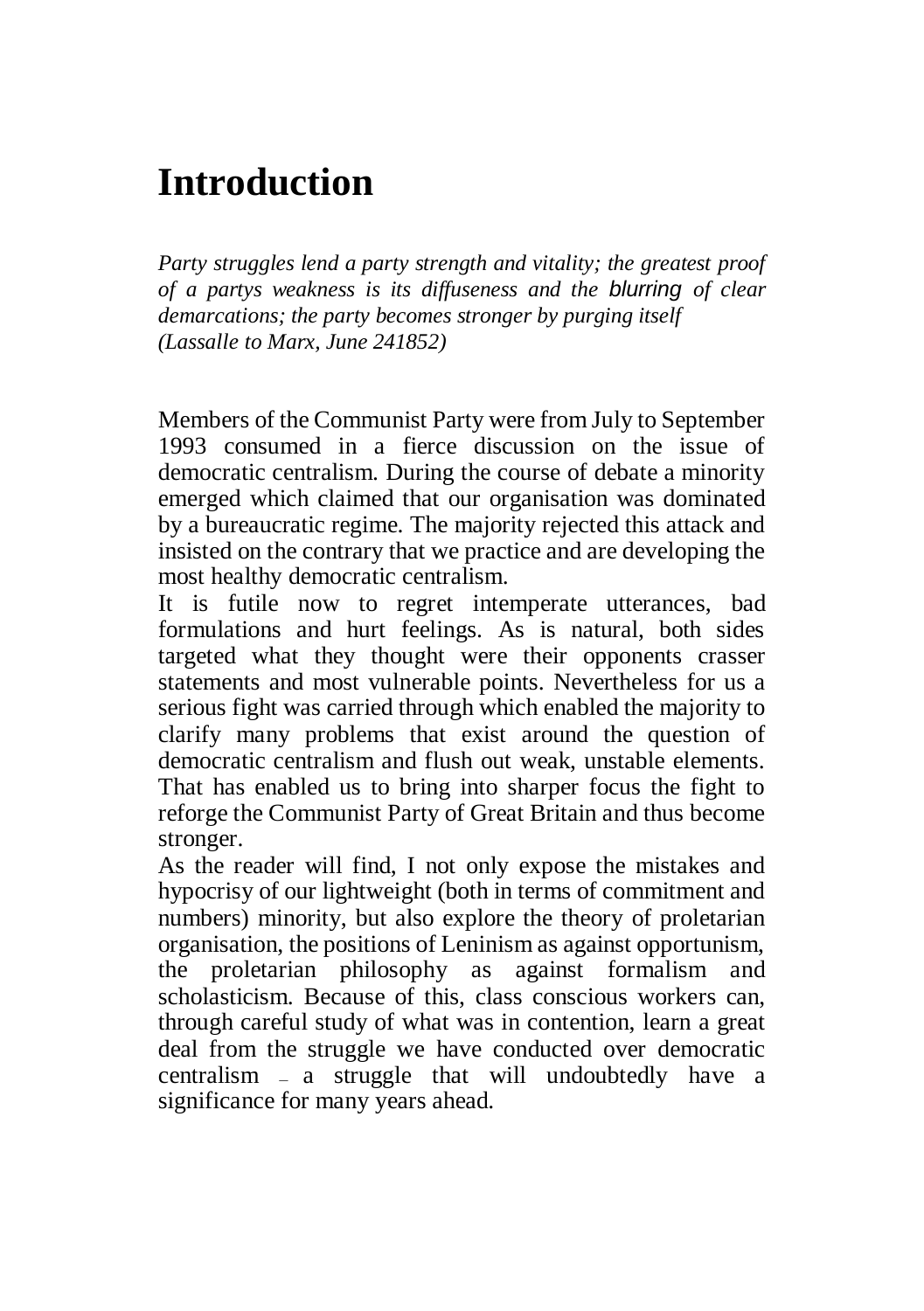For reasons, I willingly confess, more to do with supplying necessary information than philanthropic fairness, we publish not only the views of the majority, but the minority as well. Opponents of communism will of course sneer, lay hold of minority polemical passages about immanent bureaucracy, show trials or restrictions on democracy to 'prove' that not even Leninists can achieve the unity necessary to reforge the CPGB. There is no need to worry ourselves overmuch with such people and their ill-advised malevolence. We Leninists have been steeled in over a decade of ideological battle and political combat. Let our opponents publish the debates and disagreements within their own 'parties'. They dare not. Without hesitation, we do.

#### *JC*

September 1 1993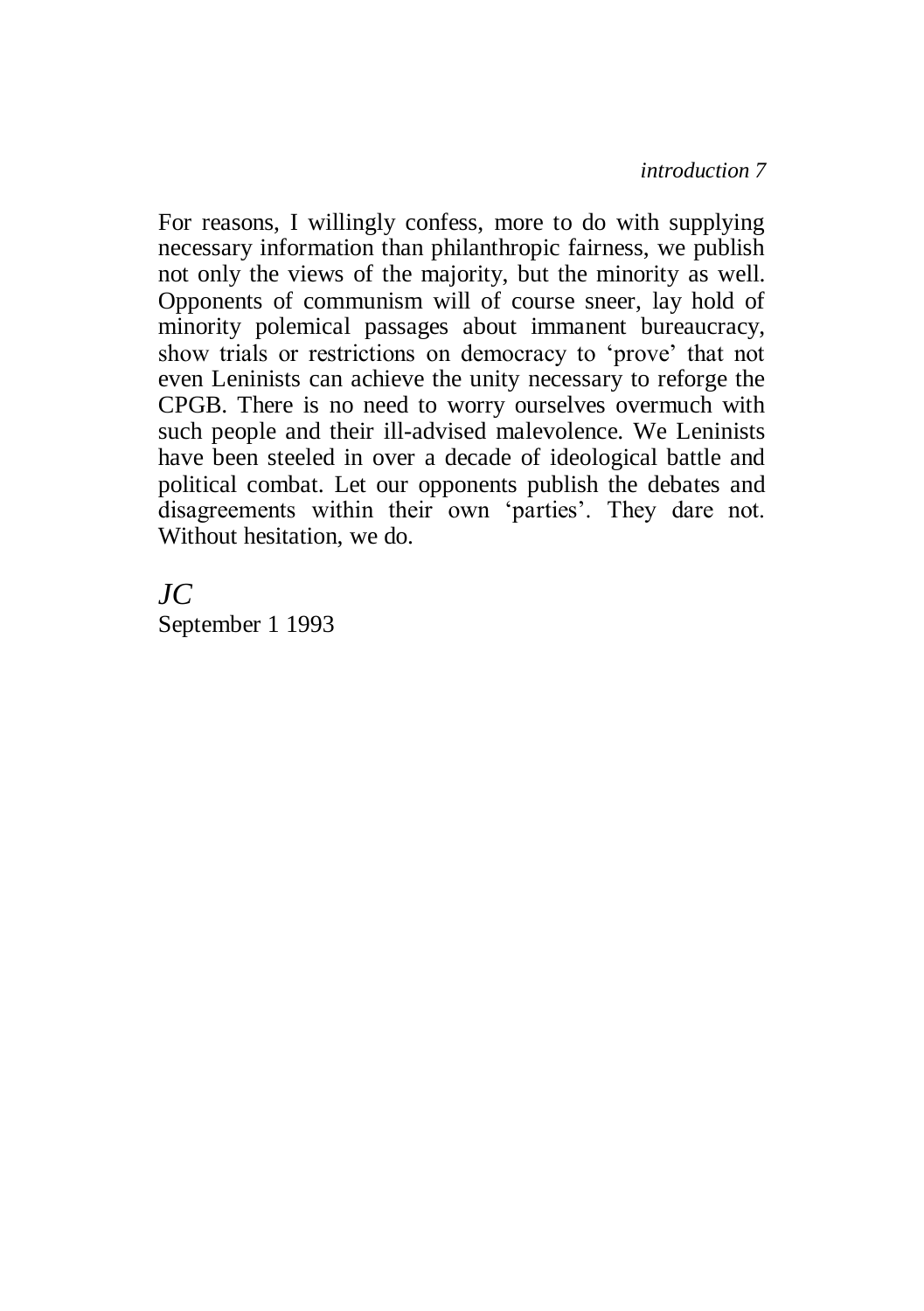## **1. Democratic centralism**

In his ground breaking and now renowned pamphlet *What is to be done?,* written in 1902, Lenin argued for the highly centralised proletarian Party. He systematically and ruthlessly attacked the you-do-what-you-please association of intellectuals or the Labourite type party then being peddled by 'democratic' opportunists. Though a number of his proposals were specific to Russia under the Tzars, the Communist Party, the Bolshevik *party of the new type,* proved universally applicable. Proletarian revolution is national in form but in content it is international. Russia was the world's revolutionary centre, which, as such, held up a mirror of what was to come and what was necessary everywhere. And as Marx said, what is necessary inevitably becomes real.

Following the October 1917 revolution communist parties were formed throughout the world, including, in July 1920, in the "most bourgeois of nations", Great Britain. On the basis of the Bolshevik model, the rules of the Communist Party of Great Britain stated that not only are members required to accept its programme, but regularly pay dues and *work actively* in one of its organisations under a *single*  leadership. A vital *socio-political* fact. For in its struggle for power, the working class has "no other weapon but organisation".<sup>1</sup> The Communist Party is indisputably the most powerful weapon the working class can have, the highest form of organisation it can achieve. Strict centralisation makes the Communist Party more than a sum of its parts. As is well known to even the most stupid populist journalist, because it operates as one, the strength of the Communist Party is fifty, a hundred times greater than its membership figures would suggest. That is why through the political leadership of such a *vanguard* organisation the working class can take on and overcome the might of the capitalist state and establish a socialist society, the first stage of communism.

The Communist Party is a voluntary union of communists, ie the union of the most advanced members of the working class who have grasped the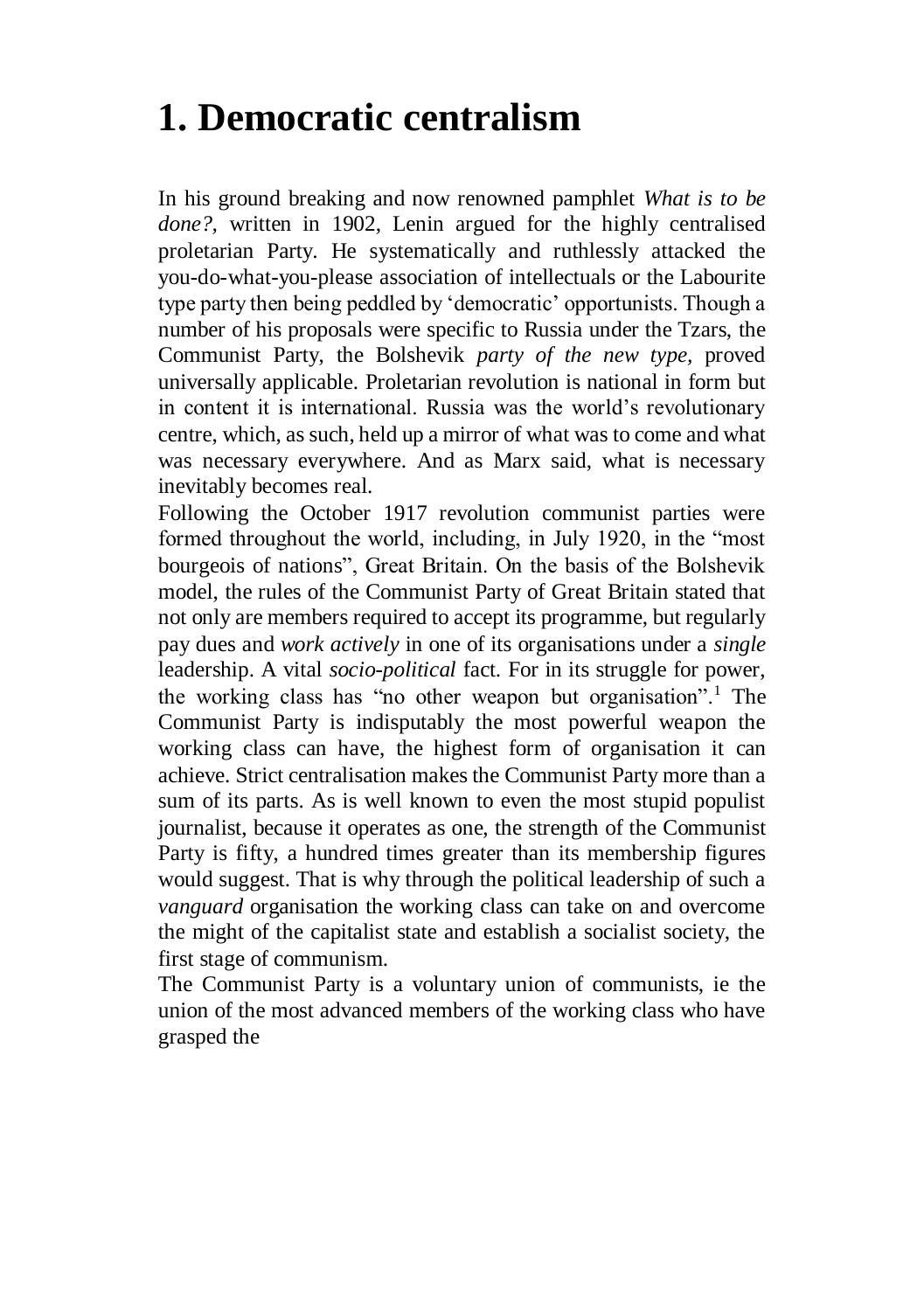need for the revolutionary theory of Marxism-Leninism. This theory is inseparable from the organisation of communists. The Party can only full its role as the vanguard of the working class when it combines revolutionary theory with the unity of action represented by its centralism. Organisation is, in other words, built upon unity around Marxist-Leninist theory. "Without revolutionary theory there can be no revolutionary movement," runs Lenin's celebrated maxim. Because the Communist Party exists to provide the working class with the highest form of organisation and consciousness, it unites revolutionary theory with revolutionary practice. Communists cannot tolerate those who do not fully carry out agreed tasks, who make excuse after excuse, who confine their revolutionary enthusiasm to meeting room or pub room rhetoric. Members must act as one under a leadership which can change direction at a moment's notice according to new circumstances. Achieving that means developing both independent minded, self-activating cadres and the theory of the whole Party. None of that can be arrived at by mechanical means such as arithmetic congress majorities or issuing leadership dictats. It requires the realisation of democratic centralism, a term first used by Lenin in December 1905 at the Bolshevik conference at Tammerfors. Democratic centralism is a fundamental organisational principle which comprises the dialectical (ie, the moving, developing, changing and interconnected) unity of democracy and centralism. To use a well known phrase, democratic centralism is required to ensure that members and organisations of the Communist Party not only act as one fist, but strike in the right direction. Acting as one means the subordination of the minority to the majority when it comes to the actions of the Party. To strike in the right direction means the fullest debate of theory, strategy, tactics and organisation.

Few debates result in instant clarity. Lengthy ideological struggle around different views are therefore an inevitable and healthy feature of Party life. That is why, in the Communist Party — unlike the practice of the Socialist Workers Party, Militant Labour and other opportunist organisations — minorities should not be gagged (eg, when the SWP came out with the old WRP slogan demanding the TUC gets off its knees and calls *the* general strike in 1992, there was no debate about this sudden mutation in its press; as to Militant, its founder-leader ended up using *The Guardian* to present his criticisms of the turn from deep entryism). Minorities must have the possibility of becoming the majority. As long as they accept *in practice* the decisions of the majority, groups of comrades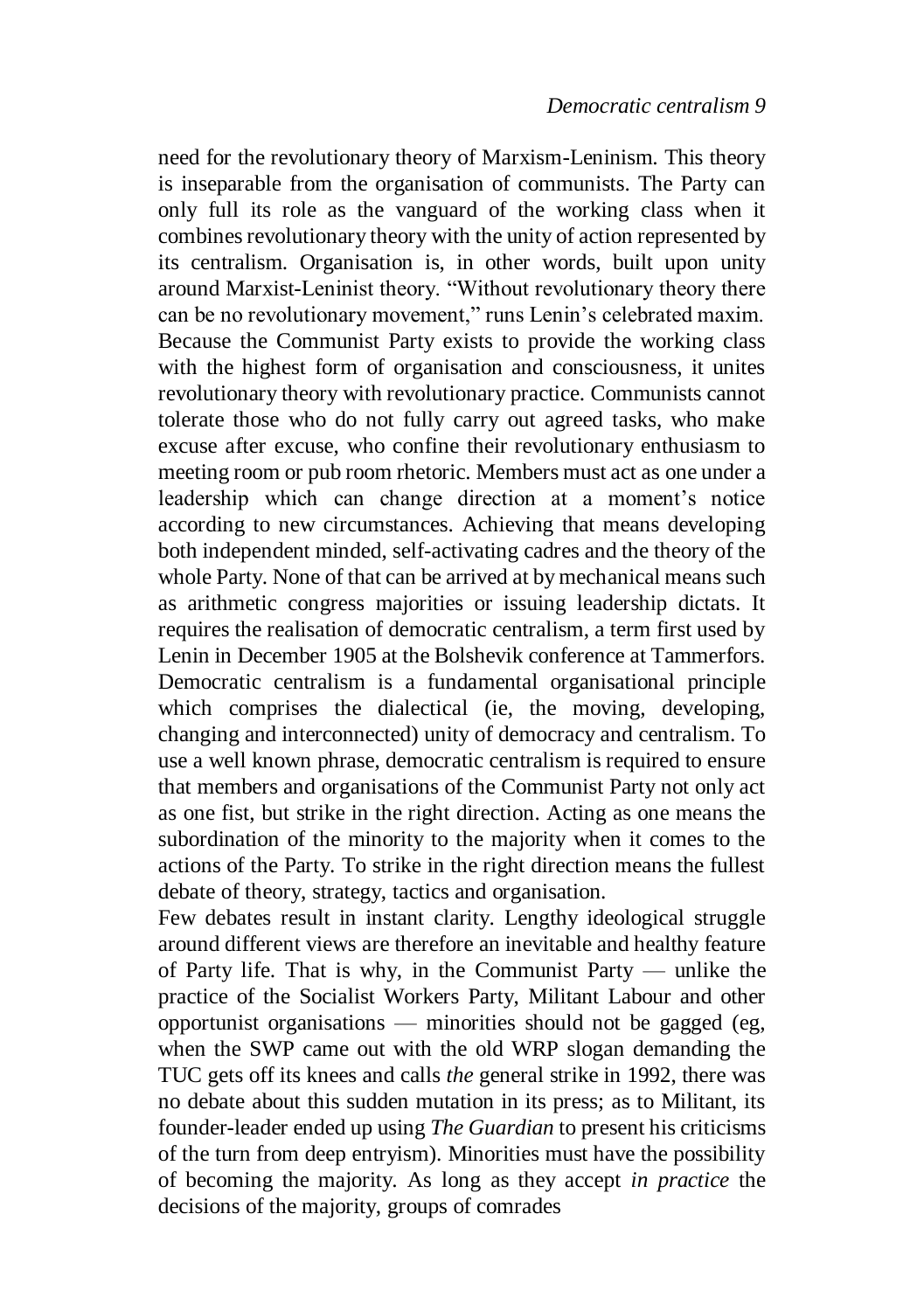have the right to support alternative platforms and form themselves into temporary or permanent factions. Hence democratic centralism represents a dialectical unity entailing the fullest, most open and frank debate along with the *most determined selfless revolutionary action.*  Democratic centralism allows members of the Party to unitedly carry out actions, elect and be elected, criticise the mistakes of the Party and self-criticise their own failings without fear or favour. In essence then, democratic centralism is a process whereby communists are united around correct aims and principles.

Because of their *dialectical* understanding of democratic centralism, communists do not fetishise formal democracy. Obviously, in countries where capitalism rules using dictatorial methods, the Party has to operate illegally. That means many aspects of democracy have to be curbed. For example, appointment from above takes precedence over election from below. However, as Lenin and orthodox communism, as opposed to opportunism and centrism, made clear, if there is *trust* among comrades not even the most terroristic capitalist dictatorship can prevent the Communist Party operating freely among the masses and openly struggling for the correct aims and principles. Formal aspects of democracy cannot function. Yet as long as there is *open criticism and discussion* there is democratic centralism. In the communist press different ideas contend, criticisms are made and answered. Though, in other words, there might not be formal democracy, there is genuine democracy.

In a parliamentary democracy like Great Britain we Leninists argue that there is no need for the Communist Party to emphasise centralism as against formal aspects of democracy. The Party can, without too much difficulty, operate freely and publicly. That does not mean our Communist Party should have legalistic illusions. No matter where a Communist Party operates, it must combine legal with illegal work. Nevertheless, under such conditions, within the Party there is no need to curb democracy. There should be public meetings and debates, ease of joining the membership, election of leaders from below and regular congresses and conferences.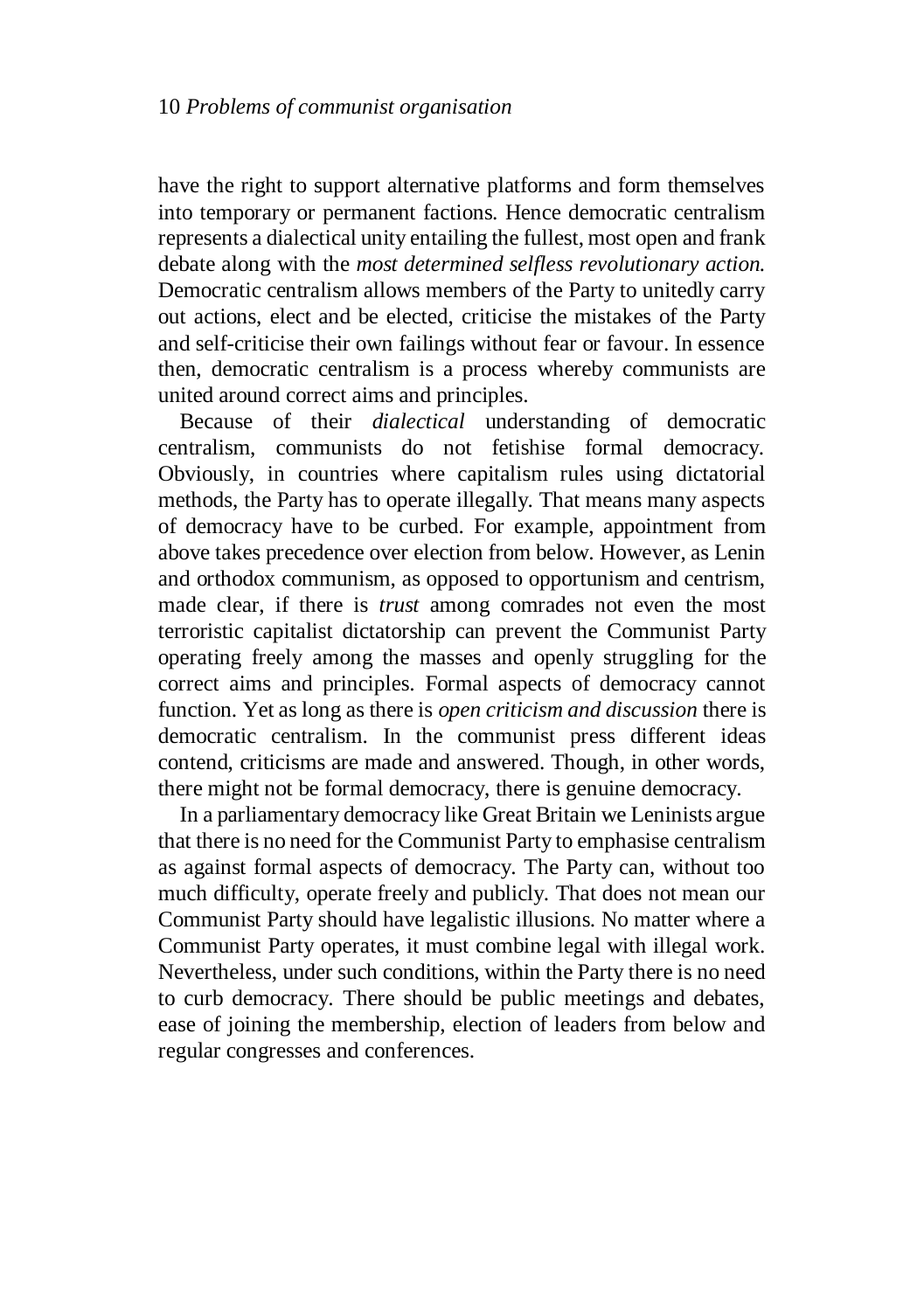#### 2. Bureaucratic centralism

Things originate from themselves and take on their different forms from the contours of their own logic. The morphology of our organisation has therefore not only to be seen in light of our aims, but movement from our origins towards our ultimate goal.

Though some innocents might think it irrelevant to our tasks today, it should never be forgotten that the opportunist cliques which used to dominate the CPGB claimed to operate democratic centralism. That was a big lie which discredited democratic centralism and communism itself. Their *British Road to Socialism* was a reformist, not a revolutionary, programme. Their concern was not arriving at revolutionary clarity but silencing all oppositionist forces. Minorities, above all the Leninist minority, had no access to 'official' Party publications, which were treated as factional or private property. Far from having the possibility of becoming the majority, the minority was denied places on leading committees proportional to its support and was subjected to a crude *bureaucratic* centralism which meant persecution and expulsion. Congresses might have been held every two years where a leadership was elected, but that did not mean we viewed them with equinimity.

Congress delegates cast their votes for a *representative* leadership; however, the leadership was representative of opportunism. To ensure that always remained the case, congresses were gerrymandered, stage managed affairs that atomised delegates into workshops, allowed leaders to speak for an hour but put a one minute limit on rank and file speeches. Such a state of affairs had nothing to do with unity in action. Most members were completely inactive and theoretically illiterate. What actions these 'official communists' wanted were not motivated by Marxism-Leninism, rather a craving for respectability in the eyes of bourgeois society.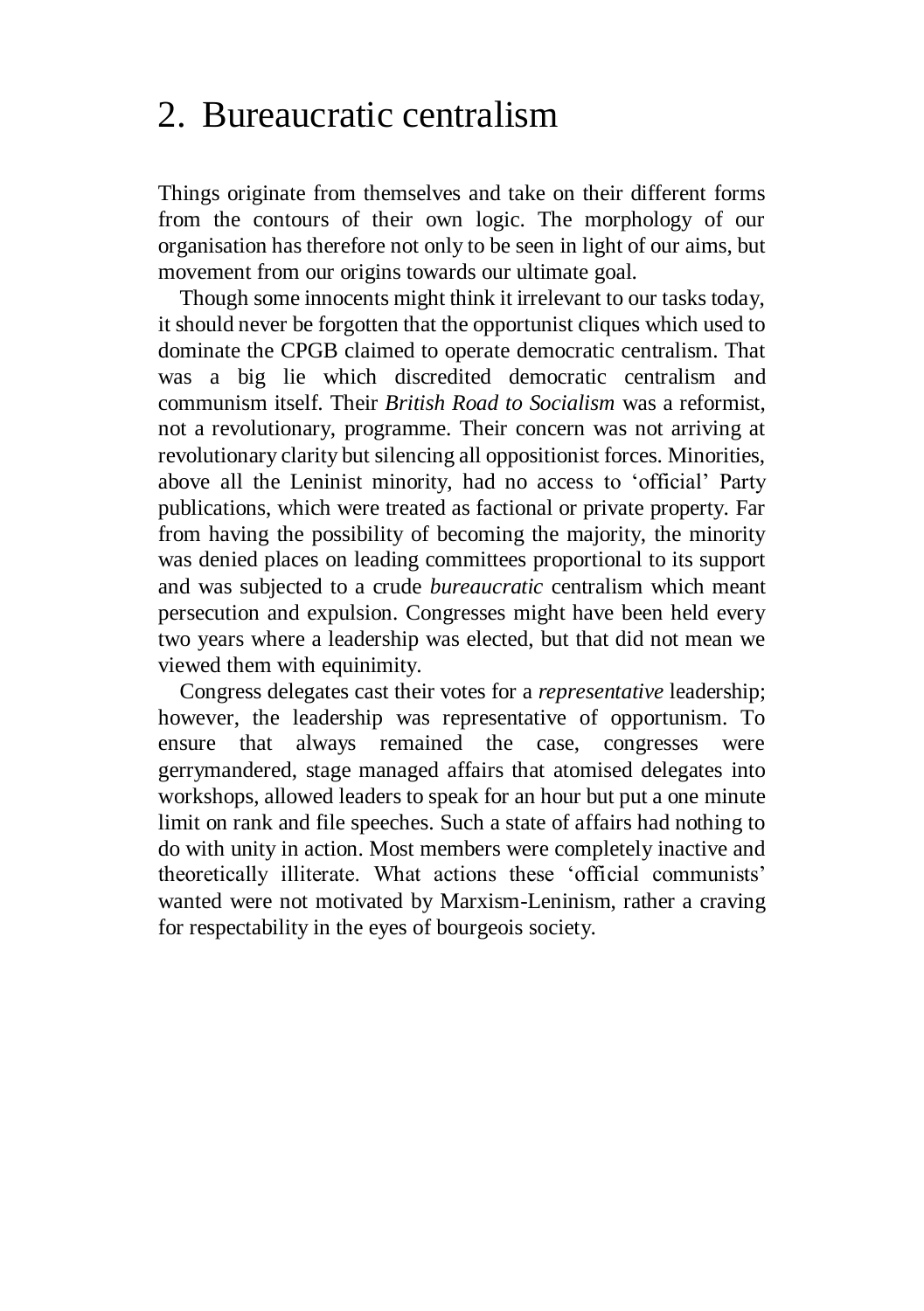## 3. Reforging the CPGB

From the very first our founding comrades stressed that the main political question in Britain was reforging the CPGB – without the Communist Party there is no hope of socialism.<sup>2</sup> To achieve the aim of reforging the CPGB they came together and in November 1981 began a principled and unremitting open ideological struggle. Principled, because there was nothing sectarian or narrow about the rebellion we led against the opportunists. They were wrecking the CPGB and betraying the working class. We Leninists were determined to re-equip the working class with a revolutionary programme and a disciplined, revolutionary Party. Unremitting, because that fight remains the sole reason why the Provisional Central Committee of the CPGB exists. Once the CPGB is reforged, the PCC will hand over all its properties, records, presses, funds and other resources and dissolve itself.

For us, reforging the CPGB is a political question. The Communist Party is by definition the organised vanguard part of the working class. Although it will almost certainly be necessary to build a Party of many millions to make revolution in a country like Britain, exactly when a refounding congress of the CPGB is called depends on political not numerical criteria. Has the theoretical basis been laid for the communist programme? Have communist leaders been trained? Have roots been dug in the working class? Have advanced workers been won to communism? These questions tell us what we need to do in order to reforge the CPGB.

It was under the onerous conditions of bureaucratic centralism and cancerous liquidationism that the Leninist wing of the CPGB underwent the incredibly difficult process of organising itself in order to provide the political basis and the authoritative centre from which the Party could be reforged. Bureaucratic centralism meant that to all intents and purposes we communists had to operate under illegal conditions. That did not mean there was no democratic centralism among us. There was always openness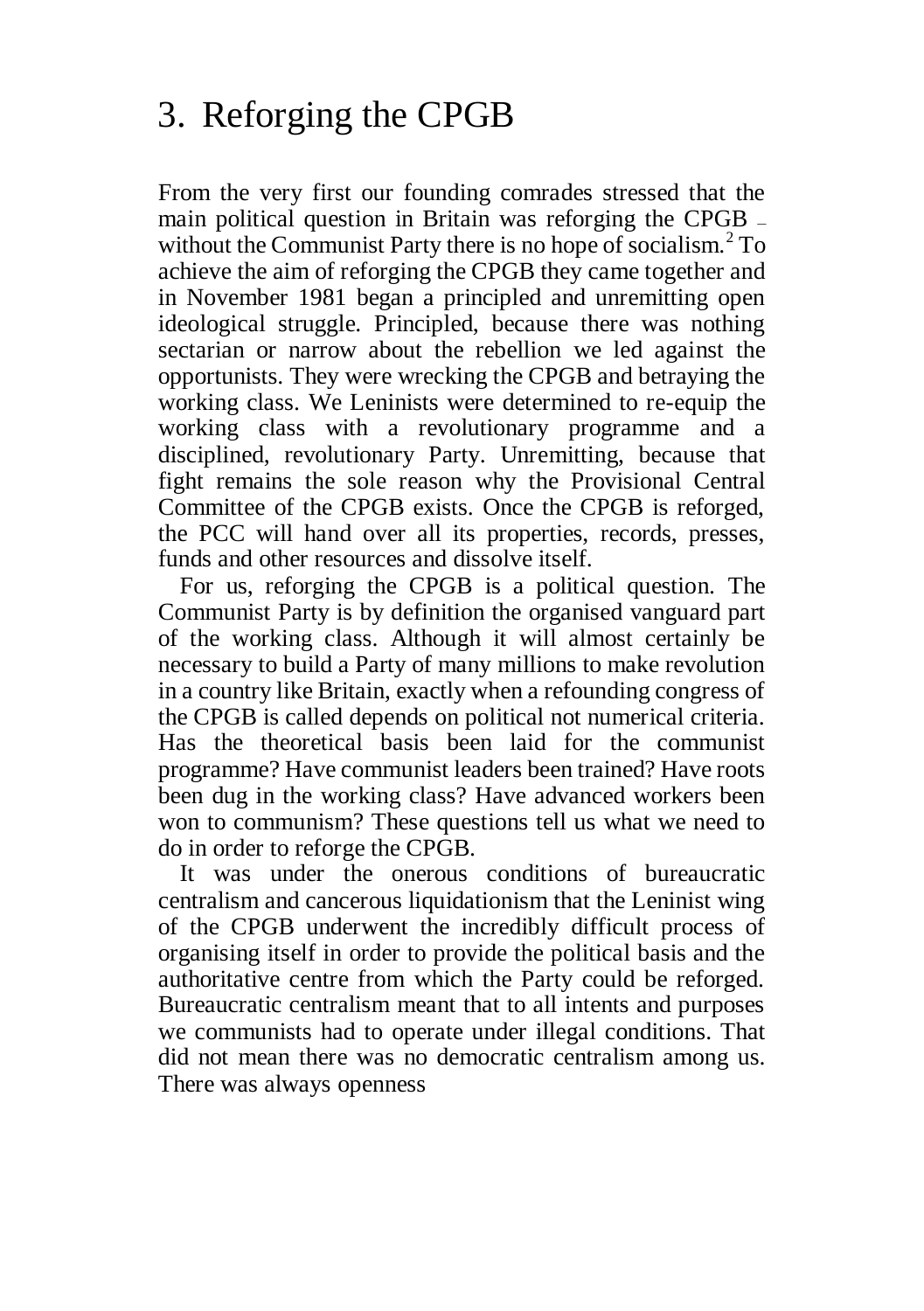in our publications. That created the ideological and organisational unity that enabled us to establish centralism and genuine democracy even though many formal aspects of democracy were lacking. Moreover, despite inauspicious circumstances, the Leninists of the CPGB have to date organised five conferences of communists (and, as these lines are written, are just about to have a sixth). Though participants were appointed from above because of the *trust* among comrades, they were respected as fully representative, authoritative and democratic. Besides electing a leading body of comrades, these conferences debated a wide range of motions. They were submitted by the leadership and individual comrades. Minorities have, if anything, found themselves over-represented, certainly not under-represented. There has never been any restriction on discussion or criticism. As long as discussion and criticism takes place on the basis of the principles of Marxism-Leninism, as long as it aims to develop the work of the Party, it helps strengthen centralism.

As well as a vigorous press, conferences organised round particular issues and controversies, an annual week-long school and monthly membership aggregates, the Leninists of the CPGB present weekly seminars in London where members, supporters and friends of the Party are able to debate theoretical questions, current events, Party activities and finances. There has always been a free and open atmosphere. We intend, and are beginning, to reproduce that pattern in other parts of the country as the Party re-establishes itself.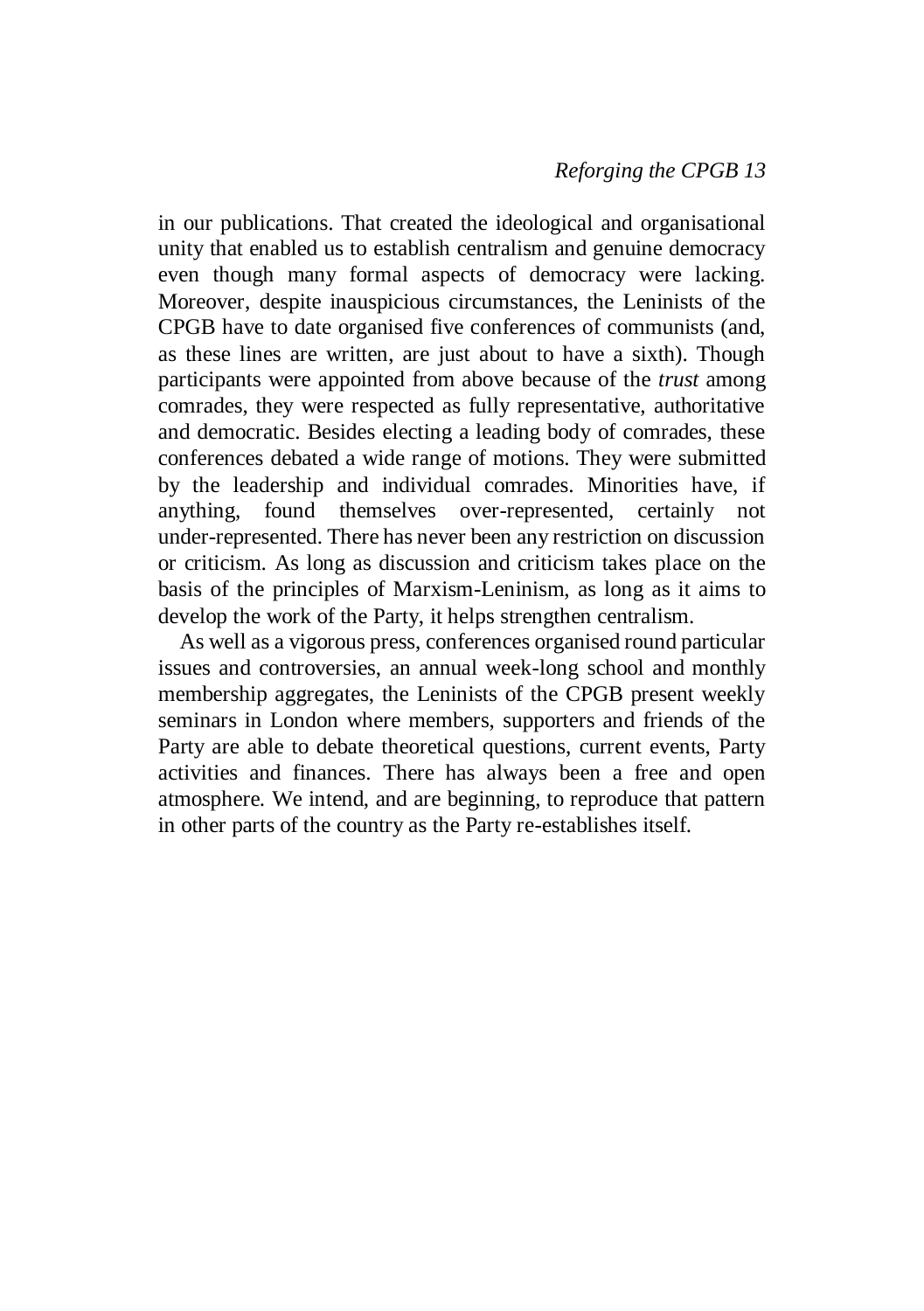#### 4. Our progress

Since we began our open ideological struggle in November 1981 there has been a profound turn in world and domestic politics. The working class has suffered huge defeats, crucially the 1984-85 Great Strike, the final liquidation of the CPGB and the collapse of bureaucratic socialism in Eastern Europe and the Soviet Union through the democratic counterrevolutions of 1989-91. The period of reaction this unleashed saw many opportunists drop all pretence of having anything to do with communism, weak elements scurrying off to seek individualistic solutions in career and private life, and the suffocating isolation of genuine communists. The whole political spectrum has moved to the right; even petty bourgeois leftists joined Thatcher and Major, Reagan and Bush in enthusiastically welcoming the "death of communism". So, despite capitalism showing all the signs of pre-general crisis, bourgeois ideas are stronger than ever before. Nonetheless, though communists have had to swim against a tidal wave of reaction, we have made some advances. Recapturing the name of our Party, forming the Provisional Central Committee, standing CPGB candidates in the 1992 general election and the Newbury by-election, two trial relaunches of the *Daily Worker,* the establishment of the *Weekly Worker* and our role in support of the miners, Timex and other workers all testify to real progress.

That said, there remains a long way to go before we can reforge the CPGB. Party membership is tiny and mainly London based. Furthermore, though there is now a layer of carded-up supporters of the Party, most of them are not organised in branches and those that are operate on a very low level. However, taking into account our progress, crucially the fact that we are beginning to seriously organise outside London, the Provisional Central Committee of the CPGB considered that the time was ripe for a further, albeit modest, broadening and deepening of the democratic centralism of the organisation.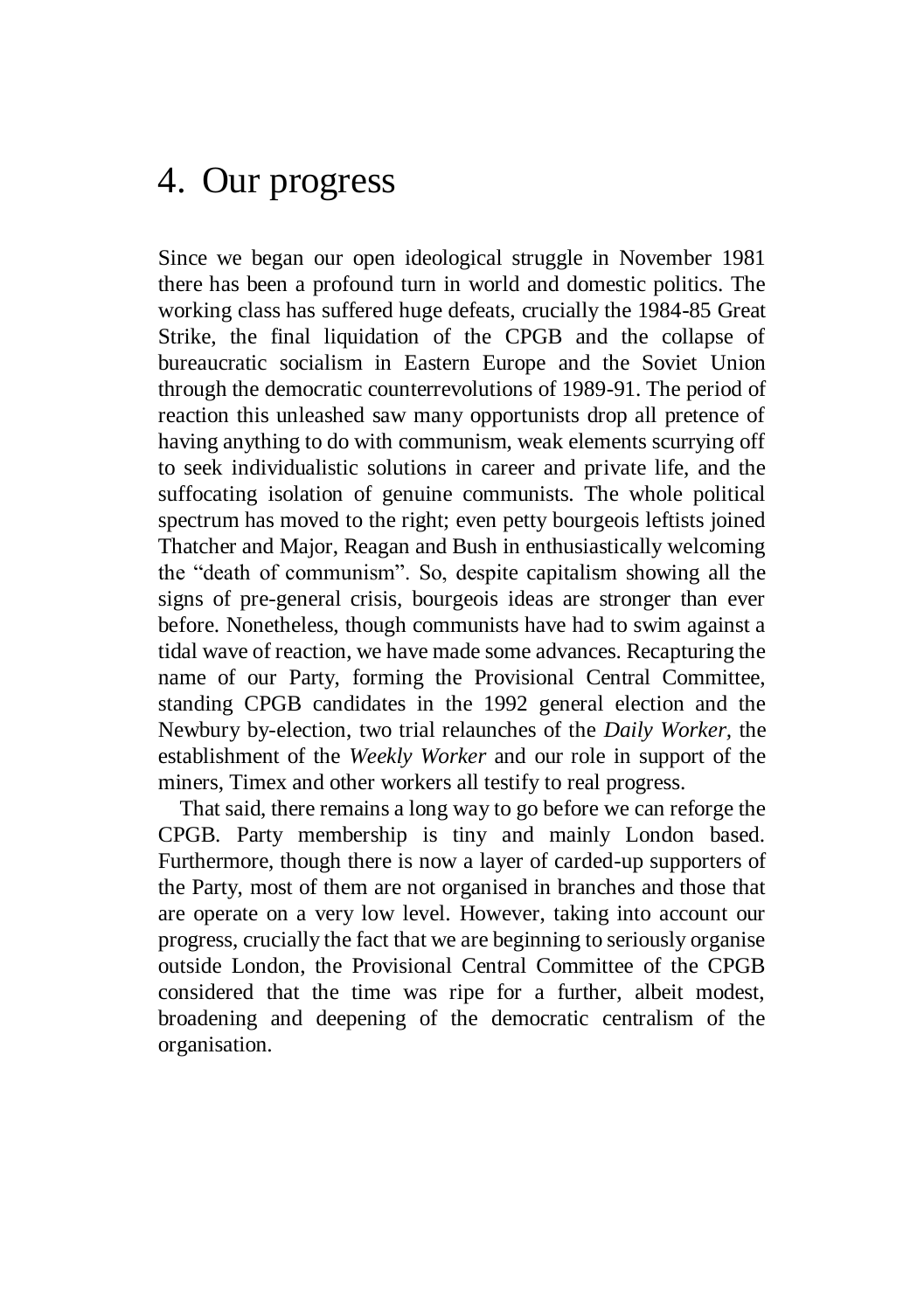#### *Our progress 15*

Following the membership aggregate in July 1993, the Provisional Central Committee agreed the resolution *Democratic centralism and our strategy* in order to present comrades with a detailed thesis on the question (ie, in abstract form which discards supporting evidence or descriptive argument). Based on a wide ranging report delivered by comrade John Bridge, it outlined what we understand by democratic centralism, under what conditions we fought and developed it, and how we can now take it one step nearer our aim of full democratic centralism — which can only be truly realised when we have reforged the CPGB. The document concluded with four specific proposals:

1. Monthly membership aggregates should (for the moment) be given the formal right to call conferences of the organisation, leadership elections and decide on specific matters of strategy and tactics by a simple majority — none of this affecting the rights of the PCC nor its secretary.

2. Where appropriate the PCC should introduce written motions and submit them to vote and amendment at membership aggregates.

3. Measures to ensure that the *Weekly Worker* becomes a real organiser, educator and agitator, ie a full sized paper that combines the achievements of *The Leninist* and the *Daily Worker.*

4. Measures designed to facilitate the development of our layer of supporters; crucially, organising them in branches and fully involving them in the struggle to reforge the CPCIB.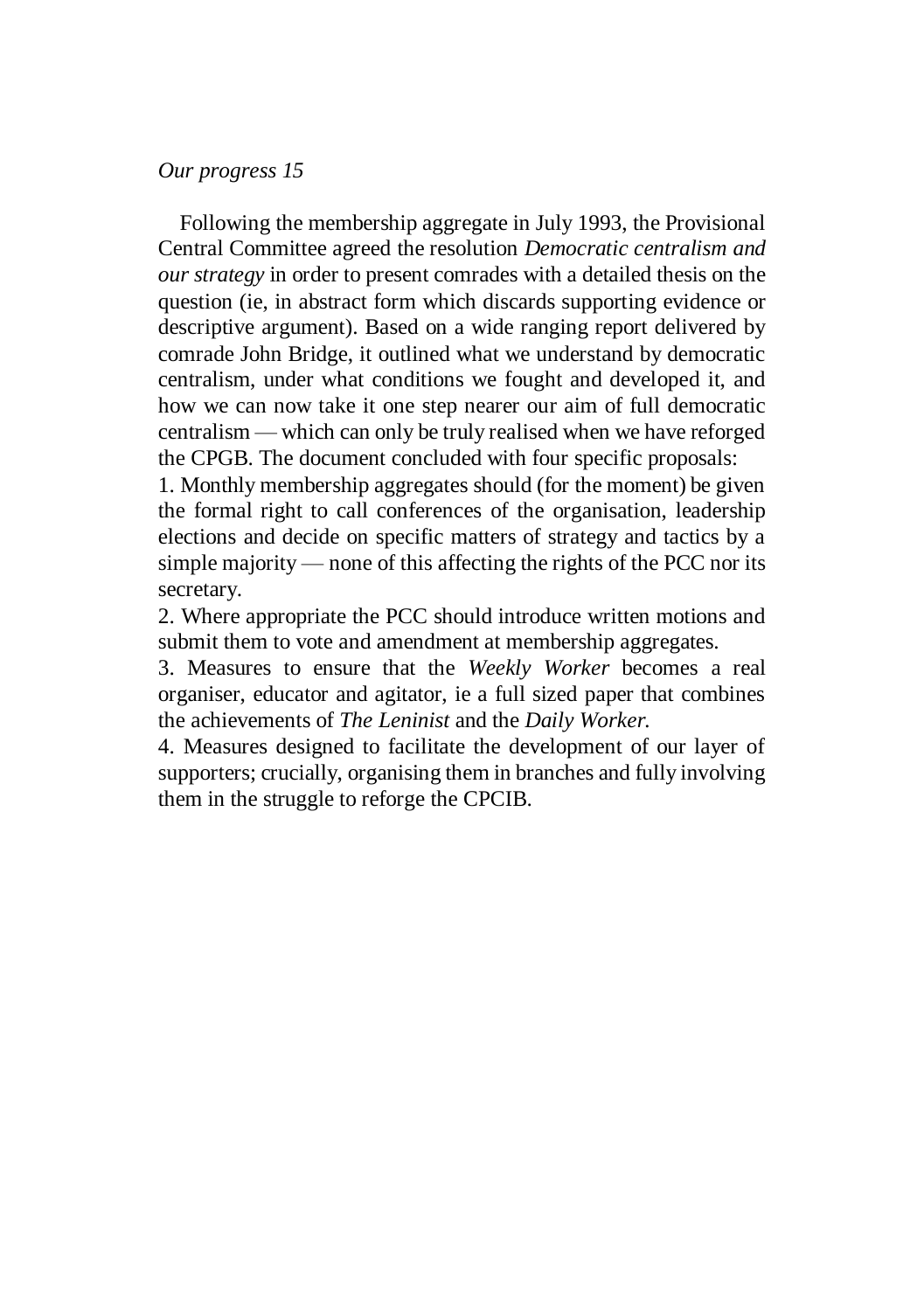### 5*.* Chronology and character of debate

I expected the proposals put forward by comrade John Bridge in July to be welcomed. And it has to be said that the majority of comrades did. Much to my disappointment though, instead of concentrating on the concrete proposals and constructively criticising them, two comrades in particular used the occasion (as was their right) to express their general frustration and a haughty impatience with comrades at all levels. They put forward a number of their own proposals which centred on the call for an annual leadership election and conference. Some of their general points were worthy of consideration but I must say that, overall, what they presented smacked of formalism. That did not mean I adopted a position of the unthinking partisan (indeed with hindsight it could be said that I found myself in a minority, with only comrade Stan Kelsey clearly taking a similar position). I felt that a number of leading comrades reacted badly (or inexperiencedly) to criticism. There was clearly a hidden agenda for many of the personalities involved. Yet I would still say that as far as lam concerned some of what the proto-minority argued was valid (what they said in specific areas was fully in accord with the proposals of the PCC, eg on the *Weekly Worker).* That is why I initially treated their proposals and criticisms in a sympathetic way and on face value. Nevertheless while in tone and content some comrades counter-attacked in a wrong way, it also had to be admitted that they had easy targets. They were impatient and *offended* with what they saw as attacks from comrades who had, on the moral plane, the most problems and the least right to criticise others. Or at least that is how it seemed to me.

As already said, I argued that the minority's proposals be treated with respect. I criticised a number of comrades on both sides. Differences were, as far as l was concerned, ones of nuance or detail. That did not imply some golden mean. I defended the extension of democracy in the organisation *that served the extension of centralism.*  That said, in the course of debate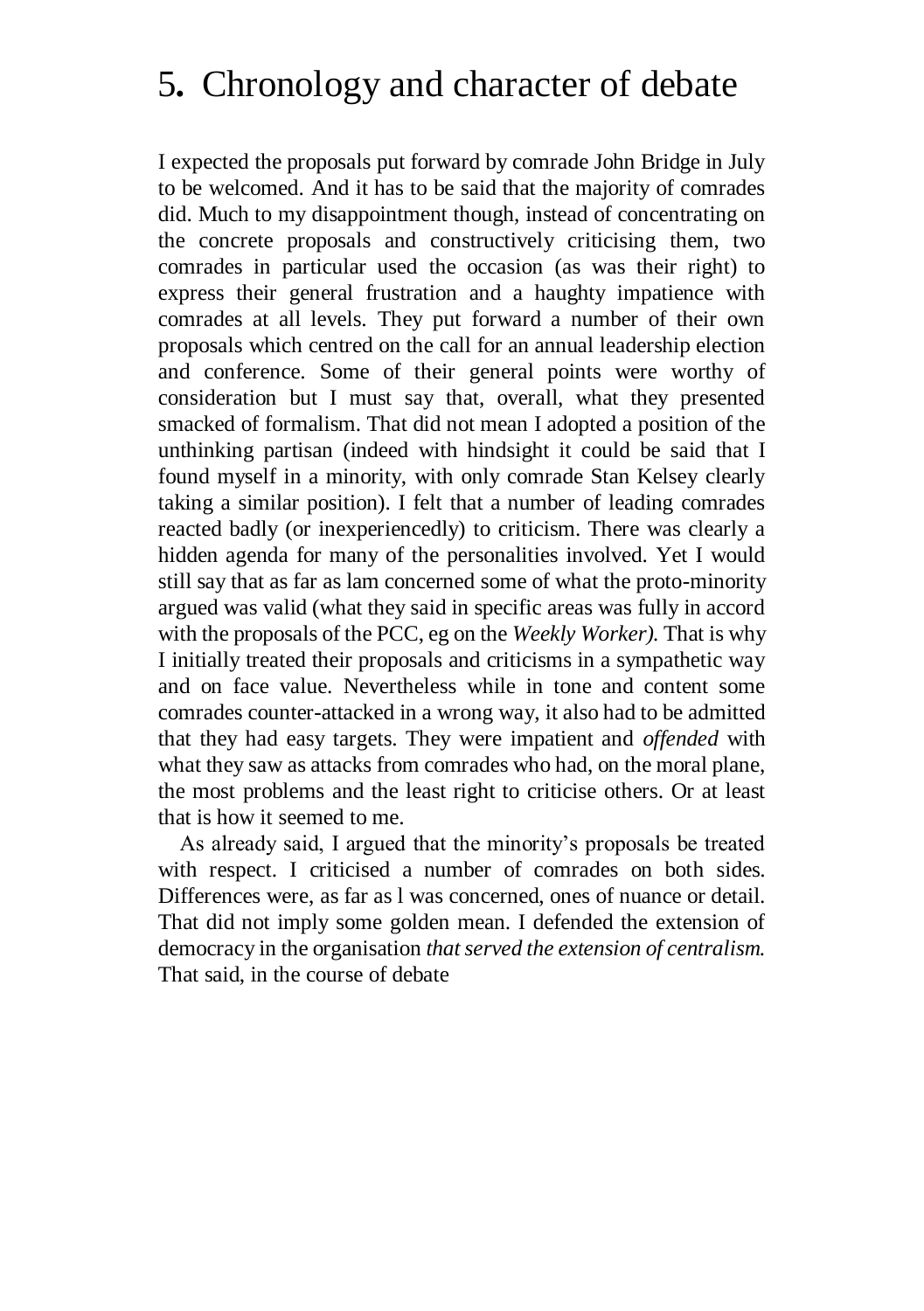#### *Chronology and character of debate 17*

just as much heat as light was generated (the most advanced supporter of the CPGB in Crawley, who had been invited to the aggregate, was so shocked by our sharp exchange of accusation and counter-accusation that his report back nearly resulted in his branch declaring UDI). Because the matter was unresolved I moved that we continue the discussion at the next membership aggregate and to facilitate debate comrades submit written contributions (that at least was agreed).

In my opinion the *bickering* we witnessed at the July aggregate did not presuppose bad motives. Anyone who grasps the first thing about what the worldwide period of reaction means, let alone appreciates how difficult it is to be a communist in an organisation that is only the nucleus of a Communist Party, will not be surprised that all sorts of silly allegations were levelled and harped on about. They were surely more the product of isolation and adverse conditions than reality. No clearheaded comrade will begin by hunting out bad motives in these bickerings, however unpleasant they may be. Adverse conditions accounted for sordid rumours, backbiting, hurt egos, imagined insults and slurs. Adverse conditions breed such hurts among us by the score, and a Leninist organisation would be unworthy of the name if it did not say so and search for the cure in growth.

I will not go into the ins and outs of the four contributions that were submitted, nor the cut and thrust of debate — yet (we had documents from the PCC, Jack Conrad, Mike Marshall and one jointly signed by David Rhys, John Praven and Mike Marshall). Suffice to say while the next membership aggregate in August cast what I thought was an illuminating light on the political direction and method of our minority, it was obvious that more time was needed. A vote could have been taken and easily won for what had become the PCC's position and its set of proposals, but the debate was taking a new direction, taking on a new significance, perhaps revealing more about the problems of what had become our minority than the organisation as a whole. That is why I proposed a two day membership conference in September and further written contributions (this being one of them).

Unfortunately, instead of putting their ideas to the test of debate and a vote, comrades David Rhys and Mike Marshall sent in a miserable resignation letter in late August. Excusing their cowardice and lack of principle, they dishonestly claimed that our conference would have been a "show trial". Having stood on the platform of abstract democracy, they showed their true worth by running away from its living reality.

Frankly, I cannot say I was surprised. When a heated debate is in progress there usually begins to come into focus the central, fundamental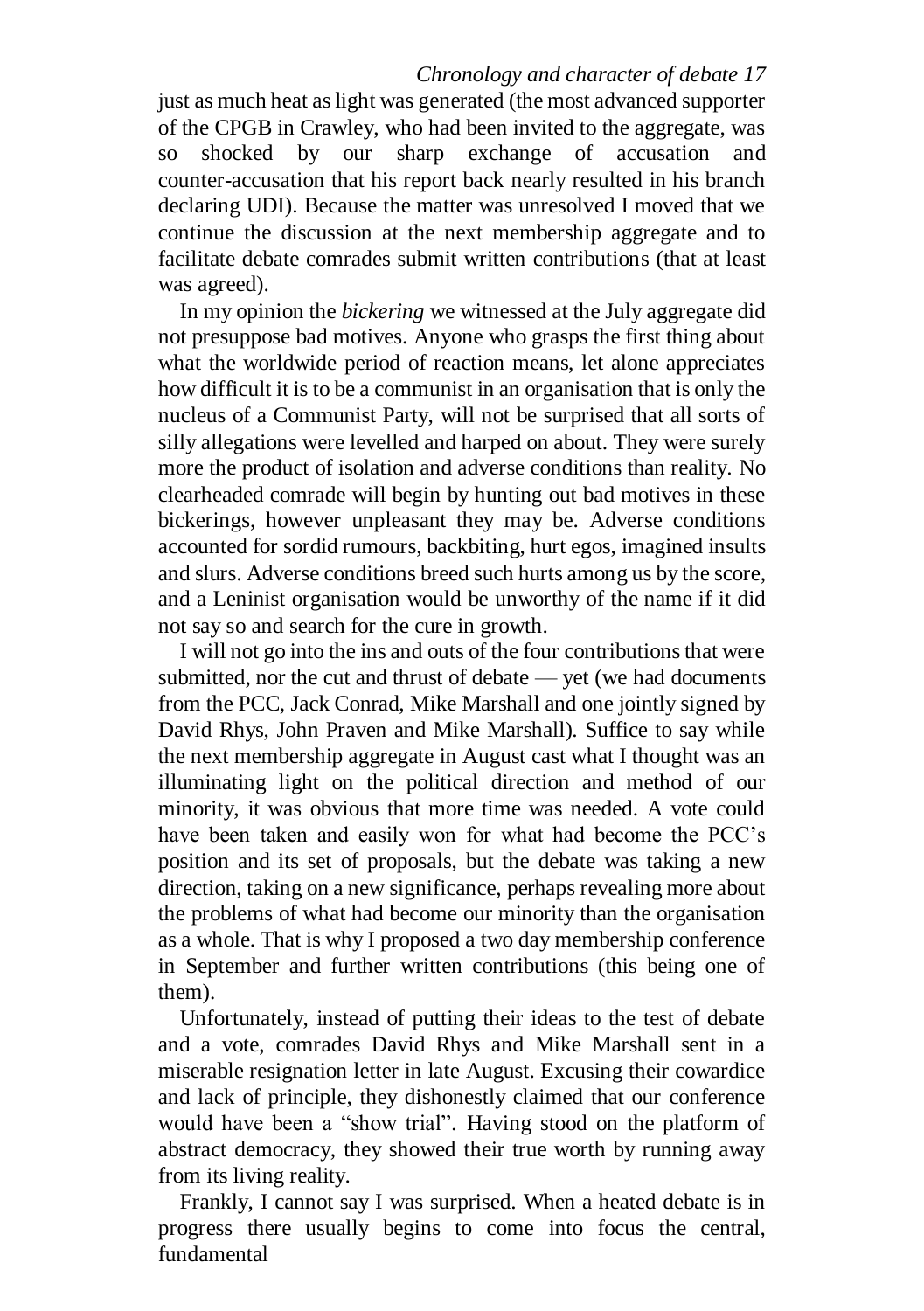points at issue, compared with which all minor and petty points fade more and more into the background. I think this is how matters stood in our organisation by mid-August 1993. Though *on paper* the differences between the specific proposals of the majority and minority do not appear great, I would even say that they were small, we were dealing with a process of divergence, whereby small differences were used as the starting point for a split.

In the working class movement splits can only be justified if they serve the struggle for communism. An organisational schism can only be principled if it concerns a matter of principle. Surely there was no principle at stake in whether we have for *the moment* leadership elections when the majority wants it instead of an annual election. Likewise, what does it really matter if there is an education commission or job descriptions? These things matter little. But backsliding elements need to turn such questions into principles to hide their political direction. The truth of that can be seen from studying what has been written and said; which I believe revealed the existence of two different *shades* within our organisation, one honest and revolutionary, one opportunist and cowardly.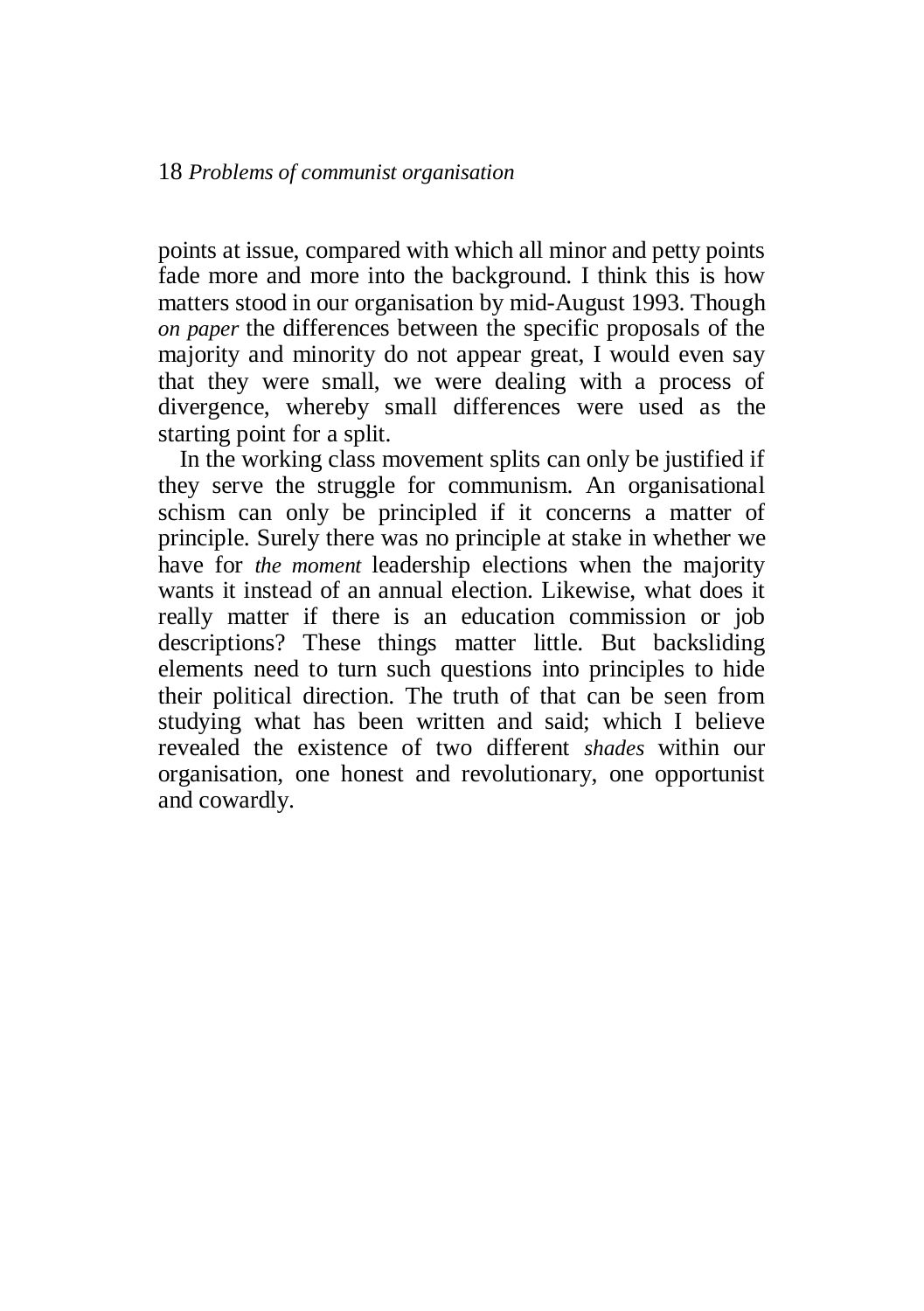## **6. A 'Marxist' critique**

I shall now turn to the minority documents *Building and strengthening the Communist Party* (signed by comrades Mike Marshall, John Praven and David Rhys) and *A Marxist critique* (signed by comrade Mike Marshall), what claims they made and what lay behind them.

For Marxism-Leninism, categories like democratic centralism are *permeated with movement.* After all, we only establish such categories in order to break them up. That is why the PCC's document *Democratic centralism and our strategy* made clear that Marxism-Leninism has "no ready made blueprints for communist organisation". And yet our minority suffered from just such a static view. With formal democracy all shortcomings would, they assured us, be overcome; crucially — despite the fact that no *political criticisms* were advanced — a leadership which is meant to be bureaucratised and undemocratic (and presumably always has been). To prove all this the comrades treated us to a dubious 'dialectical' education, quoted in a scholastic fashion a variety of authorities and sources, and all in all showed that they had neither the theory nor the firm grip on reality that is vital if we are going to reforge the CPGB.

To see why I say this let us begin with *A Marxist critique.* Here is a strange document. It is reminiscent of the Gerry Healy or *Proletarian* school of 'dialectics'. Instead of dealing in a straightforward manner with a straightforward question, pseudo-dialectics is used to provide a thick smokescreen for political weakness and political retreat. It is certainly far removed from the Leninist approach to method and organisation. This is said in a spirit of self criticism as well as criticism. Comrade Mike Marshall clearly had discovered a new idea but we did not teach him to master it. Intoxicated by heady words and concepts, he could not see the obvious fact that it was he and his fellow "fighters for democratic centralism" who were actually guilty of "merely sprinkling some dialectical jargon over their threadbare formal logic" ... even in the midst of the most tortured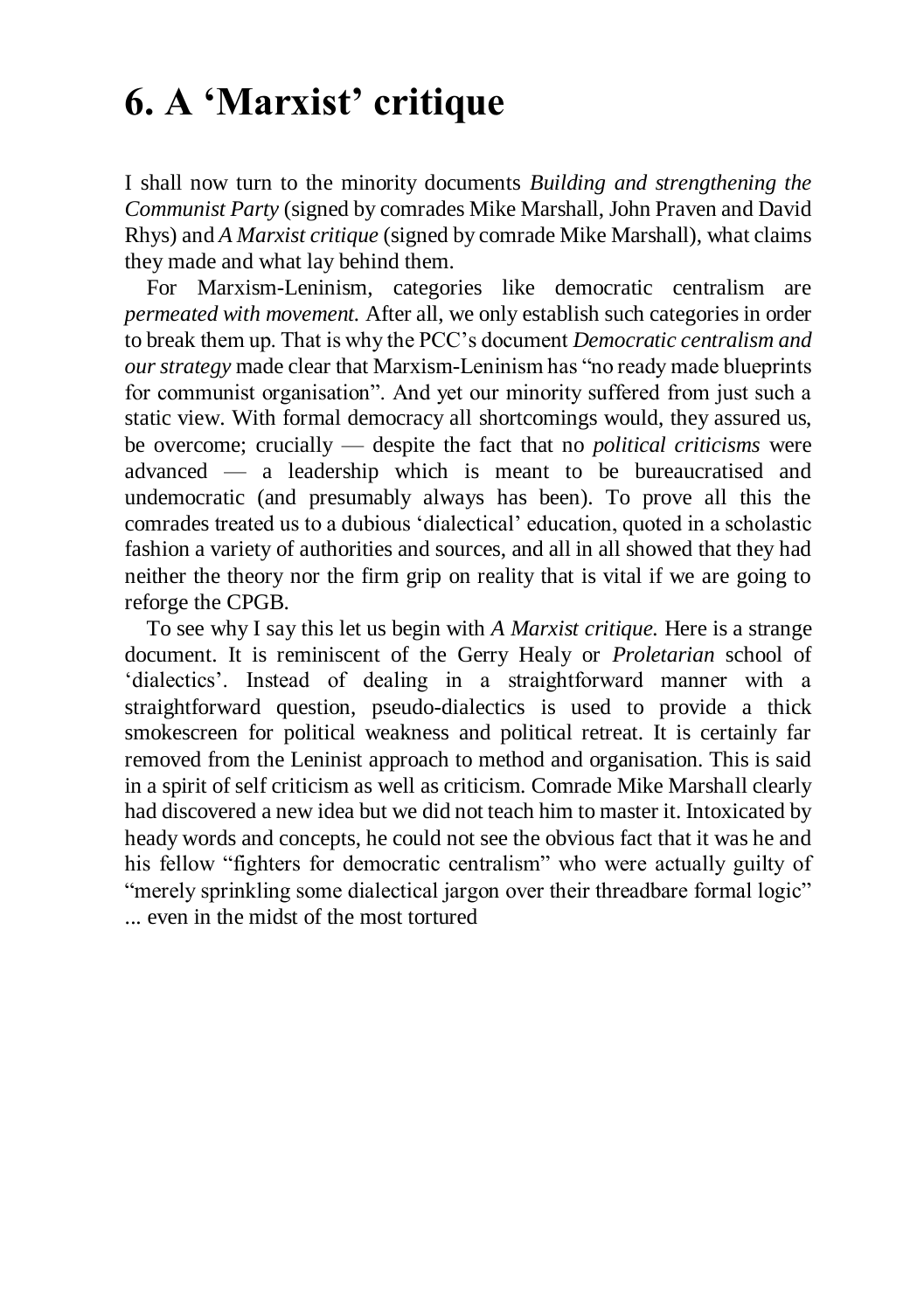formulations that possibility did not occur to him. Guided by his 'method', diabolical and hysterical, he was determined to attribute all sorts of bad motives and howling gaffs to a perfectly rational treatment of our origins, development and immediate prospects outlined in *Democratic centralism and our strategy.* So instead of businesslike proposals and a realistic assessment of our changing tasks, we got a sustained petty bourgeois attack on our organisation — all dressed up in "dialectical jargon".

Marxist dialectics must never be confused with opportunist obscurantism. Genuine dialectics is not about instant answers or using "imaginary wisdom" to safeguard the dignity of certain easily bruised individuals. Marxism demands that concrete questions be examined in all their concreteness. So it is a basic principle of dialectics that there is no abstract truth. Comrade Mike Marshall violated Marxist dialectics with every step he took. He countered every concrete idea with an abstract diversion. To support his topsy-turvy world view he would have it that we were cleaved between the superior minority who were thinking dialectically and the lesser comrades who possess nothing but "threadbare formal logic". Thus instead of having a real argument with our mighty dialecticians, the PCC of the CPGB had to set up Aunt Sallies with claims that our minority was "following" a "timeless recipe" for organisation.<sup>3</sup> Countering this caricature is easy.

First, the PCC statement that there is "no timeless recipe" in organisation was a general observation showing why it has been correct for our forms to evolve over time according to objective circumstances. It was not written with the intention of *misrepresenting* our minority's "dialectical" arguments — a charge that veers towards paranoia. But if the cap fits...

Second, it should be said that it was the PCC which initiated the discussion on democratic centralism throughout the organisation. This was done in a extensive verbal report (summed up in *Democratic centralism and our strategy)* dealing with the development and growth of democracy in our organisation as part of the process of being and becoming.

Passing over comrade Mike Marshall's missive on formal logic with which he began his document, let us proceed directly to his supposedly Marxist critique of the PCC' s *Democratic centralism and our strategy.* We can be brief. Comrade Mike Marshall possesses not the dialectical method but a vulgar version of linguistic sophistry. He said he had a problem with our proposal to develop democracy (and thus the centralism of the organisation) because of a "logical non sequitur", because of "abstraction", because they are "logically flawed".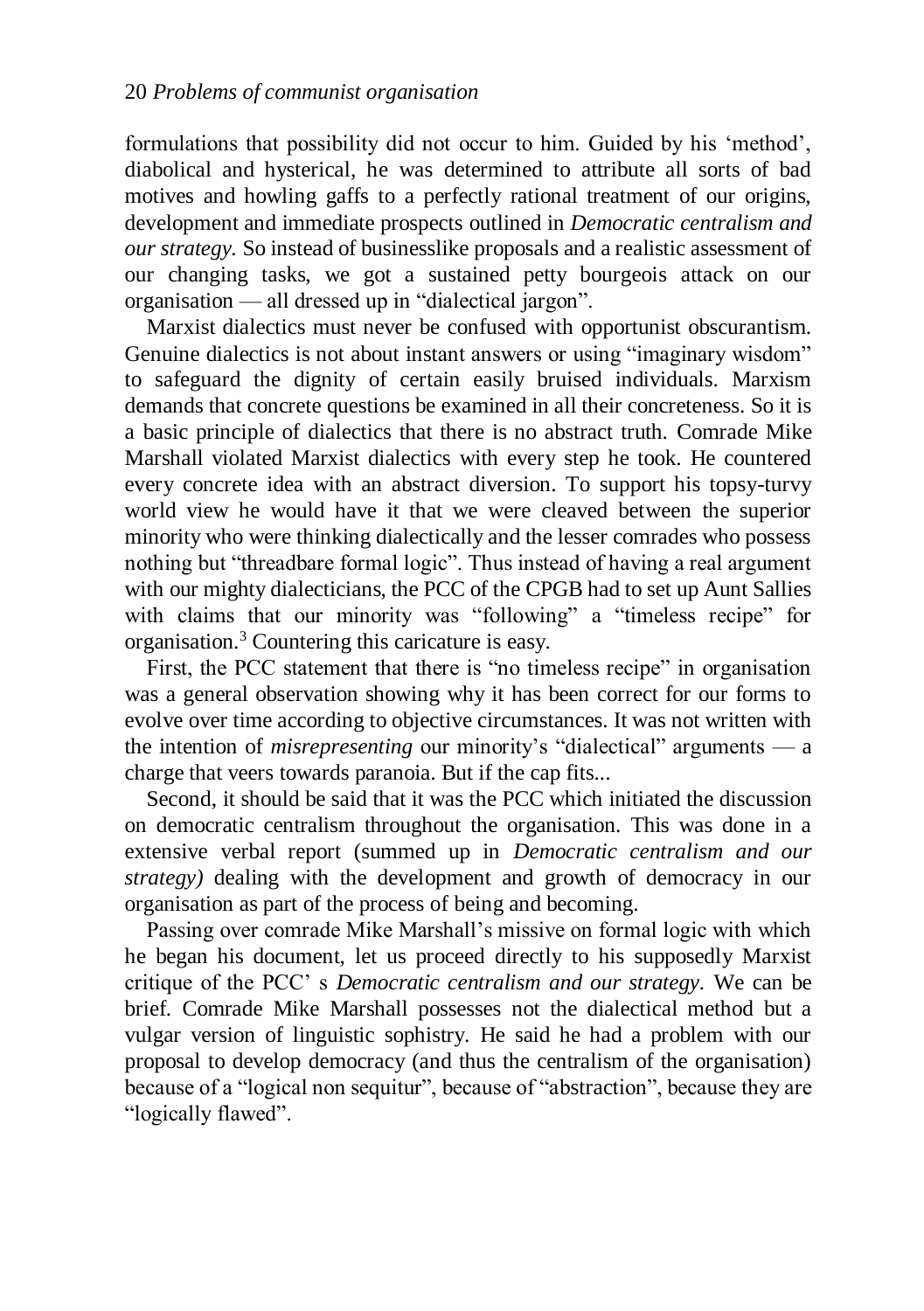*A 'Marxist' critique 21*

With a modesty that becomes him, comrade Mike Marshall claims he follows "Marx's example" in his analysis of *Democratic centralism and our strategy.<sup>4</sup>* Sadly it must be said that the 'credit' should go to Ludwig Wittgenstein not Karl Marx. For instead of our proposals being subjected to an *all rounded* materialist analysis—which would have been rewarding — we get a cynicism and superficial language games. Because comrade Mike Marshall thinks questions about words are the truth, he launches his polemic by quoting and answering the PCC in the following semantic fashion: "'Party membership is tiny and mainly London based. Though there is now a layer of carded-up supporters of the Party most of them are not organised in branches and those that are, operate on a very low level. Under these conditions suggestions that there should be full democracy from below, including the election of cell secretaries, annual conferences of members and elections to the Provisional Central Committee are misplaced."'

This PCC position, says comrade Mike Marshall, is "a logical non sequitur." Despite "under these conditions" the "assertion in the second sentence," he maintains, "is not supported by the first." Surely, if anything, he says, "the organisation of supporters is conditioned by the organisation of the membership, rather than the other way round." Finally, as for the size of the 'Party membership', it is given in paragraph 3 [of the PCC's *Democratic centralism and our strategy—* JC] that even the refoundation congress of the CPGB will be called on 'political not numerical criteria"'.<sup>5</sup>

What was actually being put forward here by our PCC is the simple and unfortunate fact that *politically* we still have a long way to go before we can reforge the CPGB and hence a long way before we can realise the operation of the full rules of democratic centralism, which most surely require living and deep ties with the masses. Based on the actual conditions under which we operate the PCC proposed to *develop* democratic centralism in accordance and in step with the modest *political* level our organisation has reached. After all, among the criteria we put forward necessary to reforge the CPGB are "roots" in the working class and the winning of "advanced workers to communism".<sup>6</sup> Criteria we readily admit we have yet to achieve.

Regular (in most legal communist parties biennial) congresses and central committee elections are essential for an organisation that has won the advanced section of workers, has be come part of the working class and thus operates throughout the country in every town and city. It is necessary in such a Party to regularly bring together *elected delegates* because of the different views that result from different experiences, conditions and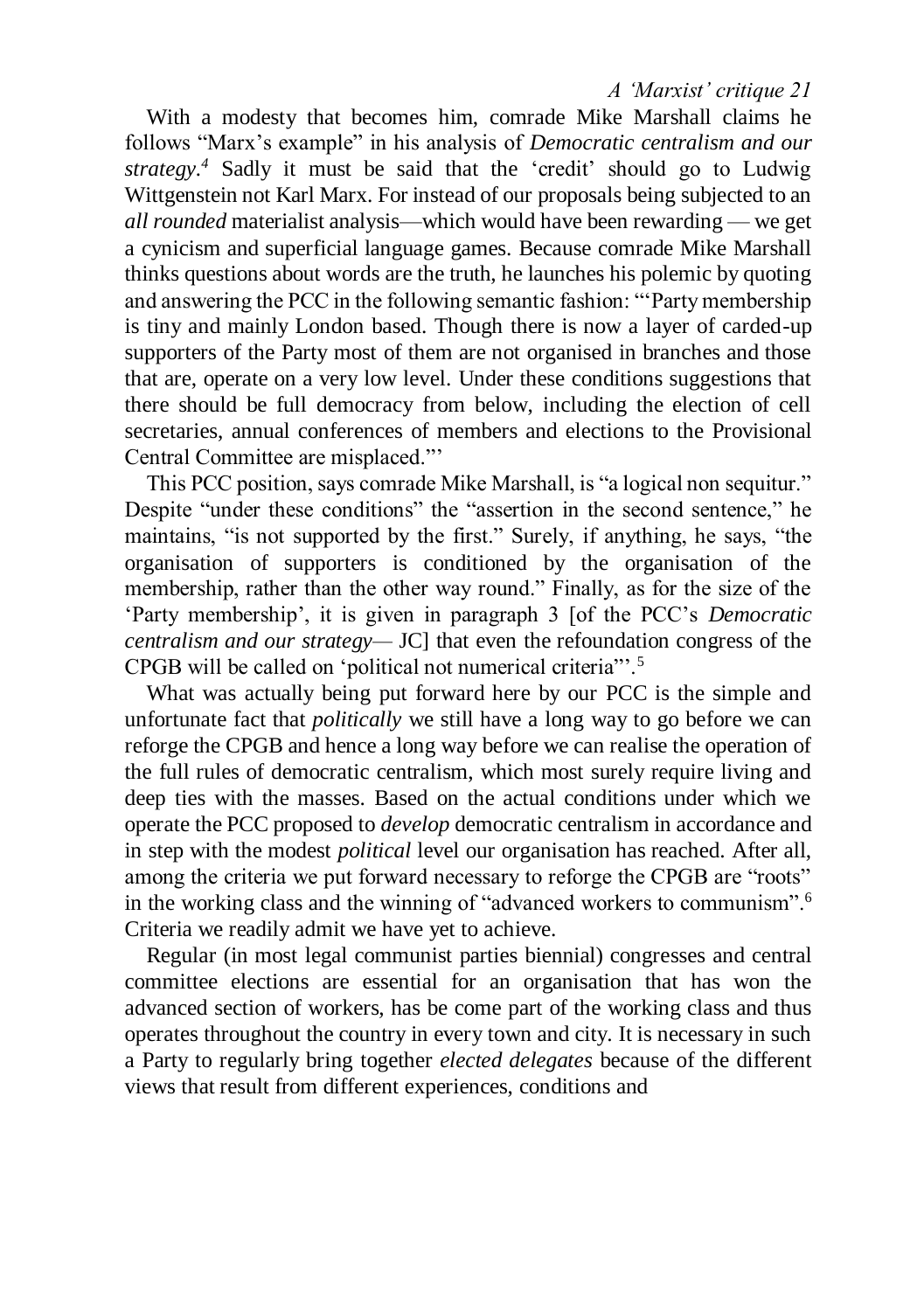levels of the ongoing class struggle and the different impact of communist propaganda, agitation and leadership. In our organisation it is possible to bring together *all* comrades within one meeting room (and we are not talking about Wembley Conference Centre) once a month and allow a general airing and sorting out of views. Also in our organisation *most* members meet together in weekly seminars and work on a day-to-day basis in the closest proximity. That is why when it comes to democratic centralism the emphasis of the PCC is on monthly membership aggregates, not annual conferences. Conferences will, for the moment, as has so far been the case, be arranged if there is a major difference in the organisation or we want to make an authoritative public statement, eg the reclaiming of our Party's name. Of course all these arguments were placed before comrade Mike Marshall at the membership aggregate in July 1993. In his document he takes no notice of any of that. He is intent on setting his high linguistic analysis out of context.

We read: "Cells are, we have to admit"', he is quoting our resolution again, "'essentially sub-committees of the PCC enabling it to carry out its national work. Members are, and have to be regularly moved from one cell, and one area of responsibility to another. None of our cells are geographically based, except the one we have implanted in Scotland. Appointment of officials from above should therefore be maintained for the present."' "Here," announces comrade Mike Marshall with the triumph of the truffle hunter, "is another logical non sequitur." "Why," he says, "should cells not be essentially sub-committees of the PCC?" Along the lines of A should equal A, question follows question. "Must the essential nature of cells be changed before democratic centralism can be permitted? Will there be a time when members are not regularly moved from one cell to another? Despite 'therefore' the assertion is unsupported by the preceding observations".<sup>7</sup>

Yes, our present cells have to be "essentially sub-committees of the PCC" because we want to edit and produce the PCC's publications, organise and coordinate its finances, members, supporters and campaigns. In the reforged Communist Party *local,* ie geographical cells will be autonomous organisations. But to suggest autonomy for cells concerned with central responsibilities in are forged Communist Party, let alone in our nucleus, is anarchism.

Then, as cited above, comrade Mike Marshall asks whether the "essential nature of cells [must] be changed before democratic centralism can be permitted?" Here is an example of when did you stop beating your wife trickery if ever there was. In our organisation democratic centralism is a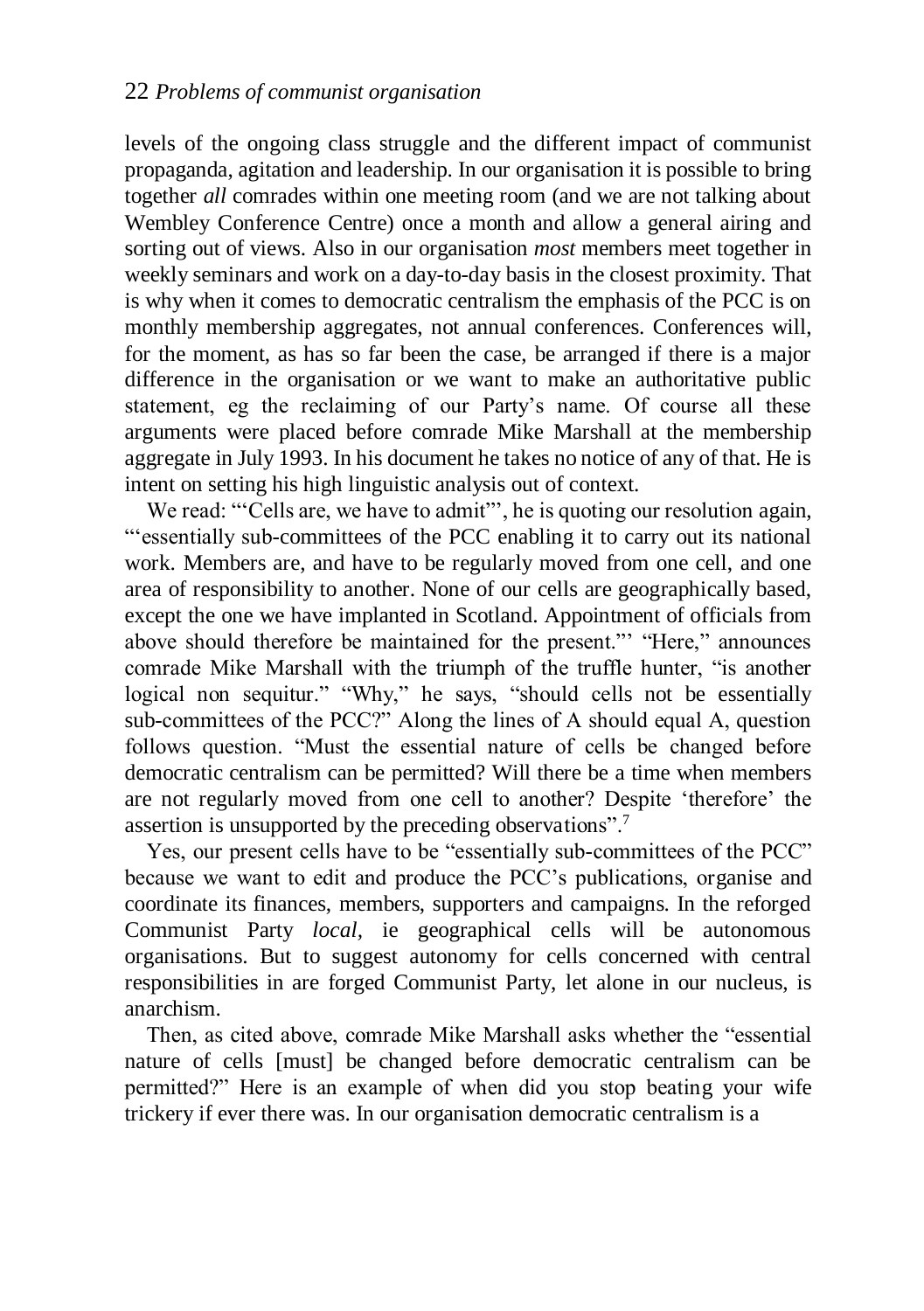#### *A 'Marxist' critique 23*

reality. Being one of the three authors *of Building and strengthening the Communist Party,* which more in sorrow than joy is forced to admit that "we already have some democracy in the Party" and "open ideological struggle" (that is the "essence of real democracy"), he should be clear on this matter. Patently, because he was not, we will have to explain our position yet again. Party organisation must become *national,* ie local, before this autonomous aspect of democratic centralism can become real. This has nothing to do with "permitting" democratic centralism, rather laying the material base for this aspect of it. What about moving comrades? Yes, in the future, when the CPGB is rooted in the masses, then there will not be the moving of locally based comrades from one local cell to another. The professional revolutionaries we have and are trying to cultivate today are one thing, the militant communist workers of tomorrow another. But then those that do not want to, will never grasp what goes to make a real Communist Party. A Communist Party represents the merger of the subjective movement of revolutionaries and their theory with the objective movement of the working class. Not for our minority, who want us to believe that all we lack is their leadership.

Comrade Mike Marshall continues. After quoting the PCC to the effect that conferences of the Leninists of the CPGB "have been and should for the moment continue to be held around specific issues, controversies or moments" he makes the following statement. "Can we assume then that, in the last four years since the last election [of the  $PCC - JC$ ], there have been no issues, controversies, or moments worth holding a conference for, aside from the reclaiming of the party name two years ago? Such an assumption," he says, "would not 'smack' of formalism, it would reek". What is our reply? It is unambiguous and unashamed. Yes, over the last four years there has been "significant change" but till now no significant controversies that have divided our organisation. Debate, discussion and sharp exchanges there have been in our press and at weekly seminars, monthly membership aggregates and our week long annual schools. But, for members, all positively and quickly resolved. Nothing demanded a conference because *all* comrades were united round the substantial theory and practice of the *elected* leadership. To prove our 'reeking' formalism, comrade Mike Marshall should have put down in black and white what issues or controversies he thinks we should have organised a conference on. His silence speaks volumes for the profundity of his critique.

He goes on to claim that the "proposal of regular conferences (annual or whatever) seeks to break from this so that, if within 12 months there has been no [sic] conference, we can find out if the PCC is correct." "Break"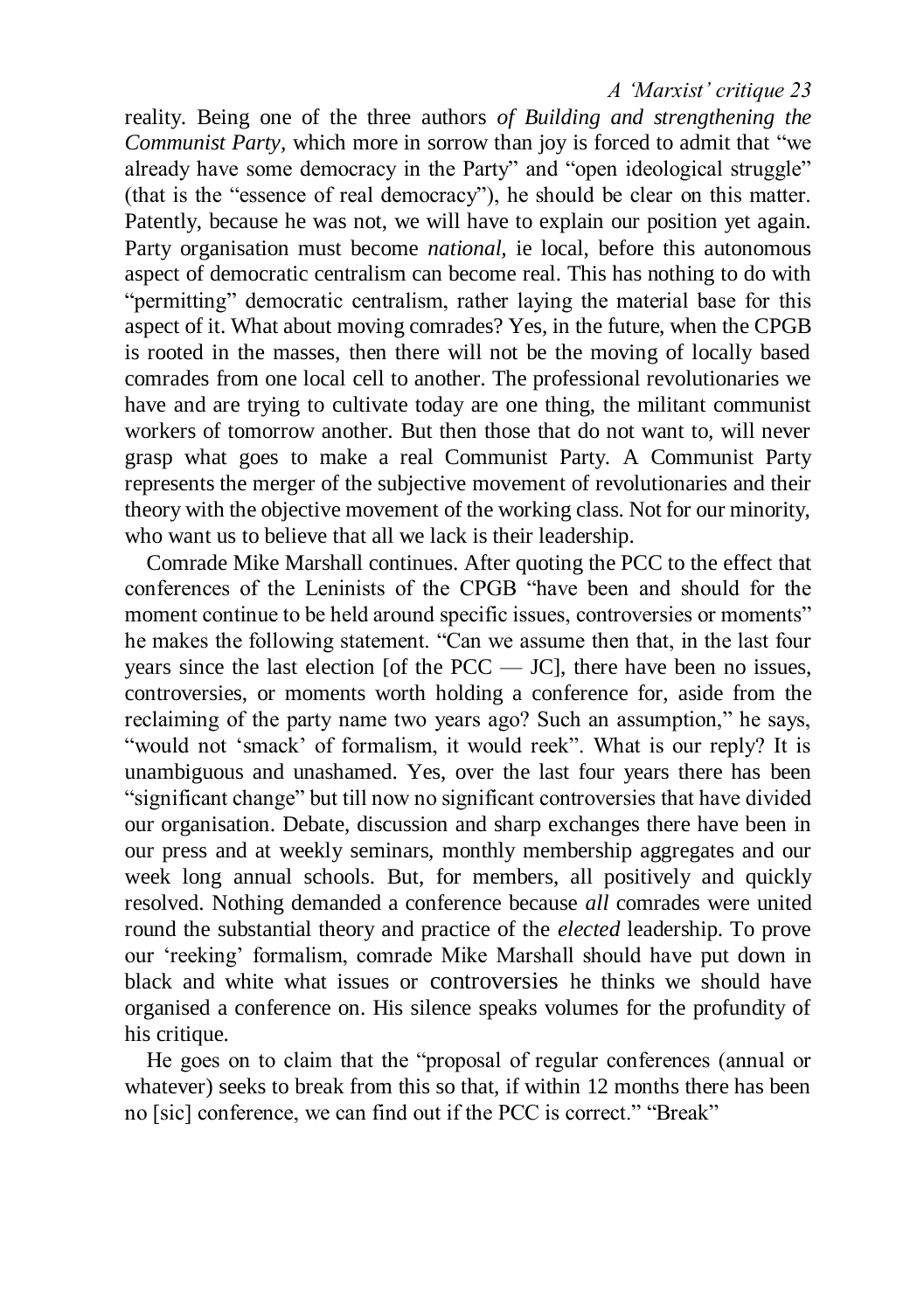#### 24 *Problems of communist organisation*

from what? The truth is that in our organisation there is the constant weekly, monthly and annual collective questioning of every theoretical controversy, current development, campaign and shift of emphasis. Comrade Mike Marshall's accusation that we inhabit a "static universe" which can "only exist" in the abstract, as a result of formal logic" is entirely misplaced. He judges us according to the *formal* criteria of conferences, not real life.

What of membership aggregates? They obviously offended the democratic sensibilities of comrade Mike Marshall. He quotes the PCC:

'''Regular aggregates of the whole membership have been organised where proposals and experiences of agreed actions are subject to lengthy discussion and debate."' "But," alas, "even for members, attendance at an aggregate is by invitation only".<sup>8</sup> That is true. Nonetheless from the first *invitation* aggregate the PCC initiated, *all* members of the Party have been invited. For communists who base themselves on the trust they have in *elected* or for that matter unelected leaders and leaderships, reality should count for more than formal procedures. Not for comrade Mike Marshall. The fact of the matter is that the PCC has used its power of invitation in an attempt to broaden aggregates, so as to include various *supporters* of the Party in our debates and discussions. Invitation has in other words never been about *excluding* comrades but about *including* them.

According to comrade Mike Marshall the PCC's "commitment" to ''allow selected members to vote on written motions at such times as the PCC sees appropriate" is not "true" democratic centralism but "an abstraction of it".<sup>9</sup> The evolving reality of our organisation has not, as has just been explained, been about allowing *select* members to vote on "written motions at such times as the PCC sees appropriate," but the maximum democratic centralism (and we mean by that not the maximum numbers talking but facilitating the maximum unity in action) possible at our stage of development. As has been said, *all*  members have attended aggregates and the PCC has always responded to the confusions, doubts and criticisms of members. Though the PCC rightfully sets the agenda, this is done in a responsive and enabling fashion. The PCC is there to facilitate debate, not stifle it. Transparently comrade Mike Marshall's approach to democratic centralism is legalistic, the PCC's approach is dialectical.

For comrade Mike Marshall — a recent recruit from the world of petty bourgeois protest politics — the reason Party membership is "tiny" and "mainly London based" has nothing to do with material circumstances, everything to do with the organisation not being led by comrade Mike Marshall and his friends. He therefore makes the phantasmagorical claim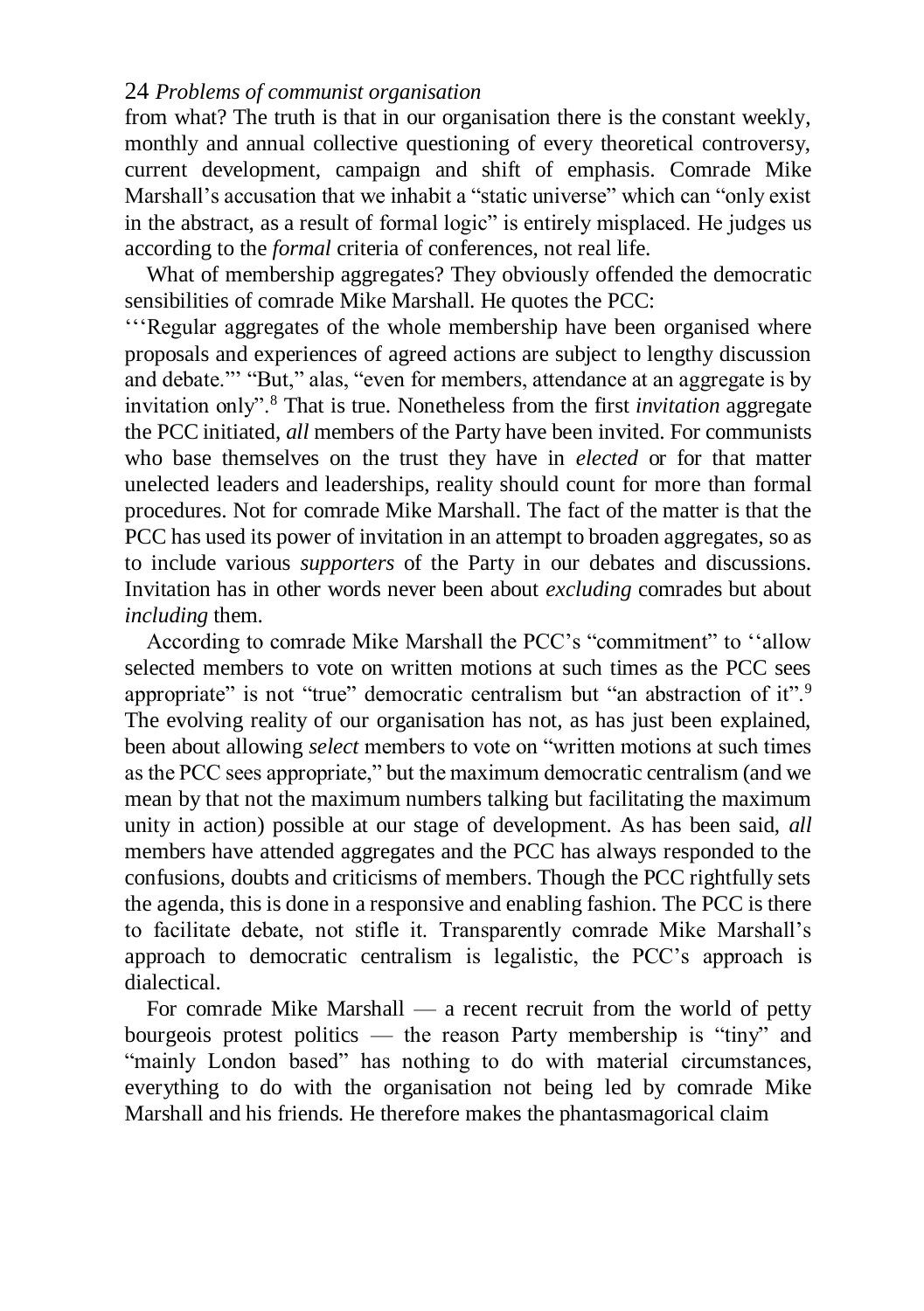that "quantitive restrictions on democratic centralism are already having a qualitative effect".<sup>10</sup> "No wonder," he says, "seminars reveal a passive membership ... No wonder the national organiser believes that there is whispering in the ranks".<sup>11</sup> The only ones who know about "whispering in the ranks" are, of course, comrade Mike Marshall and Co. As to a "passive membership", well the majority of the organisation has worked exceedingly hard to ensure that, despite the most difficult conditions of worldwide reaction, we have made real progress. Far from "restrictions" on democratic centralism having a deleterious effect, the active *synthesis* of democracy and centralism we have achieved has allowed our organisation to enjoy a (comparatively) wide influence among militant workers, produce a regular press and recruit a layer of supporters throughout Great Britain.

At last we approach the *poisonous* conclusion of comrade Mike Marshall's diatribe with its shameful pretext for desertion and political abstentionism. Without the slightest foundation he claims that the PCC's supposed "formal logic" means it views democracy as a "distinct package which can be chopped off or grafted on at will"<sup>12</sup>. Obvious nonsense. As shown by reality and everything above, we most definitely view democratic centralism as a living process. Democratic centralism develops and gains strength through the ongoing struggle to unite communists around correct politics and the forging of links with the masses.

Unperturbed, comrade Mike Marshall claims the PCC displays the "formal logic" of the "mad microbiologist" who "surgically removes a major part of a tadpole's central nervous system with the intention of eventually grafting it back into the adult frog."<sup>13</sup> I will refrain from commenting on reactionary anti-science prejudices about "mad" microbiologists. Suffice to say the PCC has from the first *consistently* developed the democratic centralism of the Leninist organisation of the CPGB. What "surgical" *removal* there has been exists entirely in the mind (mad or otherwise) of comrade Mike Marshall. But comrade Mike Marshall knows the experiment will not work. Or should we say, in order to desert the selfless and principled communist fight for the reforged CPGB he must *say* it will not work. Hence we are told with absolute certainty "materialist dialectics" reveals that "the post-operative tadpole will never become a frog".<sup>14</sup> Nothing, comrade Mike Marshall, certainly not materialist dialectics, "reveals" any such thing. All that is revealed is that no matter how many times we kiss you, you will never make the transition from petty bourgeois individualism to the modem prince that the class struggle requires.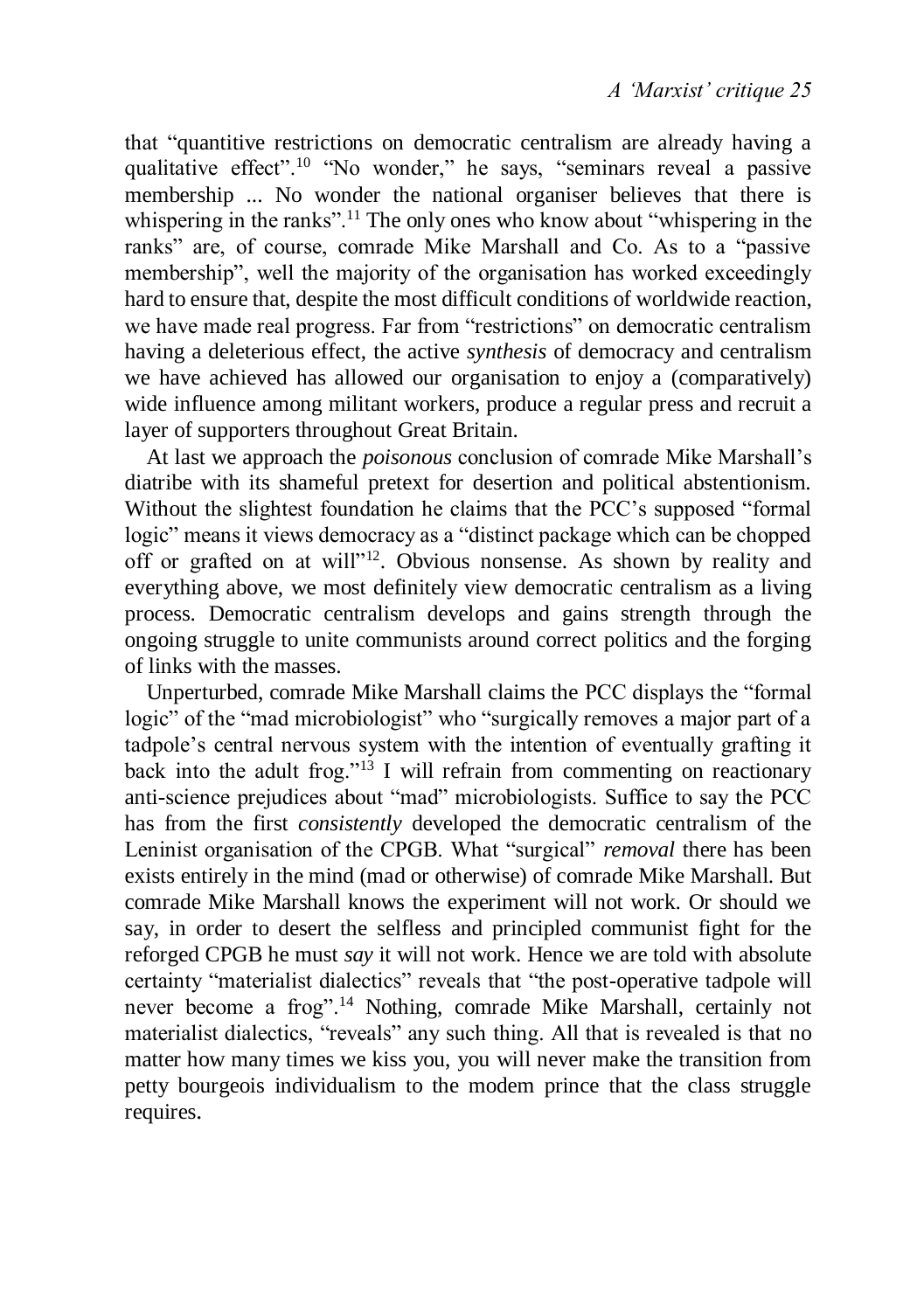#### 26 *Problems of communist organisation*

Using his A does not equal A critique of "formal logic," comrade Mike Marshall delivers what he thinks is the knockout blow. The fist is entirely misdirected. He admits that there is at least the "appearance" of the unity of communists "around correct aims and principles" under the PCC.<sup>15</sup> Moreover, though correct thinking is always dialectical, because he feels personally aggrieved appearances *must* be deceptive. He has learnt that we communists fight to make trade unions "schools for communism". Sadly, as with dialectics, he has remembered something but not even reached the level of mere understanding. Comrade Mike Marshall actually calls trade unions "essentially schools for communism".<sup>16</sup> Rubbish! Essentially trade unions are an expression of the working class operating as a class *within* the sphere of capitalist politics and economics. Under conditions of heightened class struggle or socialism they can *become* schools for communism. But to thus become requires the conscious intervention of the communist vanguard, not the spontaneous flowering of comrade Mike Marshall's essence.

Comrade Mike Marshall has a point to make though. If trade unions are "essentially schools for communism" (which they are not), if "we built a school for communism" it would not mean it "would ipso facto be a trade union".<sup>17</sup> A does not always equal A. Using this device comrade Mike Marshall thinks he has us. He tells us once more what we already know, have said on countless occasions and consistently put into practice. Democratic centralism is "essential" to unite communists around the correct aims and principles.<sup>18</sup> But then without what, when and where, let alone logic he claims that "quantitative" limits on democratic centralism are damaging our "aims and principles"<sup>19</sup> By equating our appropriate democratic centralism with bureaucratic centralism he can then equate our "revolutionary intentions" with the "degeneration of official communisms [sic] into opportunism and bureaucracy"<sup>20</sup> A equals B and B led to C therefore A equals C.

How does comrade Mike Marshall know that the PCC will dissolve itself when the CPGB is reforged? He does not. Comrade Mike Marshall considers that such a proposition" relies on the law of identity, the first law of formal logic, which assumes that the bag of sugar remains a bag of sugar".<sup>21</sup> We can do without such idiocy. Our organisation has always tested itself according to our aim of *changing,* changing from communist nucleus to Communist Party, from, if you like, A to B. It is according to the goal of reforging the CPGB that we assess all of our actions and campaigns — a process of constant self criticism which enables us to monitor, direct and accelerate our forward movement. Of course change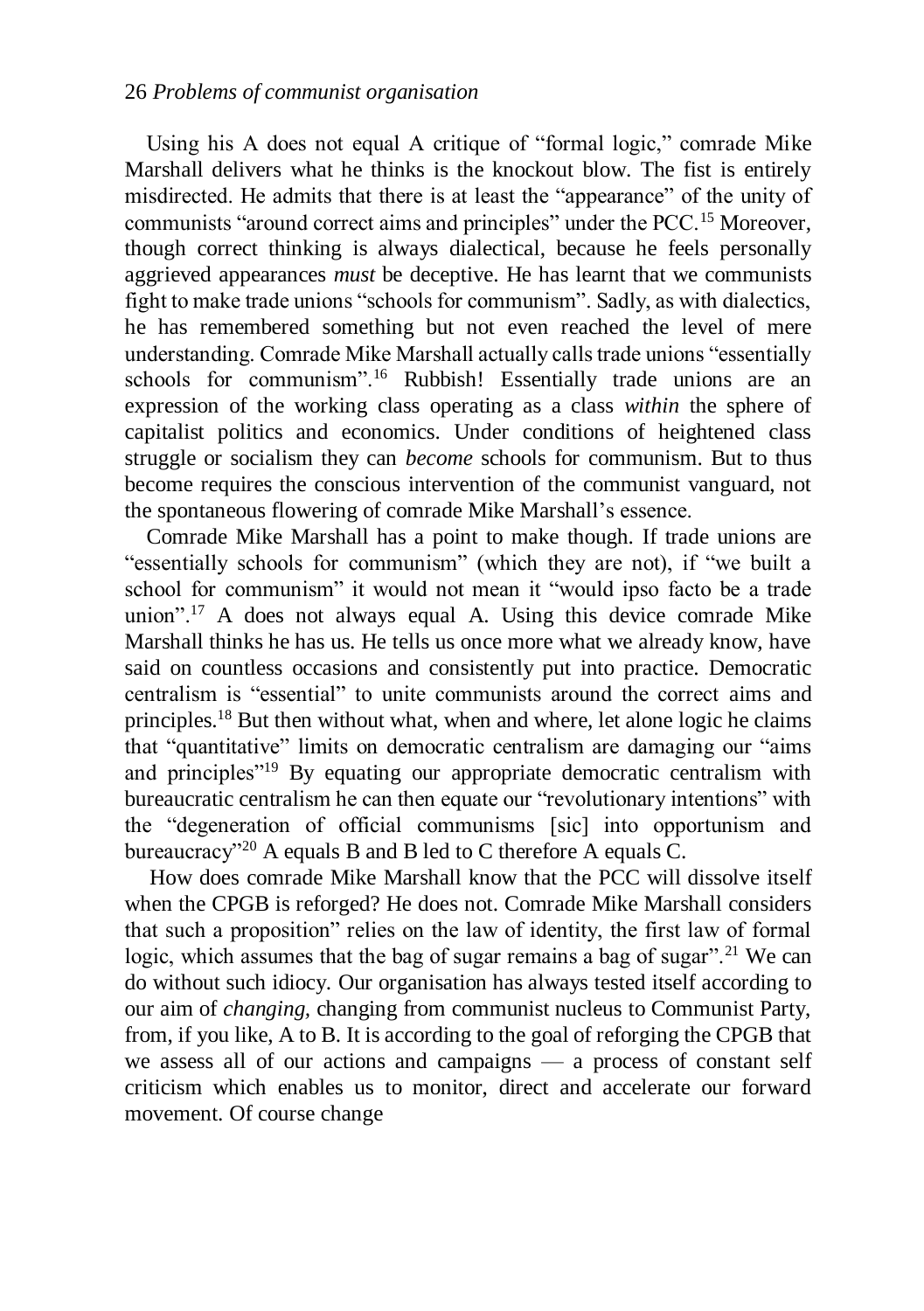can take a negative form. Comrade Mike Marshall is a case in point. He has undergone a personal change from petty bourgeois individualism to communism and now with further change he inhabits the swamp of individualistic ex-communists. Or does comrade Mike Marshall claim "immunity" from this "dialectical process" which has inexorably affected every other opportunist deserter? Yes individuals, like all phenomena, turn into their opposites. Comrade Mike Marshall and his ally David Rhys prove it.

When it comes down to it, democratic centralism is for comrade Mike Marshall a chicken and egg situation, but the paradox entirely passes him by. Instead of understanding things in their real movement he wants to define them as being one category or another. Only chickens lay eggs, he says to himself. So for the egg to become a chicken it must behave like a full grown chicken *now.* No, the CPGB will not be reforged by our nucleus behaving as if it was the CPGB and having the "fullest" democratic centralism, if by "fullest" we mean the operation of the rules of a mass Communist Party which can operate among the masses freely, as implied by comrade Mike Marshall.<sup>22</sup> We have to recognise what we are, and what our material constraints are. And in terms of our analogy there is no doubt that we represent the *potential chicken* of the egg. With the right conditions we will, when the time is right, leave behind this provisional stage and turn into our opposite — the Party. But to call for this before we are ready is to call for the death of our organisation. For the moment the shell is not a hindrance, it is a necessity without which we cannot exist. Reforging the CPGB is the only way to realise the "fullest" democratic centralism. That has nothing to do with "blind faith" as insidiously suggested by the jaded comrade Mike Marshall. It is the tested conviction of revolutionaries who devote their lives to the proletarian revolution and the struggle for communism.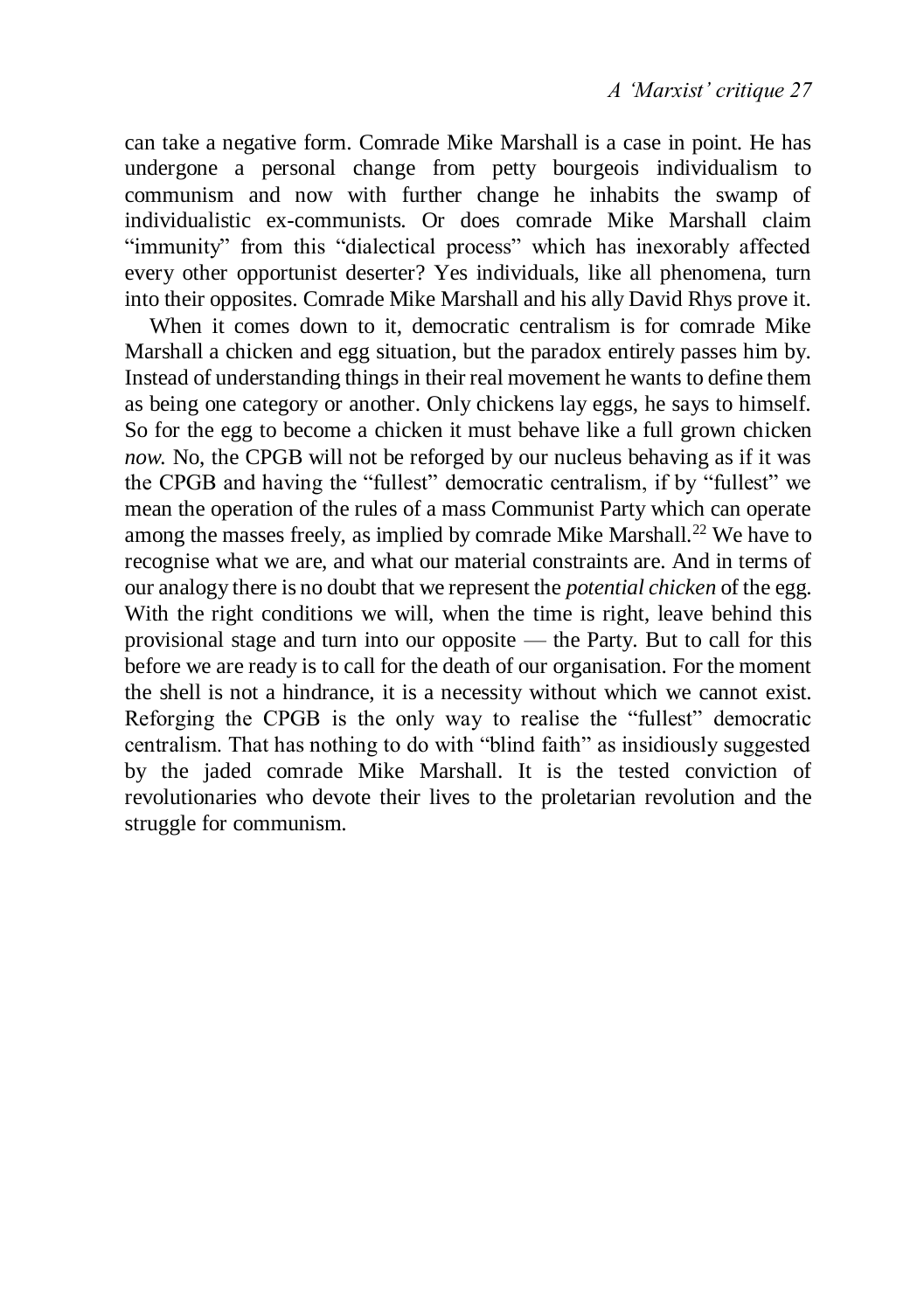## 7. Building and strengthening what?

The essence of the PCC's position is that democratic centralism can only be understood as a process which broadens and deepens in step with the development of our organisation— an organisation which at the moment consists of members of the Communist Party, stands in the name of the Communist Party but is not the Communist Party. The title (and content) of the document produced by our three dissenters says it all: *Building and strengthening the Communist Party.* The fact of the matter is that there is no Communist Party in Great Britain, only a nucleus organised under the banner of the *Provisional* Central Committee of the CPGB — one would have thought that for all of us this is axiomatic. Yet nowhere do they deal with the evolution of our struggle, nowhere is there a concrete analysis of where we are at the moment.

The main problem with *Building and strengthening the Communist Party* is that, for all its claims, it does *not* treat democratic centralism dialectically but undialectically. Its authors take no account of the fact that though our struggle to reforge the CPGB has gone through *many different stages* it is still in its *infancy*. That, therefore, it is not right to begin now in terms of form where we mean to end up in the future. The fact of the matter is that the minority's document judges our organisation scholastically, primarily "working from the definition provided by the Communist International", ie against a small quote from a resolution of the 2nd Congress of the Third International in 1920, which was in fact designed to equip newly formed, often mass *communist parties,*  with the lessons of Bolshevism. What does it say?

The Communist Party must be built up on the basis of democratic centralism. The chief principle of democratic centralism is the election of higher party cells by the lower, the unconditional and indispensable binding authority of all the instructions of the higher bodies for the lower and the existence of a strong party centre whose authority is generally recognised for all the leading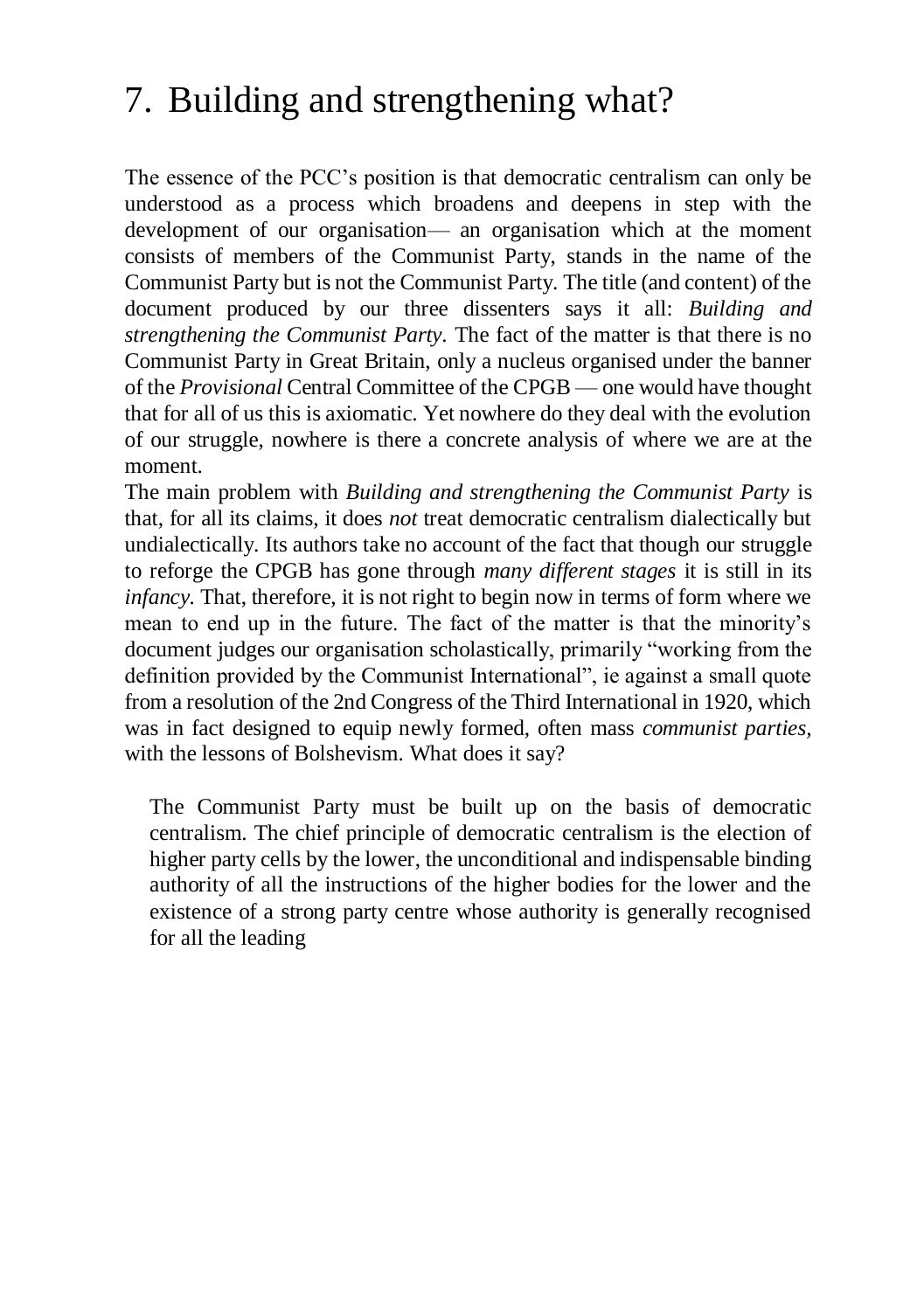#### *Building and strengthening what? 29*

party comrades in the period from one party conference to another.<sup>23</sup>

We have no problem with this general description of democratic centralism in a *Communist Party.* However it ought to be pointed out that Comintern provided other even more *centralist* recipes. At the very same congress cited above delegates agreed the famed 21 terms and conditions. The twelfth on democratic centralism reads in full as follows:

The parties belonging to the Communist International must be built on the basis of the principles of democratic centralism. In the present epoch of acute civil war the Communist Party will only be able to fulfil its duty if it is organised in as centralist a manner as possible, if iron discipline reigns within it and if the Party centre, sustained by the confidence of the Party membership, is endowed with the fullest rights and the most far-reaching powers.<sup>24</sup>

I wonder why our 'democratic' dissenters did not take this definition as the starting point to work from? Could it be they have no fancy for discipline, let alone "iron discipline". No, as the PCC has correctly said, there are no "ready made blueprints for communist organisation", no "timeless recipes" for structures and election procedures.<sup>25</sup> This, to restate our position once again, is "even more the case" when it comes to the struggle to reforge the CPGB, which is still in its "infancy".<sup>26</sup> In other words there can be no question of projecting the mass Party of the future *or the past* as some model to be copied *now* in our conditions.

Undaunted, the comrades call for annual *congresses* on the basis of the authority of *their* 1920 Comintern quote (we follow the Bolshevik and general communist practice of distinguishing between a congress, which debates all issues and elects leading bodies, and a conference, which comes together to consider one or a limited range of issues). There is no misunderstanding about what our minority wanted: *Building and strengthening the Communist Party*  says the annual 'conference' will elect a leadership, vote on reports from the PCC, members and cells and will thus be "the cardinal decision making body of the Party "27

Again taking the rules of an established Communist Party as its starting point, *Building and strengthening the Communist Party* says that a *congress*  can be called by a majority on the PCC or "one third of either Party cells or members".<sup>28</sup> In a Communist Party this tilting of democracy and initiative towards the minority is justified. One third of the basic organisations or membership even of a small Communist Party represents a real movement, a real body of opinion. But in our context we arrive at absurdity.

It is worth asking the authors of *Building and strengthening the Communist Party* what new developments have come about which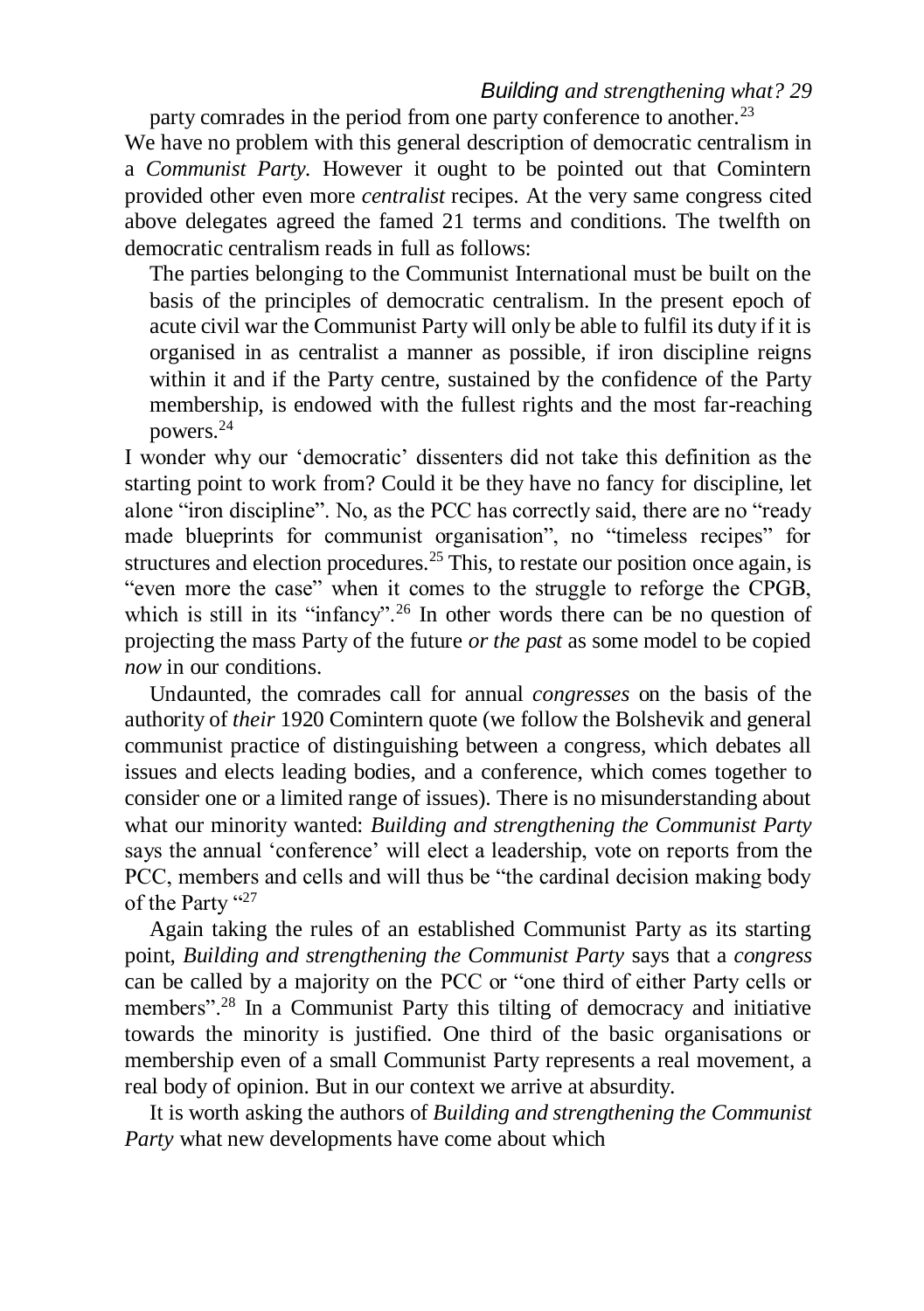demand an annual congress of our organisation? Or should we have staged annual congresses from 1981? This certainly seems to be the contention of comrade Mike Marshall.

What of the PCC? The PCC starts from where we are now in relationship to where we have come from and where we intend to go. There has never been anything timeless or abstract in our approach. Since our inception we have steadily extended both the democracy and centralism of the organisation as we have built it *top down.* Starting with a mere handful of comrades, recruits were won to our politics which from the beginning were always as open as they were principled. On that basis, despite limited formal democracy we always had maximum genuine democracy. How can the authors of *Building and strengthening the Communist Party* deny it?

Suitable comrades were added to the leading body by cooption, others were organised as best we could till we reached the point where we could establish cells. Besides that, conferences have been staged at which not only have the entire membership of the organisation been present, but sympathisers and fraternal delegates (they had full speaking but no voting rights). Conferences debated a range of issues and though the authors of *Building and strengthening the Communist Party* do not deal with it, elected and changed the personnel of the leading committee.

Within the last period the PCC has been promoting aggregates of the whole membership — part of the ongoing process of institutionalising discussion and debate (as said above, selected sympathisers have also been invited). It is now proposed to formally give aggregates voting and amending rights on motions presented by the PCC and, through a simple majority vote, the right to call for a conference. That in effect amounts to a monthly sub-conference of the whole organisation, something that is necessary and possible due to two main factors. We have made the first tentative steps towards organising outside London and yet we are still small enough for the whole membership to meet and have the fullest exchange of *individual views.* That will not last forever. Sooner rather than later we will have to bring together aggregates of cell secretaries or elected delegates or some such other form of representation.

What is the aim of all our proposals? They are designed to develop the political understanding and political practice of the whole organisation, ie, to take another step towards realising our overriding aim of reforging the CPGB. The authors of *Building and strengthening the Communist Party say that* it is "a fundamental truth of dialectics that the *essence* of a thing is only realised through its expression, ie *form.* Therefore, ideological struggle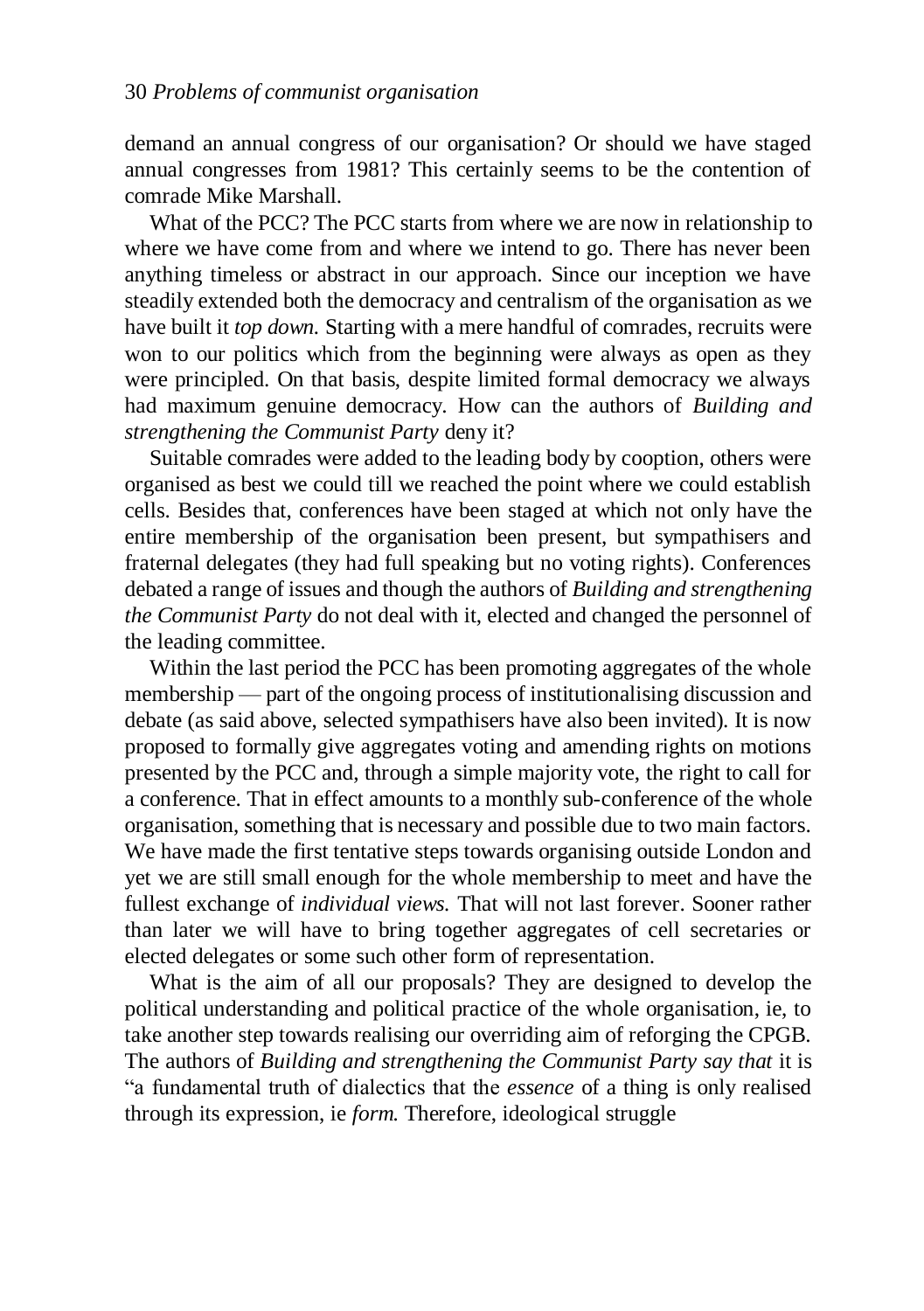can only realise its potential as a dynamising force if its result is expressed in a vote of those who have participated in that struggle where possible (ie, in the context of this discussion, the Party membership)", We can go along with the first sentence about essence and form. But because we must make the elementary point to them that the essence of the thing, and especially the form, is undergoing a process of constant change, we must question the logic of what then follows. As comrade Mike Marshall should have told his fellow authors, the "therefore" is a "logical non sequitur". Nothing in logic or life demands that ideological struggle *must* end in a vote if it is to "realise its potential as a dynamising force". We have ideological struggle against the SWP in the pages of our press, for example. Should we do a readership poll? We have had public debates with all sorts of left groups. Was it wrong not to end them in votes? Here we surely have a sorry example of our minority's bureaucratic thinking. Ideological struggle can act as a dynamising force without a vote — fact. That does not mean we are against votes. It all depends on circumstances. Yes, we will put your proposals to a vote of the Party membership ... as we will put our proposals to a vote by the Party membership. We now know, however, that you so-called "fighters for democratic centralism" will not accept the result nor abide by it. I unhesitatingly will.

The minority carry on with the claim that discussion in our organisation has a low level of participation. I must say that at the two membership aggregates we arranged on the question of democratic centralism I did not notice that. And the last seminar comrade David Rhys attended (and after saying not a thing slinked away from shamefaced) lasted well over four hours with debate ranging over many issues but centring on socialist democracy and the class nature of the former Soviet state. It cannot be denied that our debates are less impressive than the Bolsheviks who engaged in many fierce battles".<sup>29</sup> But would our minority deny that our organisation has a record of honest and open ideological struggle second to none on the British left today?

Seminars on many occasions last well into the night. Is this because the "line" has been decided by the leadership? Take the vital questions of democratic counterrevolution, feminism and women's liberation, European unity, parliamentary elections, the daily paper and the general strike. Have these not been fully debated over a whole series of meetings, sometimes spanning years?

Discussion has never been stopped, always encouraged. Those in and around our organisation with differences have from the commencement of our press and invitation meetings been offered a platform to defend and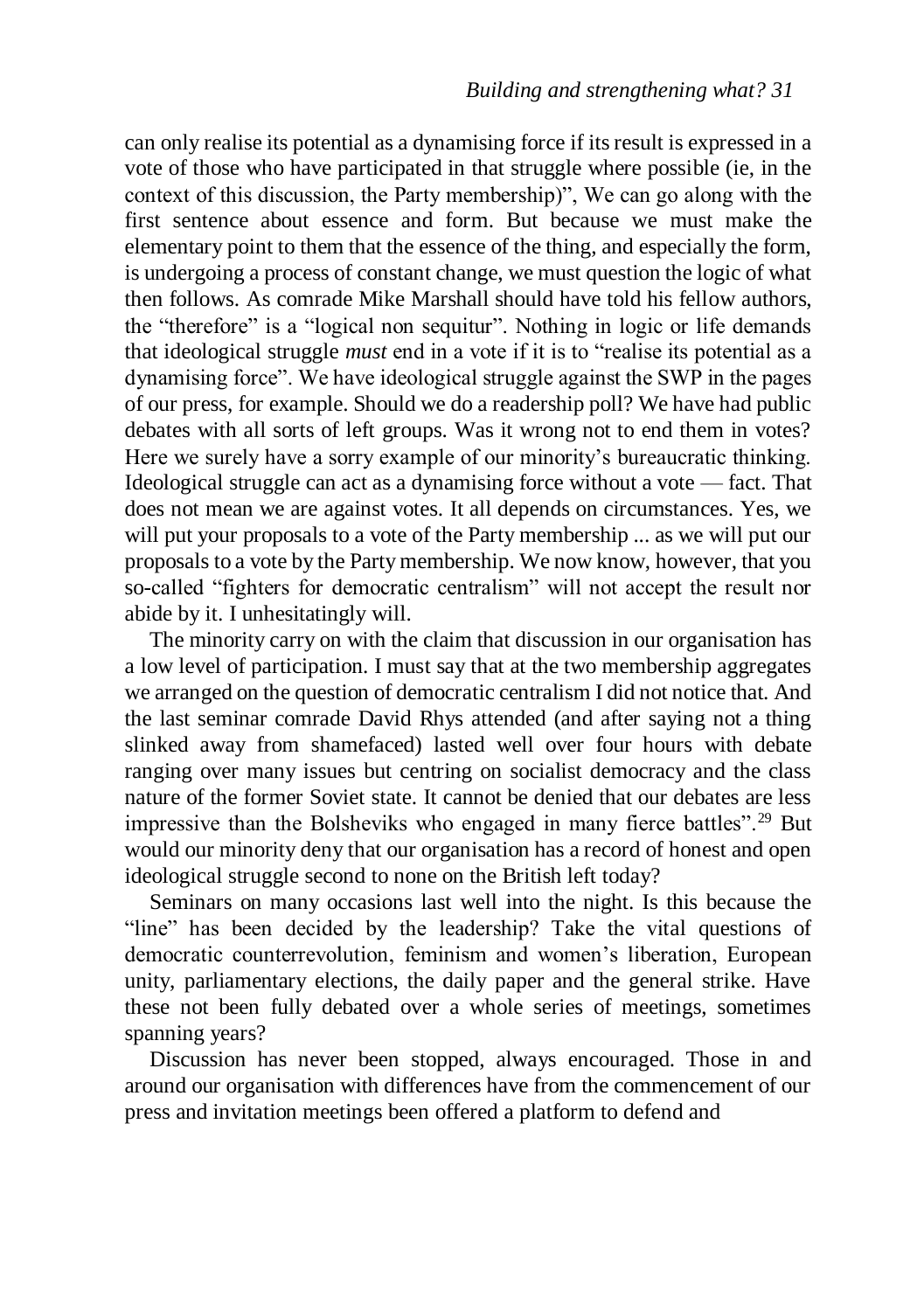#### 32 *Problems of communist organisation*

argue for their views. Leaving aside the brilliant open ideological struggle of *The Leninist,* we have had numerous face-to-face confrontations with all sorts of ideological tendencies ranging from 'left' communism to left Labourism. What applies nationally has been applied internationally. Friends from Iran, Turkey, Ireland, the USA and India have attended our schools and been given the fullest opportunity to criticise our theory and practice.

Though we have rarely if ever bothered with votes after such debates, are they not the *essence* of democratic centralism, which is open ideological struggle not "formal democracy". I would answer in the affirmative. Would the authors of *Building and strengthening the Communist Parry* answer in the negative? It would appear to be the case. They actually state that the unity of form and essence— of formal democracy and ideological struggle — is *the only way* to ensure the convinced and united action of all comrades"<sup>30</sup> The 3rd Congress of Comintern in 1921 agreed an interesting resolution in flat contradiction to such fetishistic worshiping of formal democracy. "Formal democracy," it reads, "by itself cannot rid the workers' movement of either bureaucratic or anarchist tendencies because these in actual fact result from this type of democracy. All attempts to achieve the centralisation of the organisation and a strong leadership will be unsuccessful so long as we practice formal democracy"<sup>31</sup> A slight bending of the stick perhaps, but a powerful antidote to the completely one sided approach of our minority and a valuable pointer to why it displays both anarchistic and bureaucratic tendencies.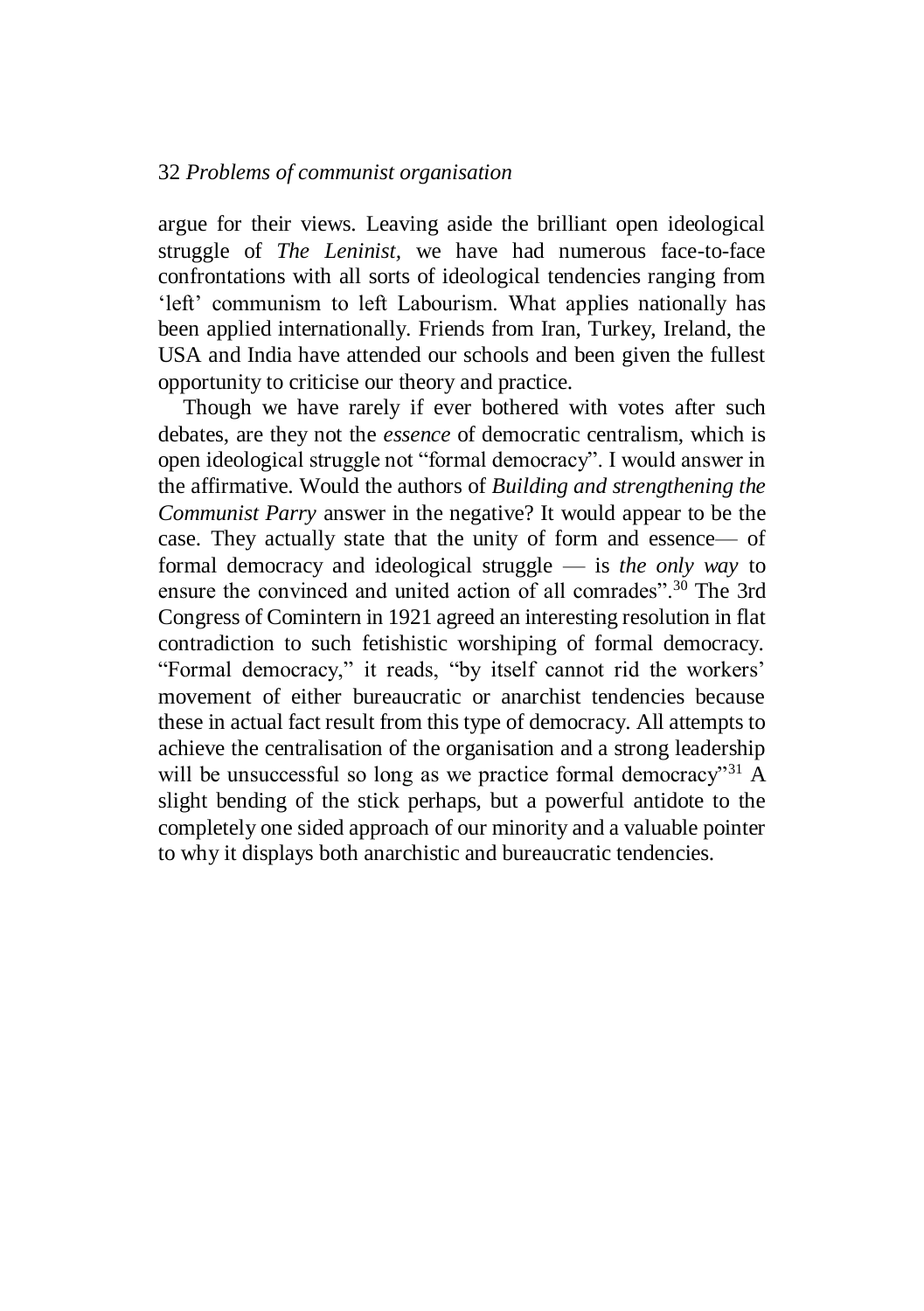#### 8. Fetishising formal democracy

What of day-to-day practice within the organisation. This is what seems to really bug the authors of *Building and strengthening the Communist Parry,* who bureaucratically write of "confusion and disorganisation" and anarchistically of a " 'leaders and led' situation in our Party".<sup>32</sup> Reference has also been made by both sides in the argument about the curmudgeonly language that characterises some of the exchanges between comrades. Perhaps the minority has been guilty of this more than others. That said, there can be no excusing rudeness by comrades, especially leading comrades. But that should not be made in its turn into a reason for not carrying out agreed assignments or launching an attack on the concept of leadership itself. These are very difficult times for communists. We have to work *together* with the utmost discipline in order to turn outwards and lay the basis for reforging the CPGB and winning the broadest following for it. That is the best way to develop comradely relations and a comradely atmosphere. Something not obtainable through bureaucratic formal democracy which wants to model us on the "example" of the Chinese Red Army and give out written job descriptions nor an anarchistic plea that there should be no personal "pecking order".<sup>33</sup>

We are well aware of the advantages of being able to neatly slot comrades into specific positions within the Communist Party with specific, well understood tasks. Along the same lines we want to move towards the situation where organisational relations among us are expressed through a well ordered chain of command between *committees* —from central committee, to district committee, to local committee, to cell and from cell back to local committee, to district committee, to central committee. But at the moment, as well as the organisational relationship between cells, supporters groups and the Provisional Central Committee there is also a web of leadership expressed through the personal chain of command not only via cell secretaries but PCC members in charge of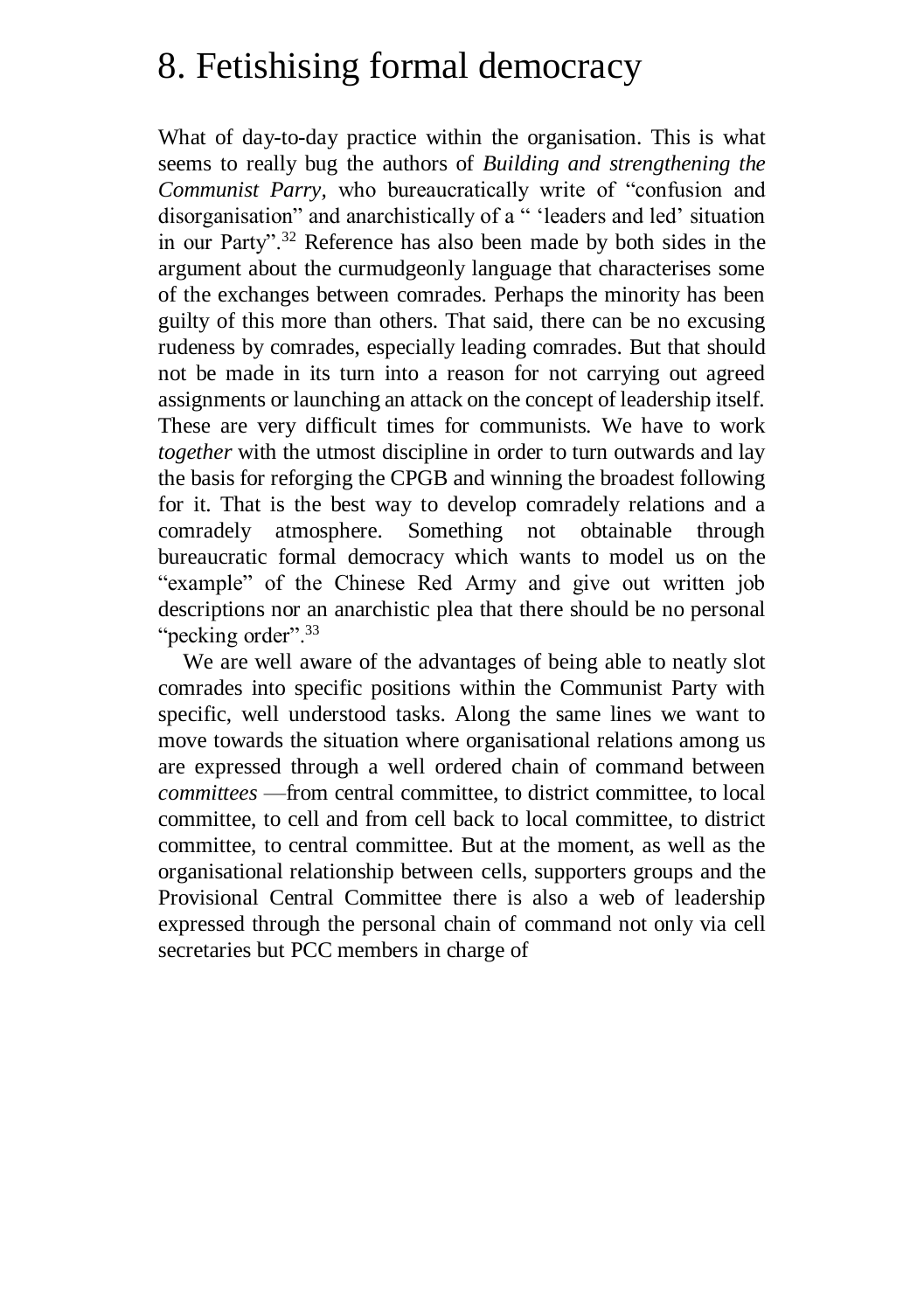specific campaigns or tasks. The reason for this is the primitive level of our development.

Within our Communist Party nucleus — working with the maximum flexibility for the maximum effect — there is bound to be more tension between individual comrades than in the reforged Communist Party. We are trying to carry out national tasks without a fully fledged national organisation. The lines of communication are therefore more complex and confused because individual comrades have to carry out a whole range of different, and sometimes conflicting tasks. The answer is growth, not a list of formal "operating procedures and structures".<sup>34</sup>

Because the minority rejects our practice of democratic centralism by using the incorrect method of counterposing to it the rules of an established Communist Party, they are compelled to fetishise formal democracy to an extraordinary degree. How this leads to completely unintended conclusions can be seen all too clearly in the following statement taken from *Building and strengthening the Communist Parry.* If, it says, a leadership is "democratically elected" there "can be no real grounds for distrust in it, complaint that it is unrepresentative, and so every basis for its support by the membership".<sup>35</sup>

Well apart from the fact that our leadership has been democratically elected, I can only tell the comrades that their contention is untrue. As we have pointed out on numerous occasions, the opportunist cliques that used to dominate the CPGB claimed to operate democratic centralism. Their Executive Committee was elected every two years. But we certainly did not trust it and there was plenty of ground for that mistrust. It was made up of opportunists who produced the *British Road to Socialism* and dreamed of the Labour Party introducing socialism. They manipulated congresses, curtailed debate and relied on a membership which was in the main politically ignorant, passive and therefore of little support for the actions they deigned to organise.

What of countries where capitalism rules using the naked fist? Countries where it is not possible to elect the leadership in an unfettered way. Do these hardly untypical conditions mean the membership should mistrust the leadership? We say, in the last analysis, comradely trust comes through ideological correctness and understanding. Though formal aspects of democracy have of necessity been curbed there can nonetheless be genuine democracy.

Now we come to education? Instead of an "education commission" what we should have been concentrating on in the summer months of 1993 is ensuring the success of our school in Greece. It will inform our subsequent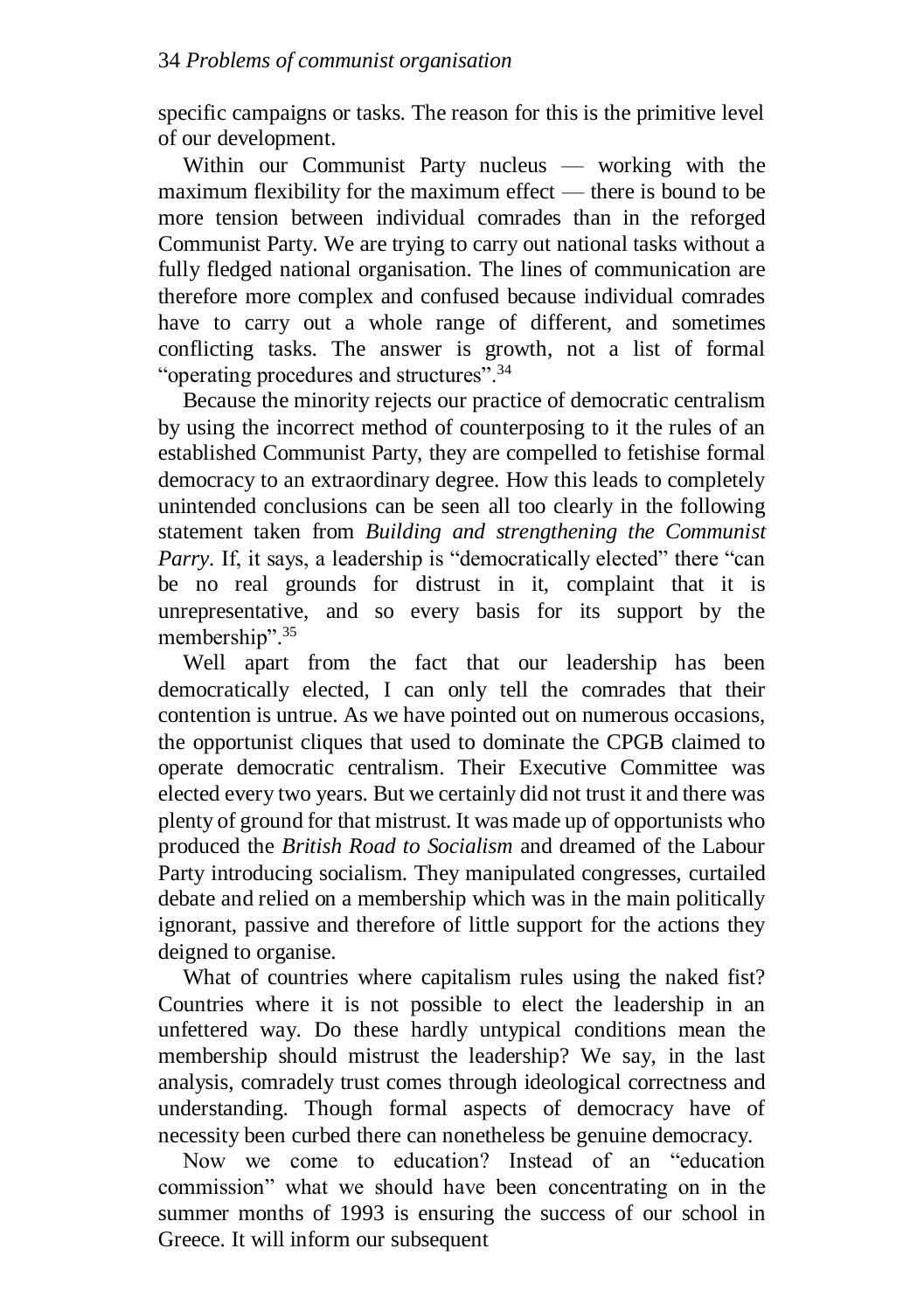plans. That is not to deny the importance of systematic and constant education of communists. Indeed we have devoted considerable time and resources to developing correct consciousness among our comrades. Ever since *1985* we have been running weekly seminars which have had at their heart openings on theoretical questions. True, since October 1992, because of the changed political situation through which we were able to recruit a layer of supporters and develop roots among various sections of militant workers, our seminars have been based on the detailed political report, plus shorter reports of particular campaigns and developments. The idea of this was to make them accessible to new worker recruits and involve the whole organisation in the change of emphasis from polemic with the left to dialogue with advanced workers. Certainly seminars need to be kept under constant review, as does the timing of publication of our draft programme which our minority refer to. What should be underlined on the latter point though is the role practice and growth has in adding to and enriching the work we have already done. The main short term question before us, however, is transforming our layer of supporters into a layer of Party members. The PCC has argued that the development of our *Weekly Worker* into a full sized paper is crucial here. Perhaps we could begin to weld the whole organisation together and put in place the framework for the reforged CPGB through debate in the paper and an eventual vote by all supporters on a draft programme. It is more than a pity the authors of *Building and strengthening the Communist Parry* do not address such questions, because without that happening there can be no possibility of rebuilding, let alone strengthening the Communist Party'.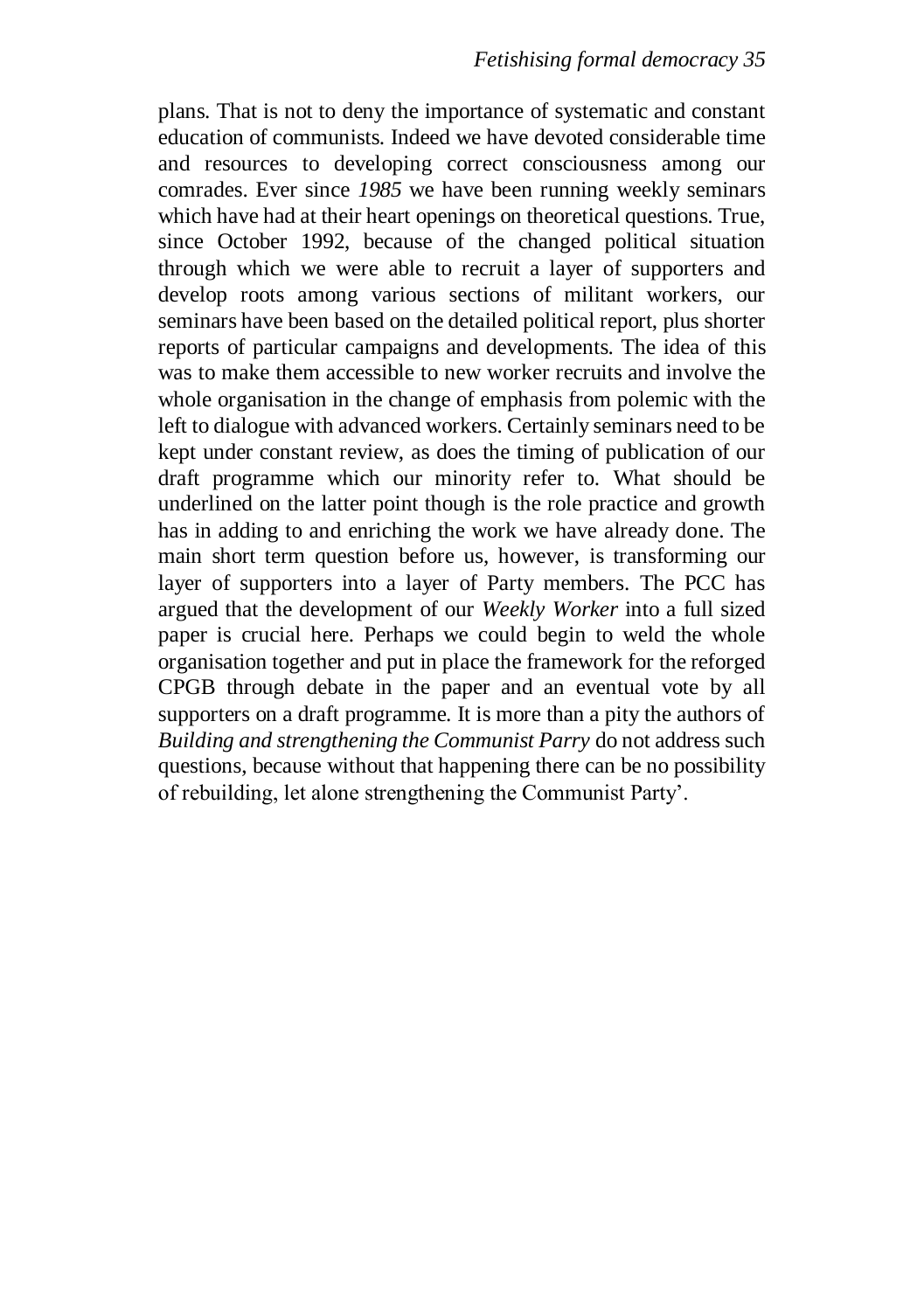#### *9.* Content of debate

In *Building and strengthening the Communist Party* our minority claimed that any hint or suggestion that the debate within our organisation revealed the opposition of "hard Bolshevik centralists versus soft Menshevik democrats" would be "formalistic and wrong".<sup>36</sup> From our present vantage point though, it can only but be concluded that in broad terms this is exactly what was revealed. Behind all the minority's pious claims to "agree that the present period demands strong leadership and greater centralism" lay the opposite.<sup>37</sup> The fight of democracy versus bureaucracy was in fact a fight between the organisational principles of communism and the organisational principles of opportunism.

Opportunism tends to proceed from the bottom upward. Wherever possible and as far as possible, it seeks to bureaucratically uphold the rights of the (backward) individual and champion 'democracy' often carried through to the point of anarchism. Communism, in contrast, strives to "proceed from the top downward, and upholds an extension of the rights and the powers of the centre in relation to its parts".<sup>38</sup>

In this period of reaction, where the CPGB has been liquidated and most communists have been thrown into utter confusion, the top from which we strove to proceed organisationally in order to reforge our Party inevitably had the character of a group, but the one enjoying most influence in relationship to isolated communists and other communist groups by virtue of its activity and its revolutionary consistency (expressed through the pages of *The Leninist* and now the *Weekly Worker).* When the Party is reforged and communists are reunited, the top down principle will continue, but in another form, ie the *congress.* As the supreme decision making body of the Party the congress elects the central committee (and if we have done our work well it will have a membership pleasing to the advanced elements of the Party more than the backward) which will then proceed to lead the whole, yes, top down. This will not only give the Party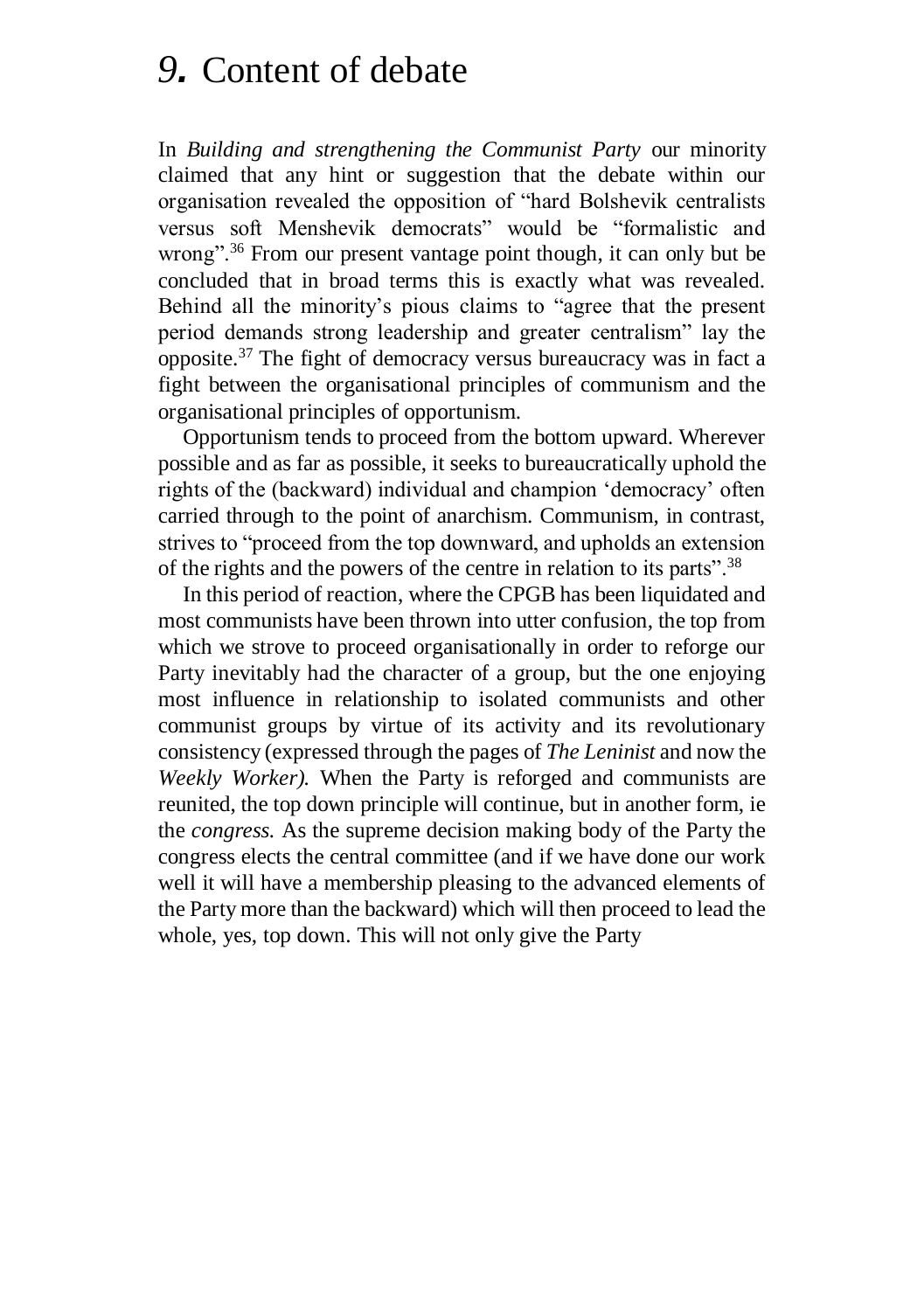coherence, it will institutionalise the "organised distrust" of the vanguard towards the backward, the Party towards its sections, the whole towards the part, in other words the centre's leadership over all local, district, national and other organisations.

Our minority's platonic objection to being given "orders", its fetishising of "formal democracy", its hostility to the "pecking order", its factional "distrust" of the part for the whole revealed a method of proceeding from bottom upwards. There is and must be a logic here. Communists who have advanced no *political criticism* of a leadership but all of a sudden express their loss of trust in it, who elevate their petty grumps and frustrations to matters of principle, who admit that there is "some democracy" and call for more but refuse to abide by it, are already sliding down the slippery slope towards the ideology of anti-communism. That is why our organisation has had to suffer constant outbursts of peek, abstention from work and proposals designed not to further the work of reforging the CPGB but to give freedom for those whose communism is withering into a narcissistic love affair with the sound of their own 'brilliant' voices.

After I, among others at the August membership aggregate, dared point to the backsliding that has characterised members of the minority, we were treated, as I expected, to a torrent of anarchistic accusations ranging from "rank pulling" to being "tin gods" who, fearing genuine debate, "hound" and "browbeat" the minority and can only "sling mud " at them. Oh how the tender feelings of these would be "leaders of the working class" were hurt. No thick proletarian skins here — but the boil was lanced. There is incidentally in my view a close political connection between the minority's bucking against discipline and the incessant nagging on about the personal *injury* they suffer which can easily be detected in their documents.

Being vain men with a lot to be modest about, any reference to facts about themselves naturally offends. They now tell us that it is impossible to work in our organisation because instead of honestly dealing with arguments themselves we engage in "personal attack".<sup>39</sup> Put another way, we go for the player not the ball. The charge that we ignore the arguments of opponents is of course ridiculous. Anyone who takes the trouble for even a cursory examination of our publications from November 1981 to the present day would testify to that, as will comrades who attended the July and August membership aggregates where the *ideas* of the majority and minority on democratic centralism were debated in both great scope and detail. We might also add here that comrade David Rhys announced at the August membership aggregate that besides democratic centralism his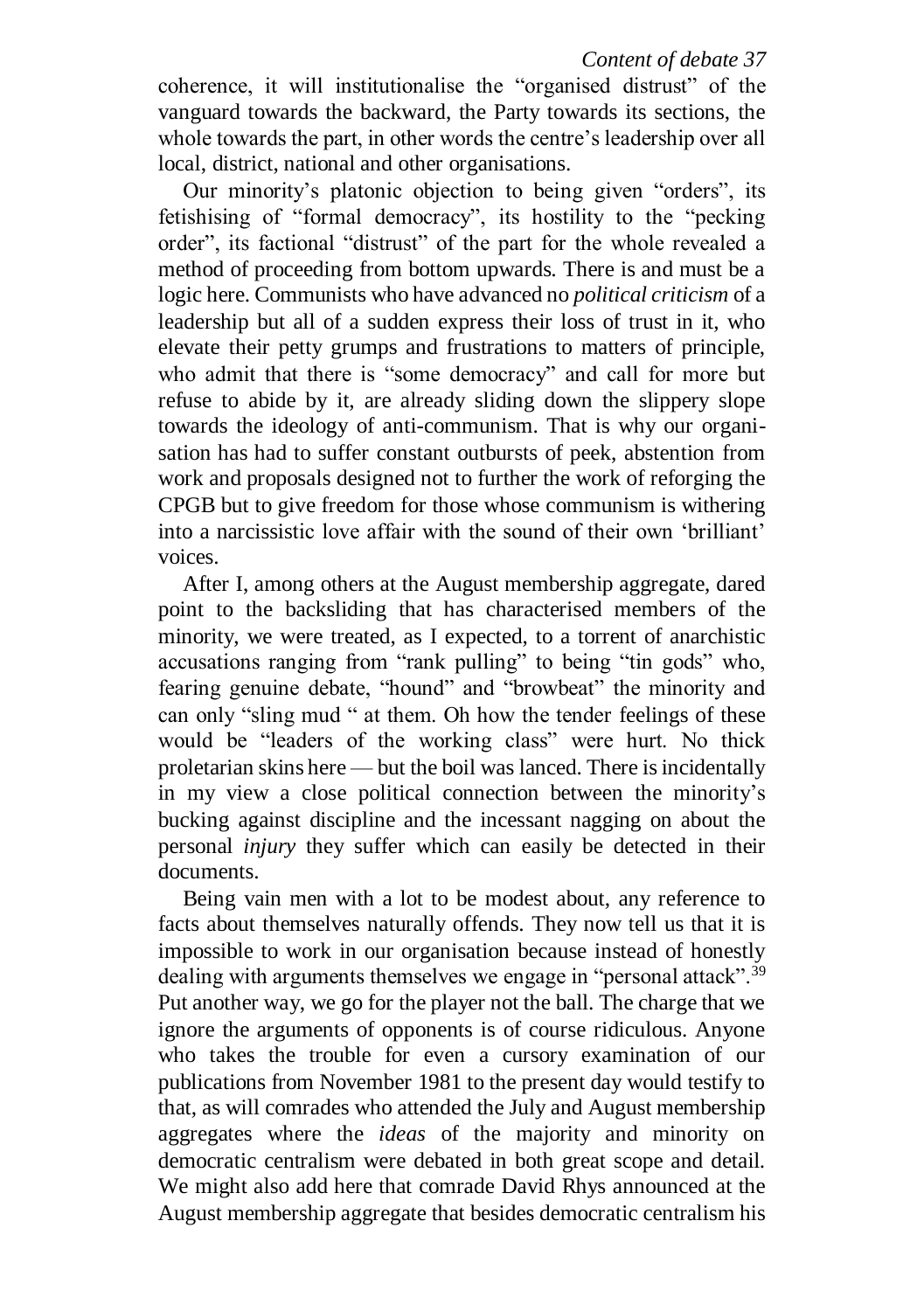differences with the leadership centred on historical materialism and crisis theory (I think he meant his differences with Jack Conrad). Does he not recall how we took two seminars to explore his musings on historical materialism and how we sorted out his *trifling* and incorrect criticisms of the book *Which Road?* in the pages of *The Leninist* (Nos 119, 121, 122). Did we or did we not deal honestly and in a comradely fashion with these questions? I know we did.

What our minority is really saying though is that it is wrong to take into account the interests, record and affiliations of the individuals who develop or misuse certain ideas. But ideas cannot be separated from individuals or social strata. The object and subject exist as a unity and must be studied as such. It would be a poor goalkeeper who kept his eye only on the ball and ignored the related movement and positioning of the other 21 players on the field. And we would be poor Marxists if we did not try might and main to take into account all factors contained in a phenomenon.

For example, looking back to the ancient world and the ideas of Plato, Aristotle and Socrates, it would be completely erroneus if we only saw the philosophy and failed to notice the class position of these philosophers. In the name of not indulging in "personal attacks", should we not mention the fact that these leisured gentlemen lived off the forced labour of slaves and philosophised about the world from the position of ruthless exploiters? $40$  To use another example, how can we know the ideas of religion —from the worship of nature by the primitives to the Branch Davidians —without studying the peoples who make and remake gods in their own image? (Incidentally, I shall here point out to comrade Mike Marshall that both the philosophy of the ancients and medieval religion often displayed a rigorous internal logic.) How about when the capitalist bosses say everyone should pull together for the benefit of the country, is it wrong to point out that they are damned hypocrites? And in the workers' movement only a halfwit would take on face value the revolutionary pronouncements that on occasion come from the lips of clever left Labourites and calculating trade union bureaucrats. Likewise we can only cast doubt on a minority led by a (unskilled) leader who proposed to draw into its ranks an individual whose name in our ranks is synonymous with pompous phrase mongering and desertion — I am referring to a certain Paul Clark who recently resigned as a supporter of the CPGB apparently because his honour was sullied by the spot on description of him as a "pub room revolutionary". Maybe we should have just tackled his ideas and ignored his catalogue of broken promises and unprincipled practice? No, unless we want to fall into error we must analyse every aspect of the whole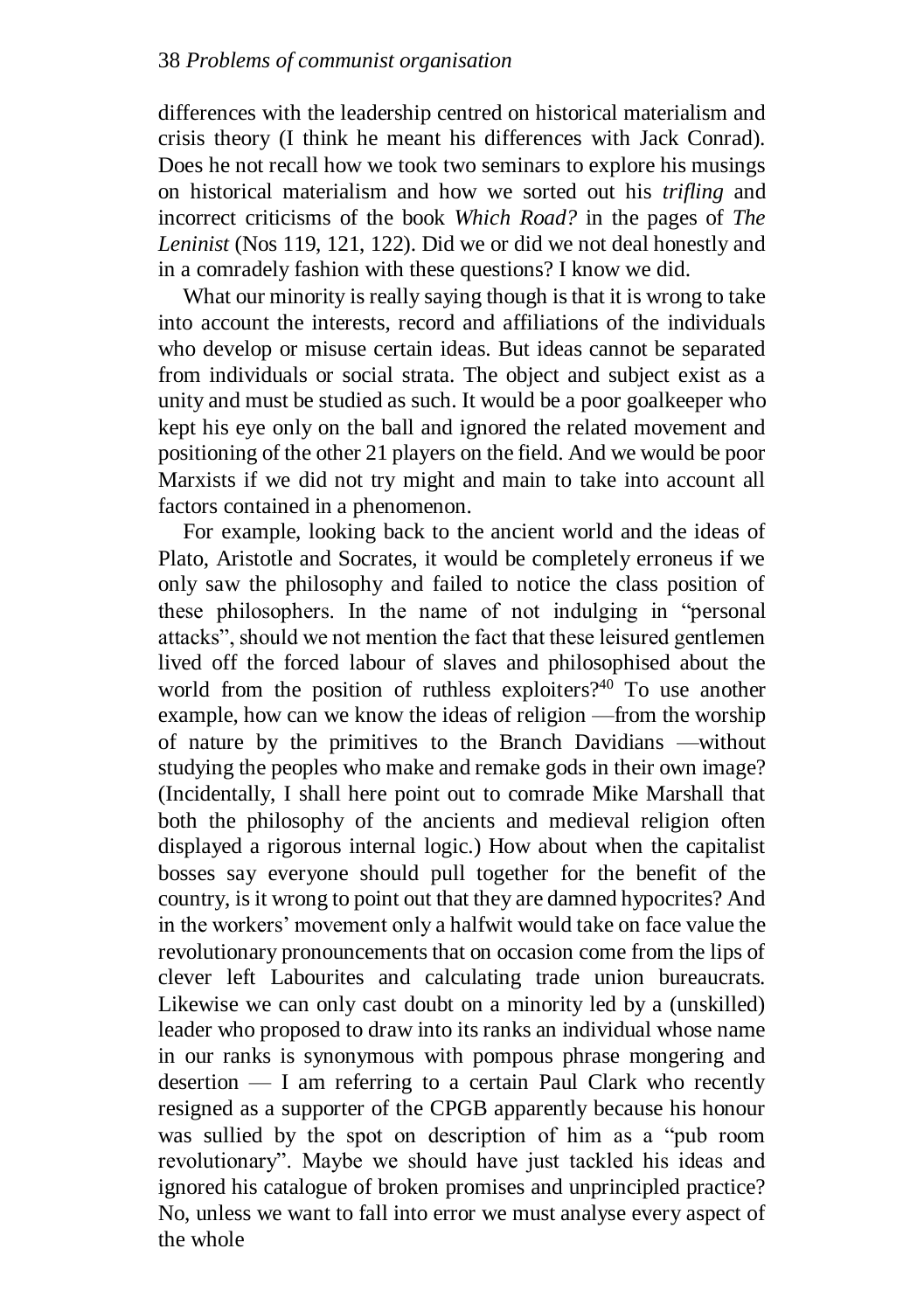(whether that be an idea, an individual, a faction or anything else for that matter).

Sometimes truth hurts. I for one touched a raw petty bourgeois nerve with my rather innocent observation that the "real complaint" of the minority seemed to "amount to the fact that they are in a 'subordinate' position in the 'pecking order' to women comrades and are not the leadership of the organisation." With hand on outraged heart it was vehemently denied. Misogyny is not trendy nowadays. Needless to say that was not really the point I was making. For the life of me l simply could not see what made our minority a political entity other than objection to the promotion of two comrades who (not unimportantly for us) happen to be women to leading positions: namely editor of our paper and national organiser.

Our minority could well have felt slighted — particularly I think comrade David Rhys, who for reasons of indiscipline and laziness, not theoretical differences, had been removed first from the PCC and then, after a brief tenure, as editor of our paper. Obviously he did not really accept these decisions. When during the course of debate he was cross examined by comrade Tam Burn at the August membership aggregate he had the residual honesty to admit that he did not support the election of the new editor nor the new national organiser. As such surely I was right not only about him but his one consistent ally of convenience, Mike Marshall. The minority's cries about bureaucracy amount to no more than an unconscious displacement strategy for dissatisfaction with the personal composition of the leadership, a fig leaf to cover the anger these personalities feel at not being "rewarded" with leading positions. In other words, you are a "tin god" because you were appointed not in accordance with our wishes, but against them; you indulge in "rank pulling" because you are fighting for the decisions of the elected leadership to which we do not belong; you "possess nothing but threadbare formal logic" because you cite the genuine democracy of our organisation and pay no heed to our wish to do as we please; you are a "bureaucrat" because you refuse to hand over power to us.

So, comrades, what is bureaucracy really? For Leninists bureaucracy in the Party is characterised by a concentration on place and position. Bureaucracy means subordinating the interests of the Party to the interests of the sullen ego; it means fulminating against bad organisation in general and not fulfilling one's own tasks; it means expressing mistrust in elected leaders while not advancing any serious political criticisms; it means agitating for formal democracy and then refusing to accept conference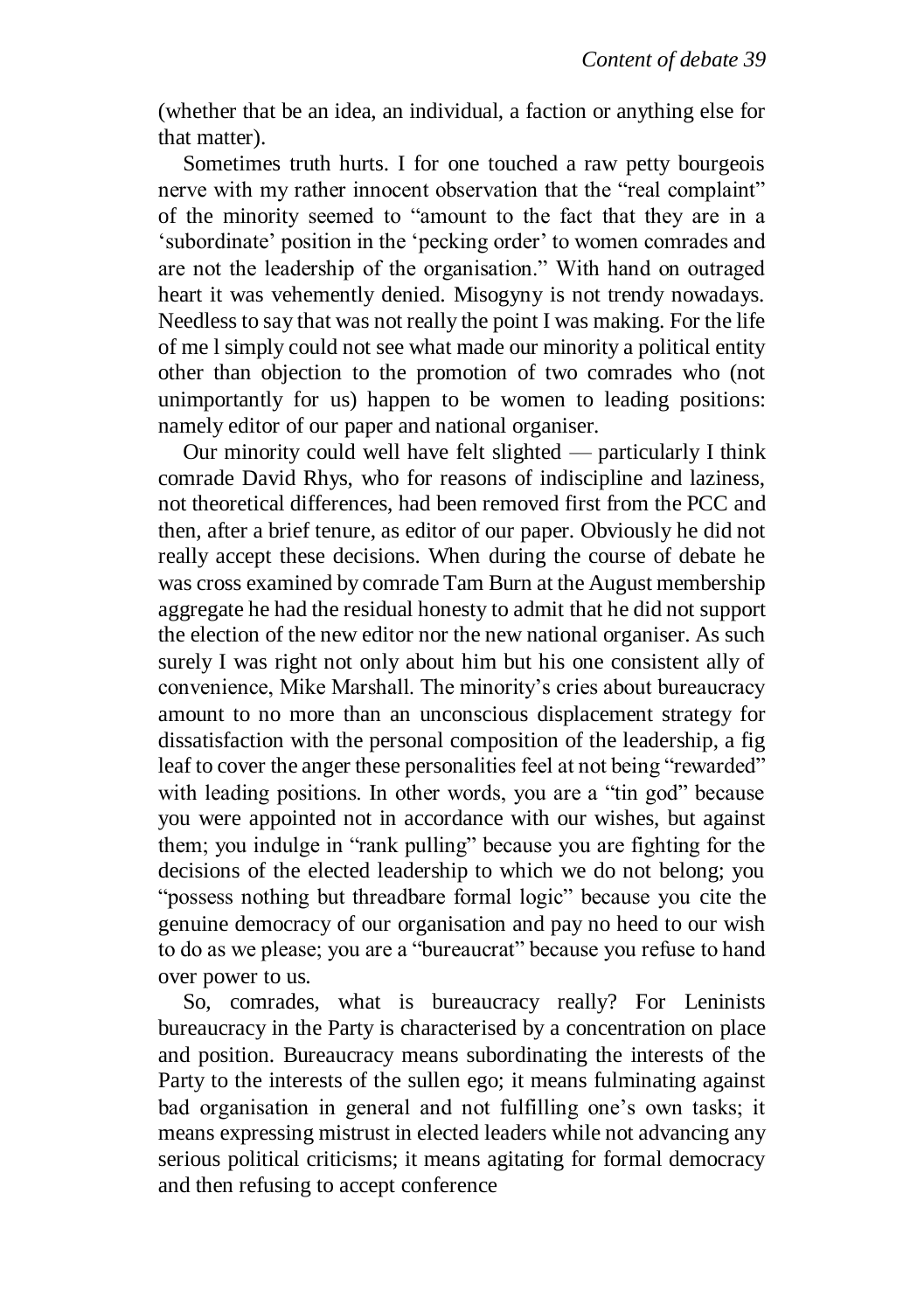votes. That bureaucracy of this kind is undesirable and detrimental to our aim of reforging the Party is unquestionable, and we can safely leave it to the reader to judge which of the two sides that were contending in our organisation was guilty of such bureaucracy.

It is no accident that comrade David Rhys only began to complain about the lack of democracy in our organisation after his removal as editor of the *Daily Worker* (after weighing up the qualities of comrade Mike Marshall and comrade Lee-Anne Bates, we chose the latter). In the heady closing months of 1992 when preparation for a general strike was on the agenda of the working class, comrade — I mean the 'great' leader — David Rhys, announced his decision to give only *apart time* commitment to the paper and capped it by unilaterally taking a lengthy winter holiday without permission of his cell or the central leadership. He couldhave accepted his replacement as editor with good grace and worked with the devotion and discipline expected of the genuine communist. Instead he chose to adopt the politics of the Marxist trained intellectual who arrogantly uses pseudo-Marxism to justify flight from the proletarian organisation and cause. That in the course of struggle he ended up losing comrade John Praven and boasts just one follower, the mercurial Mike Marshall, from among our ranks does not surprise me. And it is easy to predict that they will soon tire of each other and go their own ways.

Pathetic and insubstantial though our opposition may have been, communists use such internal struggles to draw general lessons. For instance, here, the difference between workers on the one hand and declassed petty bourgeois elements on the other. Worker communists do not have hours to wile away in self indulgent disputes. Their time is valuable. At meetings they want to hear and discuss what will be useful to them: an accurate evaluation of the unfolding political situation and how we should respond. They value leaders who do this using the clearest language and have demonstrated their trustworthiness because of their correctness over the years. In the Party worker communists give their all as part of the collective without any prospect of personal advantage or personal glory. They do their best in any position they are assigned to with a voluntary discipline which comes from their instinctive feelings and thoughts. We all know who they are in our organisation.

De-classed individuals are quite different. They have little or no experience of fighting collectively. They lose faith easily and degenerate even faster. For them reputation is everything. Meetings are seen as an opportunity to show off, positions are viewed as rewards and woe betide the leadership that puts work before their feelings. Disagreement is their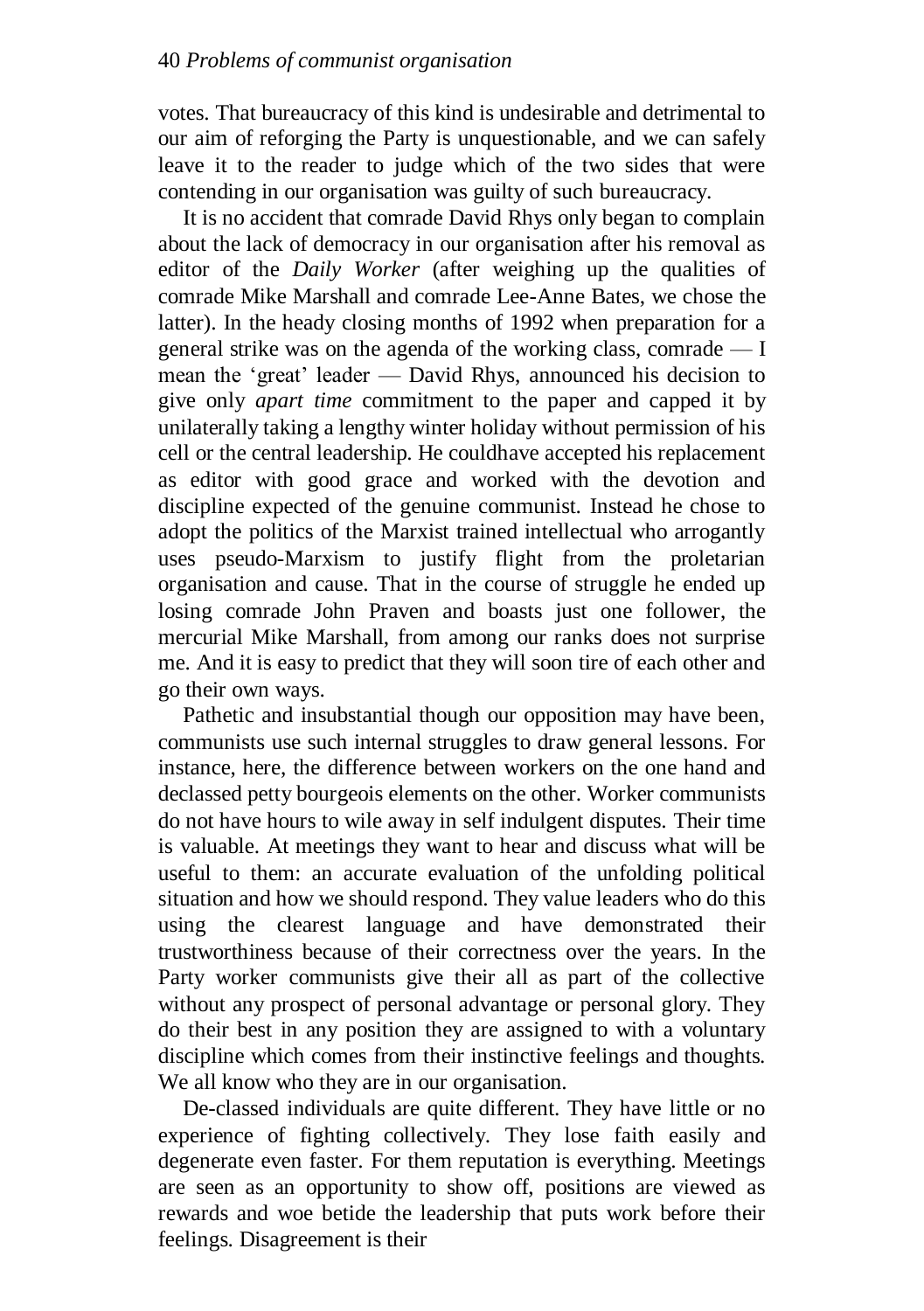natural element. They feed on rumour and gossip and fault finding. No amount of democracy is enough for them. It is only with difficulty that they submit to being a part subordinate to the whole, and then only from necessity, not inclination. Some recognise the need of discipline only for others, not elect minds. And of course our would be leader and would be college lecturer David Rhys came to consider himself just that. What a pity he decided to follow the well trod road to academic 'Marxism' rather than the infinitely harder path taken by Marx and Lenin from the academy to full time revolutionary activity. Both Marx and Lenin were brilliant examples of intellectuals who cast aside the specific mentality of the intellectual and thoroughly imbued themselves with the discipline of the proletariat. They despised those who expect to be leaders by right, who whinge and whine when given orders by intellectual 'inferiors', who flounce off if they happen to find themselves in a minority. With Marx and Lenin, like us, the cause always comes first.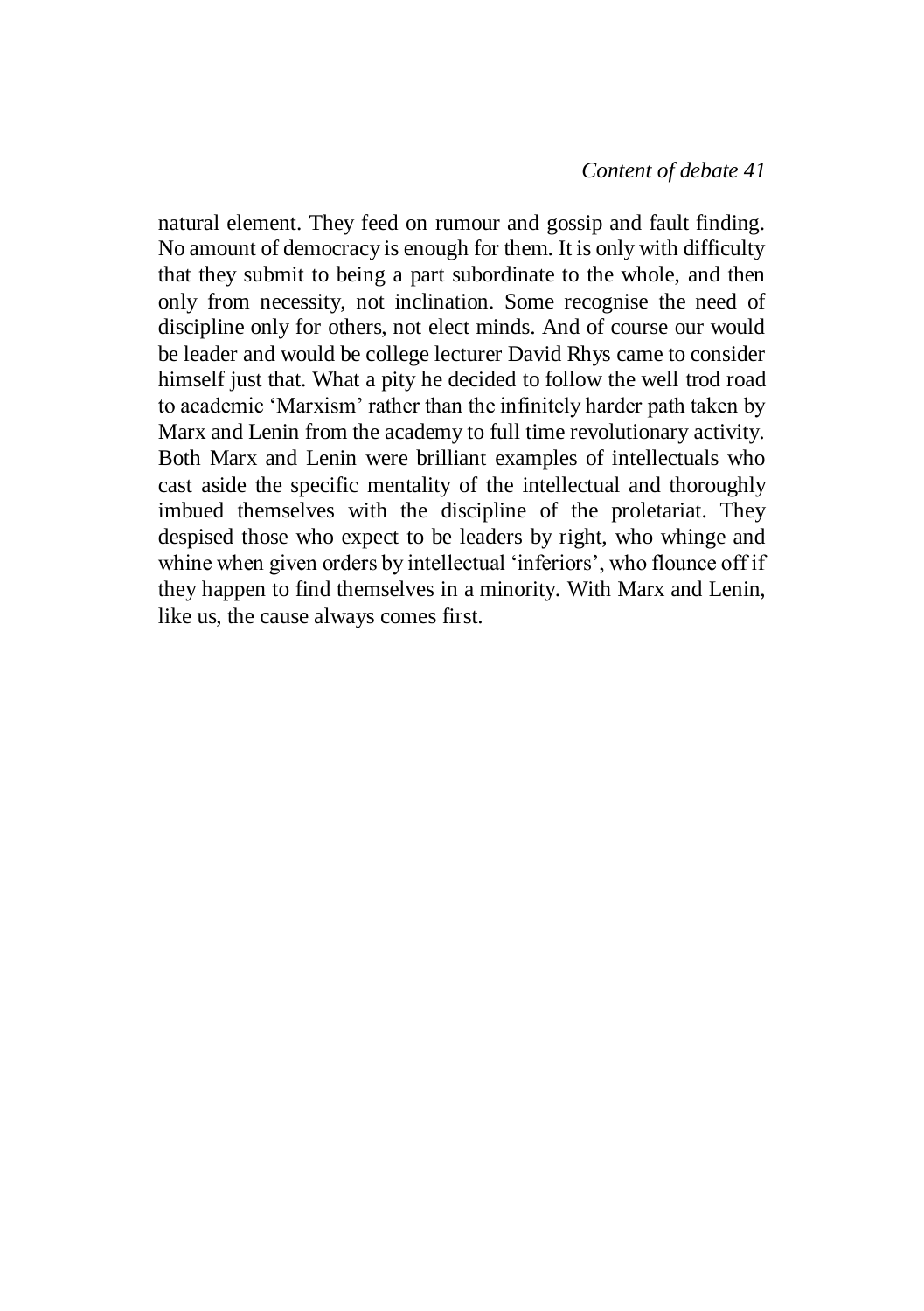## **10. Conclusion**

I think I have proved that the struggle in our organisation was not a revolt by advocates of democratic centralism against a bureaucratic centralist regime, but a revolt by petty bourgeois individualists who, using the perennial cover of democracy, clashed with the supporters of proletarian organisation and discipline. Though they began their revolt with the persuasive call to extend *existing* democracy, though they approvingly quoted Comintern, Lenin and even Jack Conrad, it did not take long before they revealed their contempt for not just the new leaders of our organisation but the organisation itself. Putting their ego before everything, certainly above the rights of the majority, they decided not to risk what for them would be unbearable humiliation — seeing their proposals and politics democratically rejected by a conference of Communist Party members.

They now tell us that those "who are serious about revolution" "will" "know where to find" them. Well we certainly do. Having rejected the one and only organised nucleus committed to reforging the CPGB, it will not take these deserters long before they drop their pretended commitment .to the Communist Party. Perhaps they really believe they are doing the right thing for the working class. That we can leave to the psychologist. For our part we will carry on with the exacting but rewarding fight to reforge the CPGB.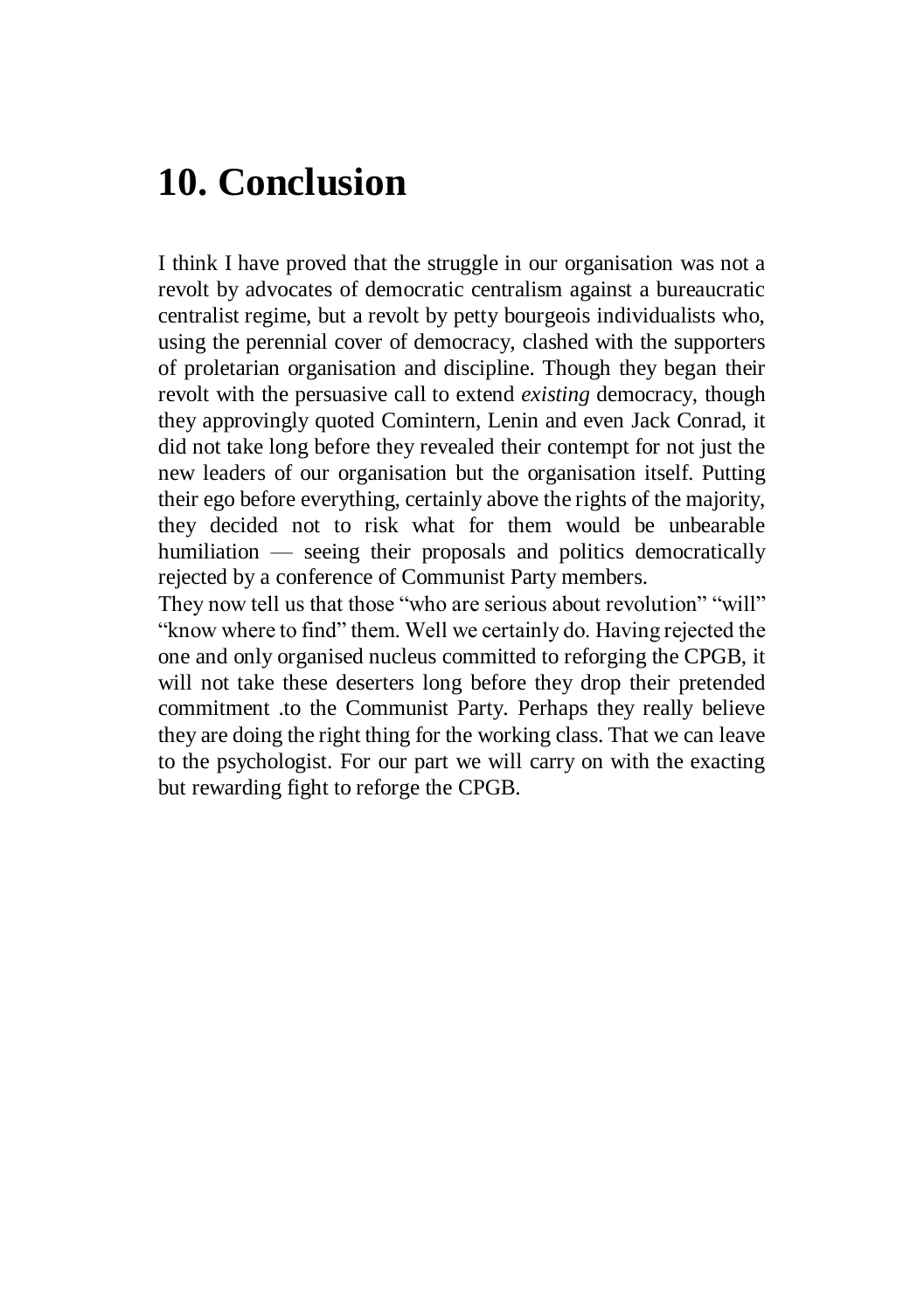## Appendix I: Democratic centralism and our strategy

1. There are no ready made blue prints for communist organisation. Timeless recipes for the structures, election procedures and the relationship between the various component bodies that make up a Communist Party are the result of formal, not dialectical, thinking. This is even more the case when it comes to that struggle to reforge the CPGB, which though it has gone through many different stages is still in its infancy. In other words there can be no question of beginning now on the basis of how we mean to go on organisationally. There can be no projecting the mass Party of the future on to our embryonic nucleus, no testing our still modest achievements against some perfectly functioning Communist Party of the imagination. The Communist Party is a living organism. It evolves and constantly changes according to objective circumstances and the struggle to put the revolutionary programme into practice. In that light communists approach the question of organisation.

2. From the very beginning our founding comrades stressed that the main political question in Britain was reforging the CPGB. To achieve that aim they came together and in November 1981 began a principled and unremitting open ideological struggle. Principled, because there was nothing sectarian or narrow about the rebellion we led against the opportunists. They were wrecking the CPGB and betraying the working class. Leninists were determined to re-equip the working class with a revolutionary programme and a disciplined revolutionary Party. Unremitting, because that fight remains the sole reason why the Provisional Central Committee of the CPGB exists. When the CPGB is reforged the Provisional Central Committee will instantly hand over all its properties, records, presses, funds and other resources. Then it will dissolve itself.

3. Reforging the CPGB is a political question. The Communist Party is the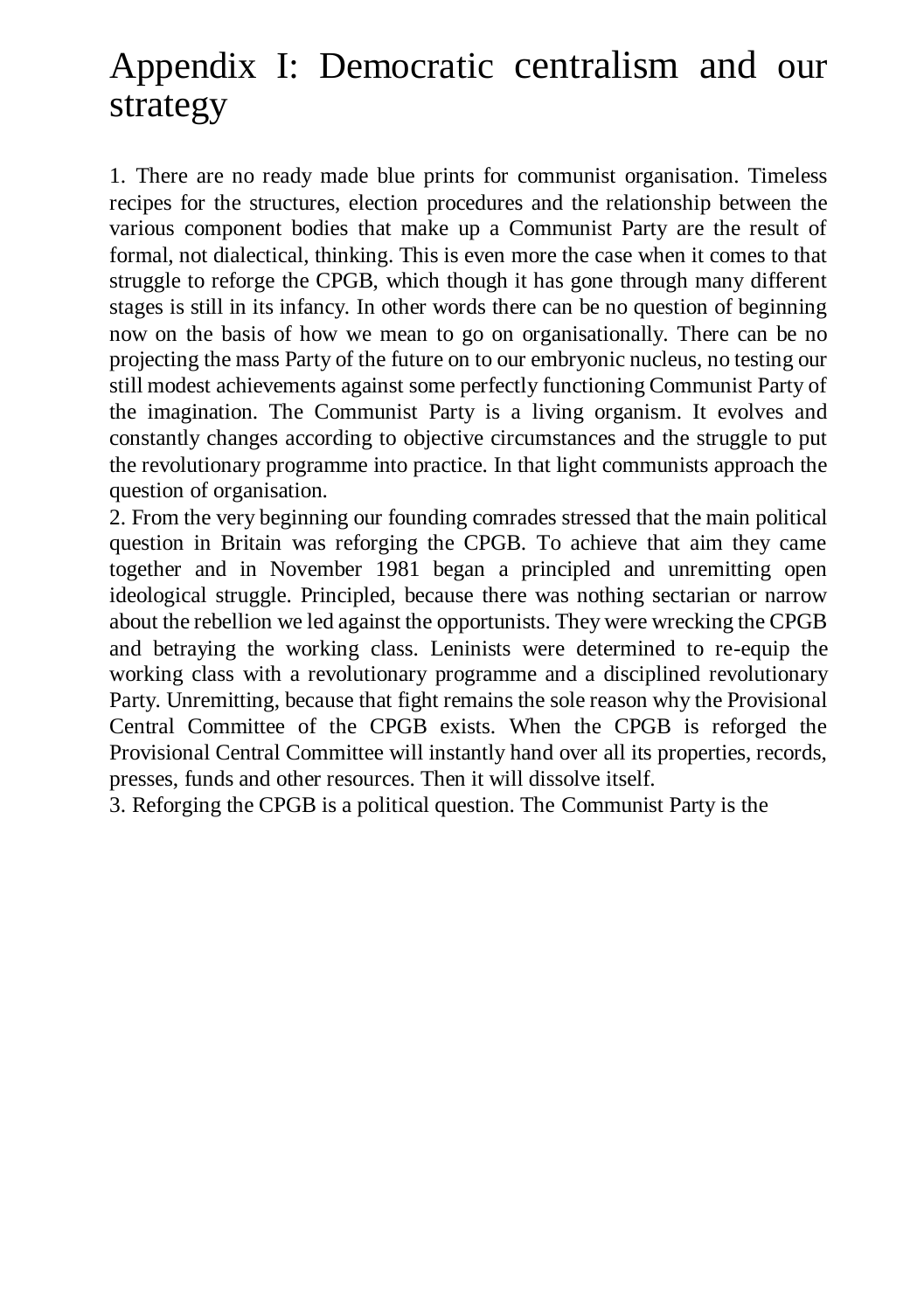organised vanguard of the working class. That means, though it will almost certainly be necessary to build a Party of many millions to make revolution in a country like Britain, exactly when a refoundation congress of the CPGB is called depends on political not numerical criteria. Has the theoretical basis been laid for the communist programme? Have communist leaders been trained? Have roots been dug in the working class? Have advanced workers been won to communism? These questions tell us what we need to do in order to reforge the CPGB.

4. Because the Communist Party exists to provide the working class with the highest form of organisation and consciousness, it unites revolutionary theory with revolutionary practice. Communists cannot tolerate those who do not fully carry out agreed tasks or confine their revolutionary enthusiasm to pub room rhetoric. Members must act as one under a leadership which can change direction at a moment's notice according to new circumstances. Achieving that means developing both independently minded, self-activating cadres and the ideology of the whole Party. None of that can be arrived at by resolution mongering or issuing dictats. It requires the realisation of democratic centralism.

*5.* Democratic centralism entails the subordination of the minority to the majority when it comes to the actions of the Party. That does not mean the minority should be gagged. Minorities must have the possibility of becoming the majority. As long as they accept in practice the decisions of the majority, groups of comrades have the right to support alternative platforms and form themselves into temporary or permanent factions. Democratic centralism therefore represents a dialectical unity entailing the fullest, most open and frank debate along with the most determined, selfless, revolutionary action. Democratic centralism allows members of the Party to unitedly carry out actions, elect and be elected, criticise the mistakes of the Party and self-criticise their own failings without fear or favour. In essence then, democratic centralism is a process whereby communists are united around correct aims and principles.

6. In countries where capitalism rules using the naked fist the Party has to operate illegally. That means many aspects of democracy have to be curbed. For example, appointment from above takes precedence over election from below. However, if there is comradely trust among communists not even the most terroristic capitalist dictatorship can prevent the Communist Party operating freely among the masses and openly struggling for the correct aims and principles. In the communist press different ideas contend, criticisms are made and answered. In other words, though there might not be *formal* democracy, there is *genuine* democracy.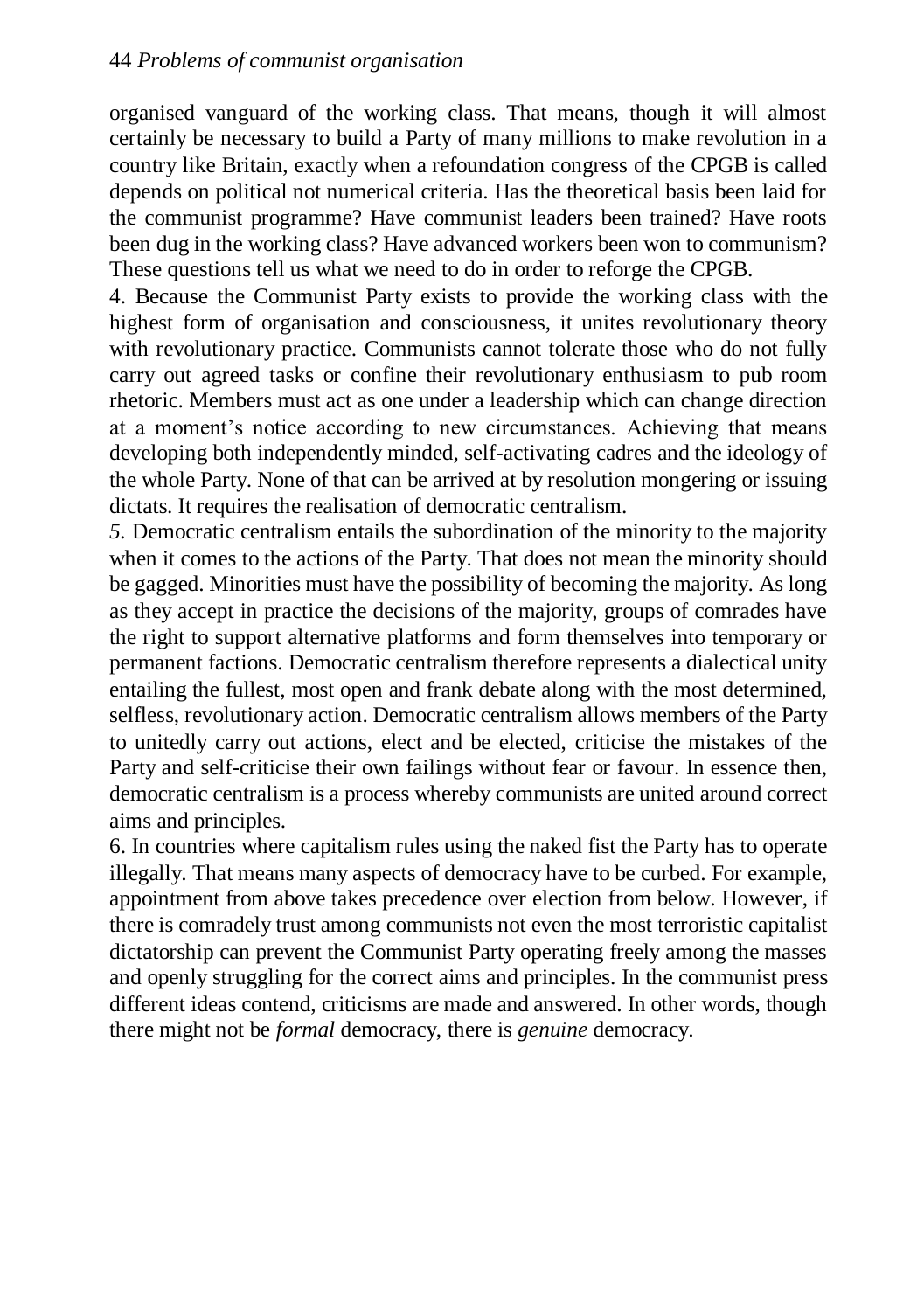7. In a parliamentary democracy like Great Britain there is no need for the Communist Party to emphasise centralism as against aspects of democracy. The Party can without too much difficulty operate freely and publicly. That does not mean the Communist Party should have legalistic illusions. No matter where a Communist Party operates it must combine legal with illegal work. Nevertheless under such conditions within the Party there is no need *to curb* democracy. There should be public meetings and debates, ease of joining the membership, election of leaders from below and regular congresses and conferences.

8. The opportunist cliques that used to dominate the CPGB claimed to operate democratic centralism. That was a big lie that discredited democratic centralism and communism itself. Their *British Road to Socialism* was a reformist, not a revolutionary, programme. Minorities, above all the revolutionary Leninist minority, had no access to 'official' Party publications, which were treated as factional or private property. Far from having the possibility of becoming the majority, the minority was denied places on leading committees proportionate to its support and was subjected to a crude bureaucratic centralism which meant persecution and expulsion. Congresses might have been held regularly but they were gerrymandered, stage managed affairs that ended in the farce of workshops and one minute limits on speeches. Such a state of affairs had nothing to do with unity in action. Most members were completely inactive. The actions the petty careerists wanted were not motivated by Marxism-Leninism, but rather a craving for respectability in the eyes of bourgeois society.

9. It was in such difficult conditions that the Leninist wing of the CPGB organised itself. Bureaucratic centralism meant that to all intents and purposes communists had to operate under illegal conditions. That did not mean there was no democratic centralism. There was always ideological openness in our publications. That created ideological and organisational unity at all levels and enabled us to establish genuine democracy even though many formal aspects of democracy were lacking.

10. Despite adverse conditions the Leninists of the CPGB have so far organised five conferences of communists. Though participants were appointed from above, because of the trust among comrades they were respected as fully representative, authorative and democratic. Besides electing a leading body of comrades these conferences debated a wide range of motions. They were submitted by the leadership and individual comrades. Minorities have if anything found themselves over-represented, certainly not under-represented. There has never been any limitation on discussion or criticism. As long as discussion and criticism takes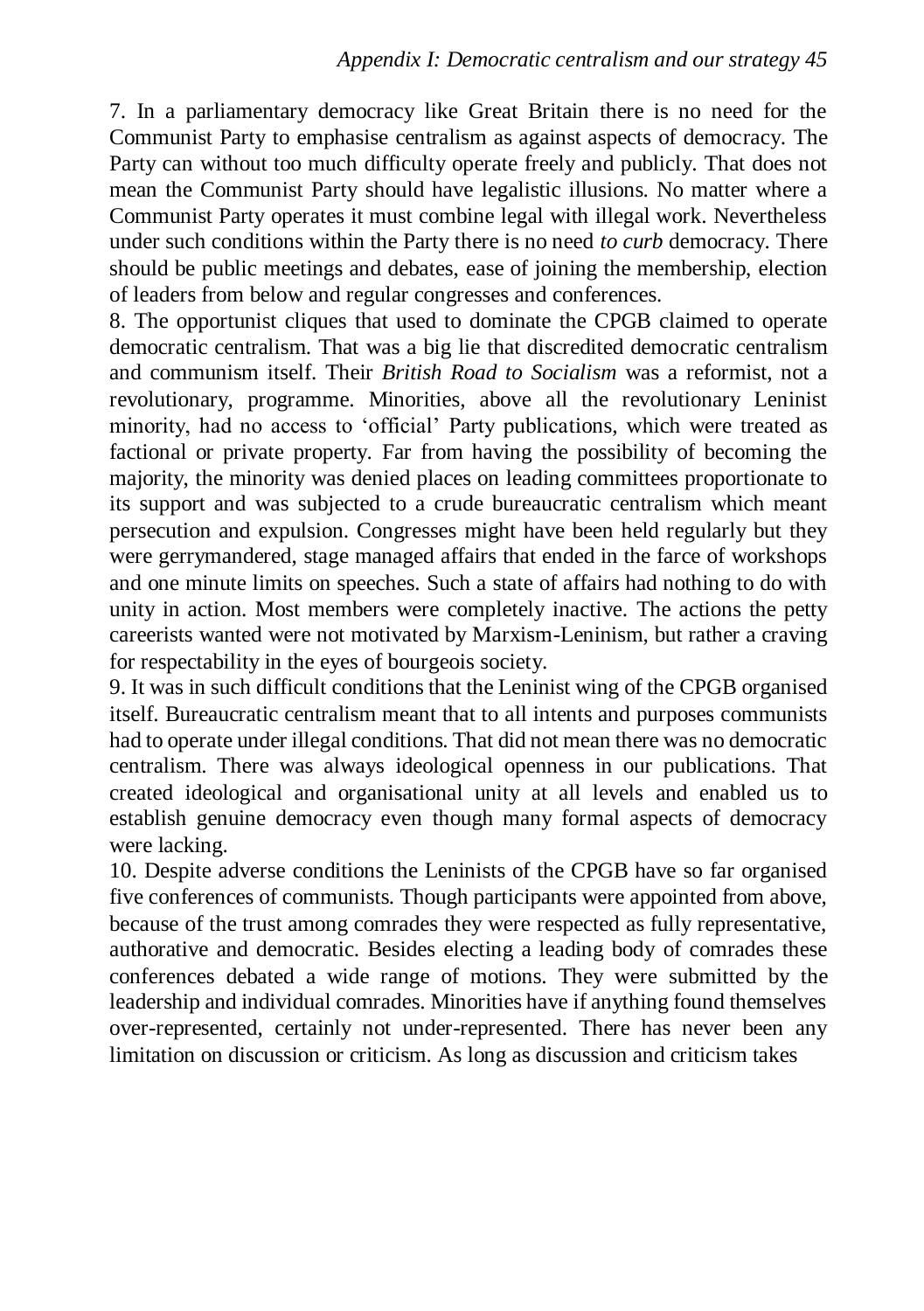place on the basis of the principles of Marxism-Leninism, as long as it aims to develop the work of the Party, it helps develop centralism.

11. Apart from an open press and conferences organised round particular issues and controversies, the Leninist leadership of the CPGB presents weekly London seminars where members, supporters and friends of the Party are able to hear reports on current events, Party activities and finances. There has always been an atmosphere of free and open debate at these. That pattern is beginning to be reproduced in other parts of the country as the Party re-establishes itself.

12. Since we begun our open ideological struggle in November 1981 there has been a profound turn in world and domestic politics. The working class has suffered huge defeats — crucially the 1984-5 miners' Great Strike and the collapse of bureaucratic socialism in Eastern Europe and the Soviet Union through the democratic counterrevolutions of 1989-91. The period of reaction this unleashed saw many opportunists drop all pretence of having anything to do with communism. The whole political spectrum has moved to the right; even petty bourgeois leftists enthusiastically welcomed the "death of communism". So despite capitalism showing all the signs of pre-general crisis, bourgeois ideas are stronger than ever before. Yet despite the fact that communists have had to swim against a tidal wave of reactionary ideas we have made some real advances. Recapturing the name of our Party, standing CPGB candidates in the 1992 general election and our role in support of the miners, Timex and other workers all testify to real progress.

13. Nevertheless there remains a long way to go before we can reforge the CPGB. Party membership is tiny and mainly London based. Though there is now a layer of carded-up supporters of the Party, most of them are not organised in branches and those that are operate on a very low level. Under these conditions suggestions that there should be full democracy from below, including the election of cell secretaries, annual conferences of members and elections to the Provisional Central Committee are misplaced. Cells are, we have to admit, essentially sub-committees of the PCC enabling it to carry out its national work. Members are, and have to be, regularly moved from one cell, and one area of responsibility to another. None of our cells are geographically based, except the one we have implanted in Scotland. Appointment of officials from above should therefore be maintained for the present. As to annual conferences and elections, that smacks of formalism. Conferences have been and should for the moment continue to be held around specific issues, controversies or moments. At present most members of the Party work in the closest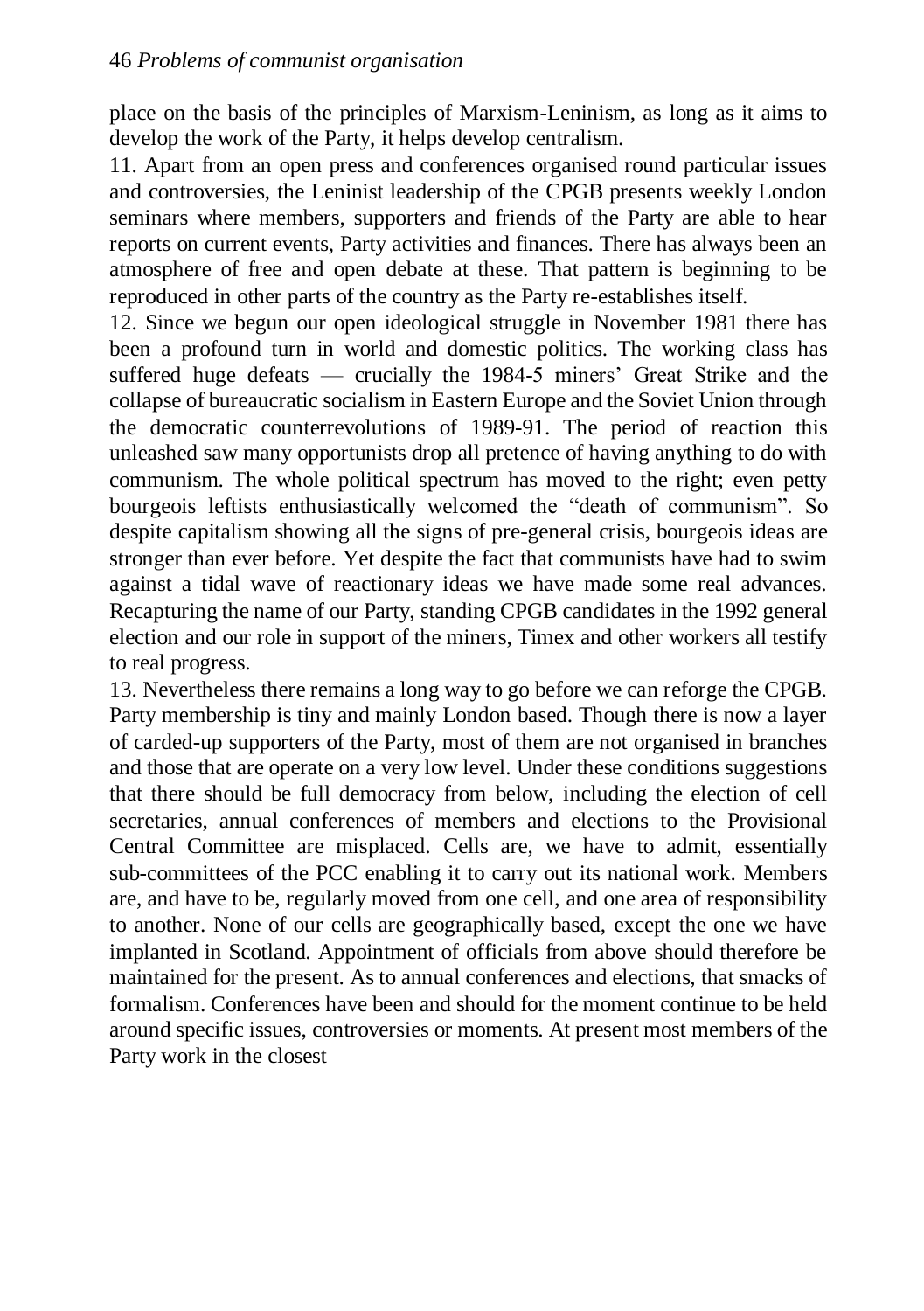proximity. Perhaps the majority meet together every week, and are able and are encouraged to express their views on every conceivable subject. More than that, regular aggregates of the whole membership have been organised where proposals and experiences of agreed actions are subject to lengthy discussion and debate. Obviously this cannot be a permanent state of affairs. As membership grows so will the need to institutionalise representation in policy making forums of debate. 14. At our present *primitive* stage, to further develop democratic centralism the Provisional Central Committee will introduce written motions when appropriate and submit them to votes and amendments at Party aggregates. That can only take the revolutionary unity of our organisation to a higher level because it will help to sharpen and clarify political positions. In the same spirit if a simple majority of members brought together at an aggregate agrees, then the Provisional Central Committee should organise a conference and/or elections to the leadership. Obviously that does not affect the right of the Provisional Central Committee nor the general secretary have in calling a conference.

15. The main task at the moment is to transform our layer of supporters by organising them in branches and into members of the Party. It cannot be emphasised too strongly that without some sort of a national framework there can be no possibility of reforging the CPGB. Here the 1993 school being built by the Provisional Central Committee is of particular importance in winning the battle of ideas and organisation. However, to fully involve our layer of supporters, to add to them, to facilitate their transition into Party members, it is essential that the *Weekly Worker* becomes a real organiser, educator and agitator. That cannot be done while it remains a single sheet. The new press we are ready to purchase will allow the *Weekly Worker* to combine the achievements of *The Leninist* and the *Daily Worker.* After publication of an expanded, proper sized *Weekly Worker* has begun, every effort will be made to draw supporters together at a national level. Debate on a major strategic political question should be initiated and carried in the pages of our paper and then crowned through a national conference of supporters. In this way we can begin to weld our supporters into a united body and prepare comrades for membership of the Party.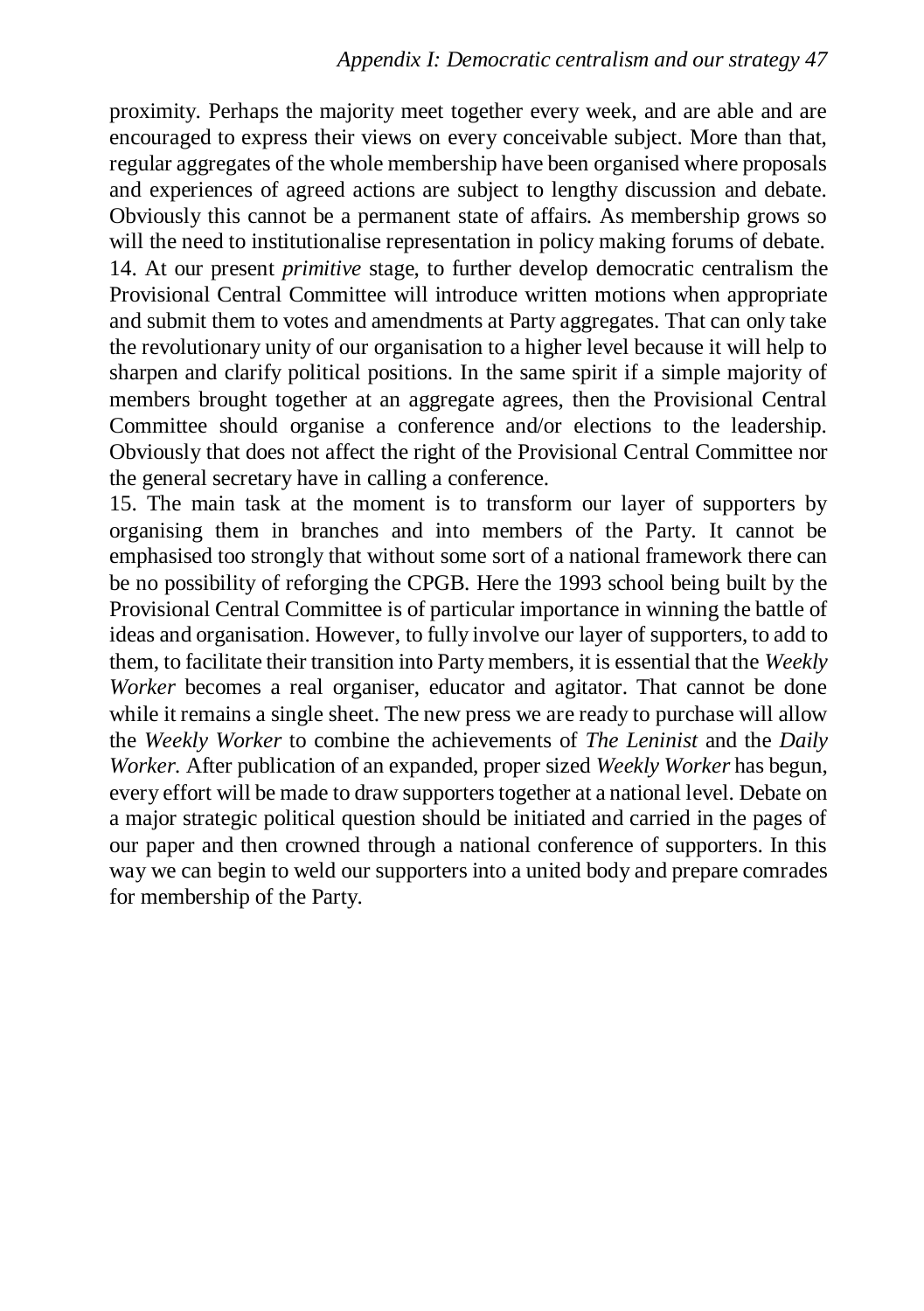## Appendix II: Building and strengthening the Communist Party

Under certain circumstances, it is true, communists will organise with the maximum of centralisation and restricted democracy. The balance between the two is determined by objective conditions. Naturally though, in a bourgeois democracy like Britain the democratic side of democratic centralism in a Communist Party does not need to be curtailed (Jack Conrad *Which Road?).<sup>41</sup>*

#### *What is democratic centralism?*

In 1922 George Lukacs stated that there was an inadequate theoretical understanding of the problem of organisation, that it had "often been seen in purely *technical* terms rather than as one of the most important *intellectual*  problems of the revolution".<sup>42</sup>

Seen in a technical way the question of party organisation, and therefore of democratic centralism, falls prey to pragmatism; to technical solutions to what are in reality and of necessity crucial political problems.

The aim of this document is to put democratic centralism in its necessary political context, and so to determine how we must operate now in order to get where we all want to  $\alpha$  — towards the mass party of the working class capable of leading the overthrow of capitalism and building socialism.

So what is democratic centralism? The 2nd Congress of the Communist International in 1920 defined it as follows:

The Communist Party must be built up on the basis of democratic centralism. The chief principle of democratic centralism is the election of higher party cells by the lower, the unconditional and indispensable binding authority of all the instructions of the higher bodies for the lower and the existence of a strong party centre whose authority is generally recognised for all the leading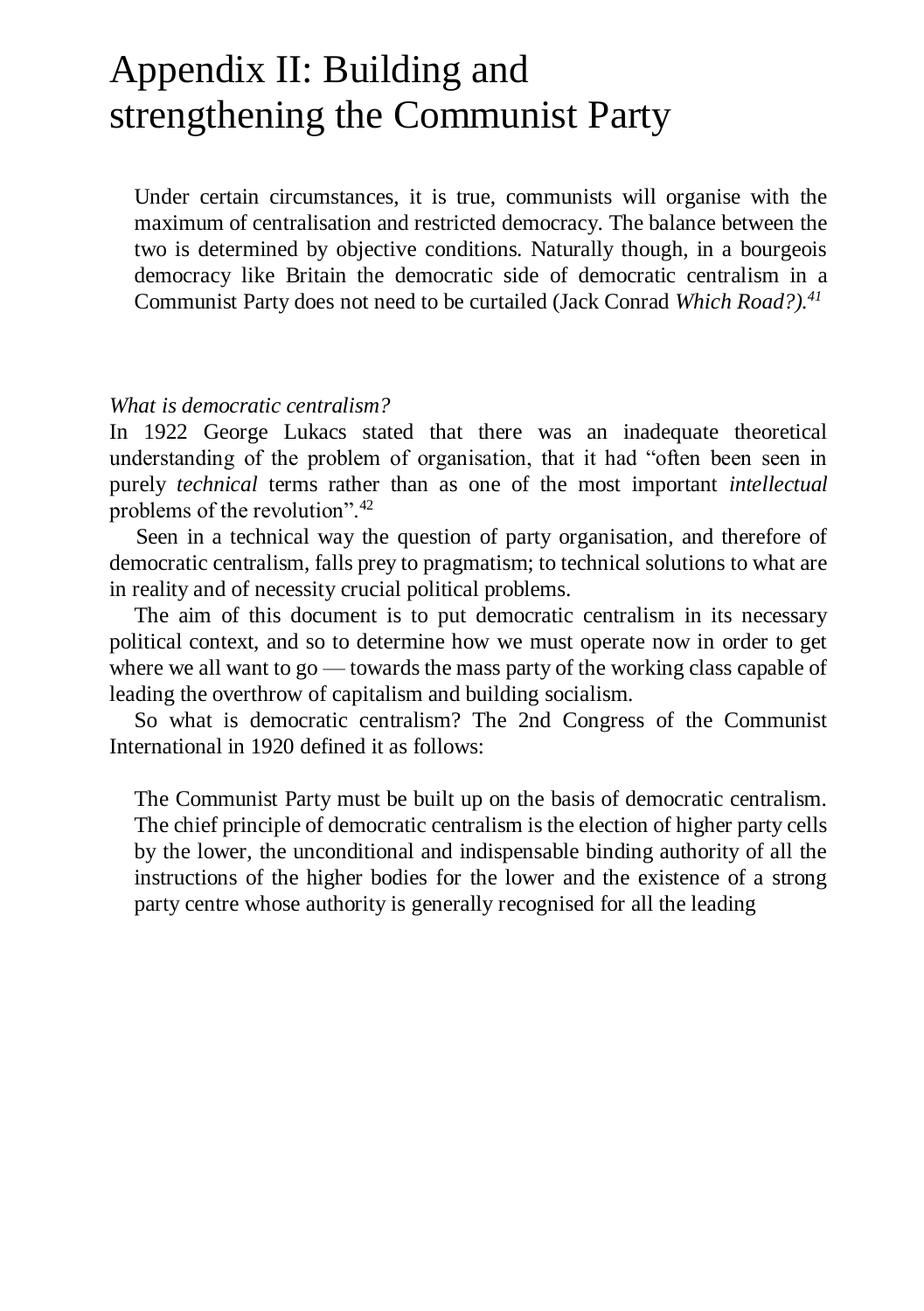party comrades in the period from one party conference to another.<sup>43</sup> Working from the definition provided by the Communist International, we will move on to look at the relationship between its two components.

#### *The dialectic of democracy and centralism*

Then is no trade off between democracy and centralism. The Party is not a box with only room for so much of one and so much of the other. The relationship is a dialectical one, and so each one determines and *develops* the other in the course of its own development:

Democratic centralism is a fundamental organisational principle which comprises the dialectical unity of democracy and centralism. Centralism is required to form an organisation which strikes simultaneously as one fist; democracy is required to ensure that the blows are struck on correct principles. Democratic centralism is a vital mechanism which enables the majority to adopt correct positions, ensures unity of will on the correct principles and subsequently imposes unity in action through the submission of the minority to the majority.<sup>44</sup>

It is evident from this that the caricature some comrades have tried to draw in the course of this debate — that of the hard Bolshevik centralists versus the soft Menshevik democrats— is formalistic and wrong. Democracy and centralism are united: *democracy gives you the strength to centralise.* Comrade Silahtar continues in warning of the dangers of such formalism:

There is an important point which must be made on the subject of democratic centralism: that it is the formalistic, and solely formalistic, interpretation which rejects the essence of this principle and robs it of its content. This danger is especially pertinent for parties with young and inexperienced cadres and which are passing through a *process of re-establishment.* The formalistic understanding imposes 'bureaucratic centralism' in the name of centralism.<sup>45</sup>

To counteract this, the fullest realisation of democratic centralism possible is necessary.

Some comrades have argued that we already have some democracy in the Party (true) and that this is sufficient (untrue). Often, this claim is based on the potential for open debate within the organisation and confidence in existing channels. It is correct to state that open ideological struggle is the essence of real democracy. But it is wrong to counterpose this against the *formal* democracy of votes on issues, conferences, elections, etc.

It is true to say that where such formal democracy exists in isolation from free debate within an organisation it is gutted of the essential feature of democracy and acts as a rubber stamp for the status quo. Comrade John Bridge recently described this as a characteristic feature of 'official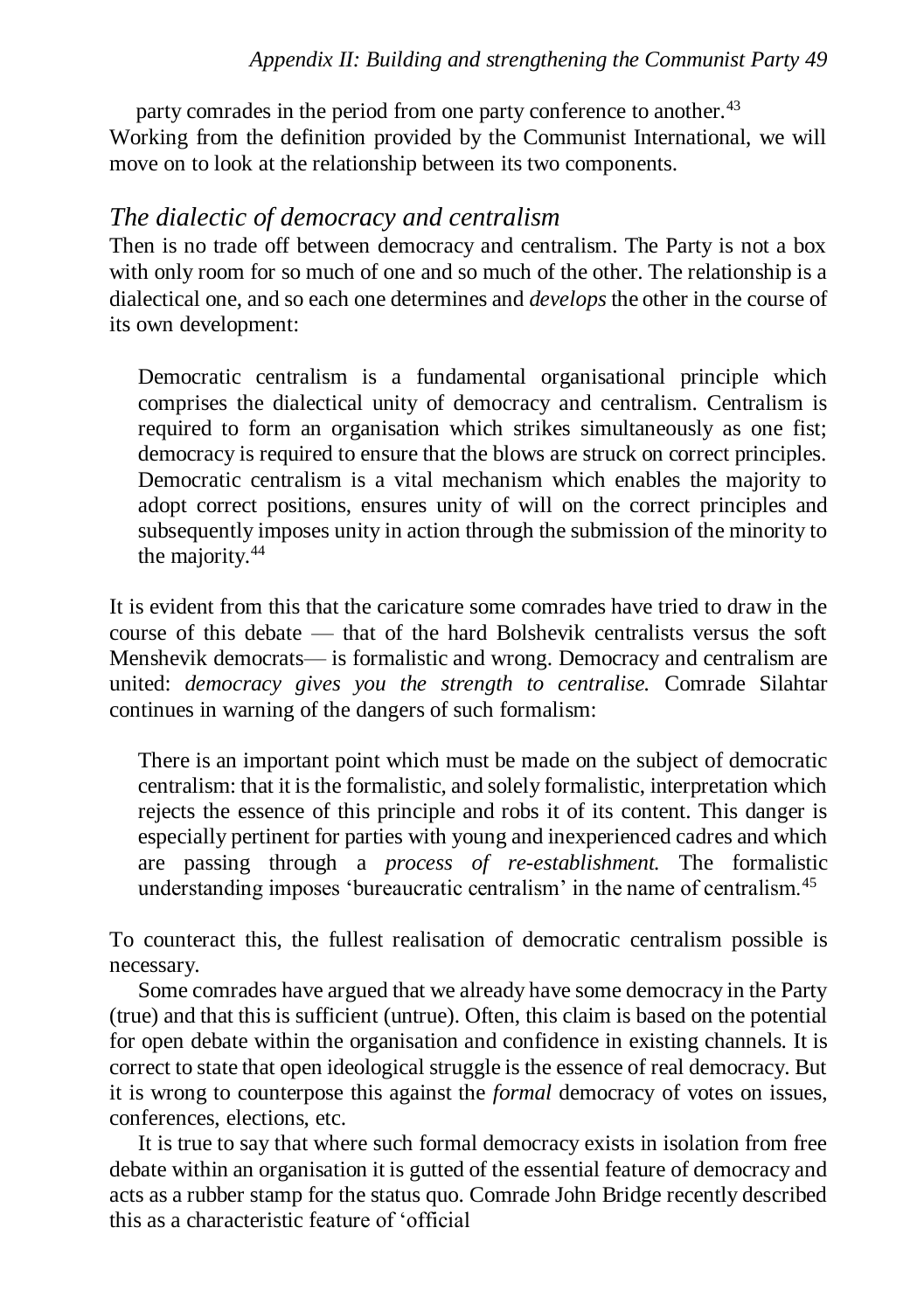communist' organisations. But if our understanding of democracy is confined to the level of "sticking up your hand for a vote" we reduce it to the level of the 'official communists': ie, a bourgeois concept of democracy.

It is a fundamental truth of dialectics that the *essence* of a thing is only realised through its expression, r*eform.* Therefore, ideological struggle can only realise its potential as a dynamising force if its result is expressed in a vote of those who have participated in that struggle where possible (ie, in the context of this discussion, the Party membership).

As things stand, the degree of initiation of debates and the level of participation in them by our comrades is low. This is not because we have gone through so much together and therefore established a broad base of agreement. The Bolsheviks had gone through much more together, had themselves established a greater programmatic basis for agreement than has been seen within the revolutionary movement before or since, and yet still engaged in many fierce battles. Indeed, it is only through such battles that a real and lasting basis of agreement can be built. It is a healthy and normal aspect of Party life, and one that is brought fully into play by the democratic decision-making process.

The unity of form and essence — of formal democracy and ideological struggle — is the only way to ensure the convinced and united action of all comrades.

Lenin fully understood this, and when conditions allowed in 1905 he seized on the opportunity to democratise the party structures, knowing that ft could only strengthen party organisation and the confidence of the working class in that organisation:

The St Petersburg worker Social Democrats [communists] know that the whole Party organisation is now built on a *democratic* basis. This means that all the Party members take part in the election of officials, committee members and so forth, that *all* the Party members discuss and *decide* questions concerning the political campaigns of the proletariat, and that *all* the Party members *determine*  the line of tactics of the Party organisations.<sup>46</sup>

One problem we experience today is that our comrades are not developed to engage in such necessary, constant assessment In part this is a question of cadre development through education, an integral aspect of democratic centralism which is discussed below, But it is also because comrades often see little point in participating in debates whose result they regard as already determined by the leadership line. Often, when an instantaneous reaction by the Party as a whole is needed, such leadership action is necessary. But when it becomes habitual it distorts the development of a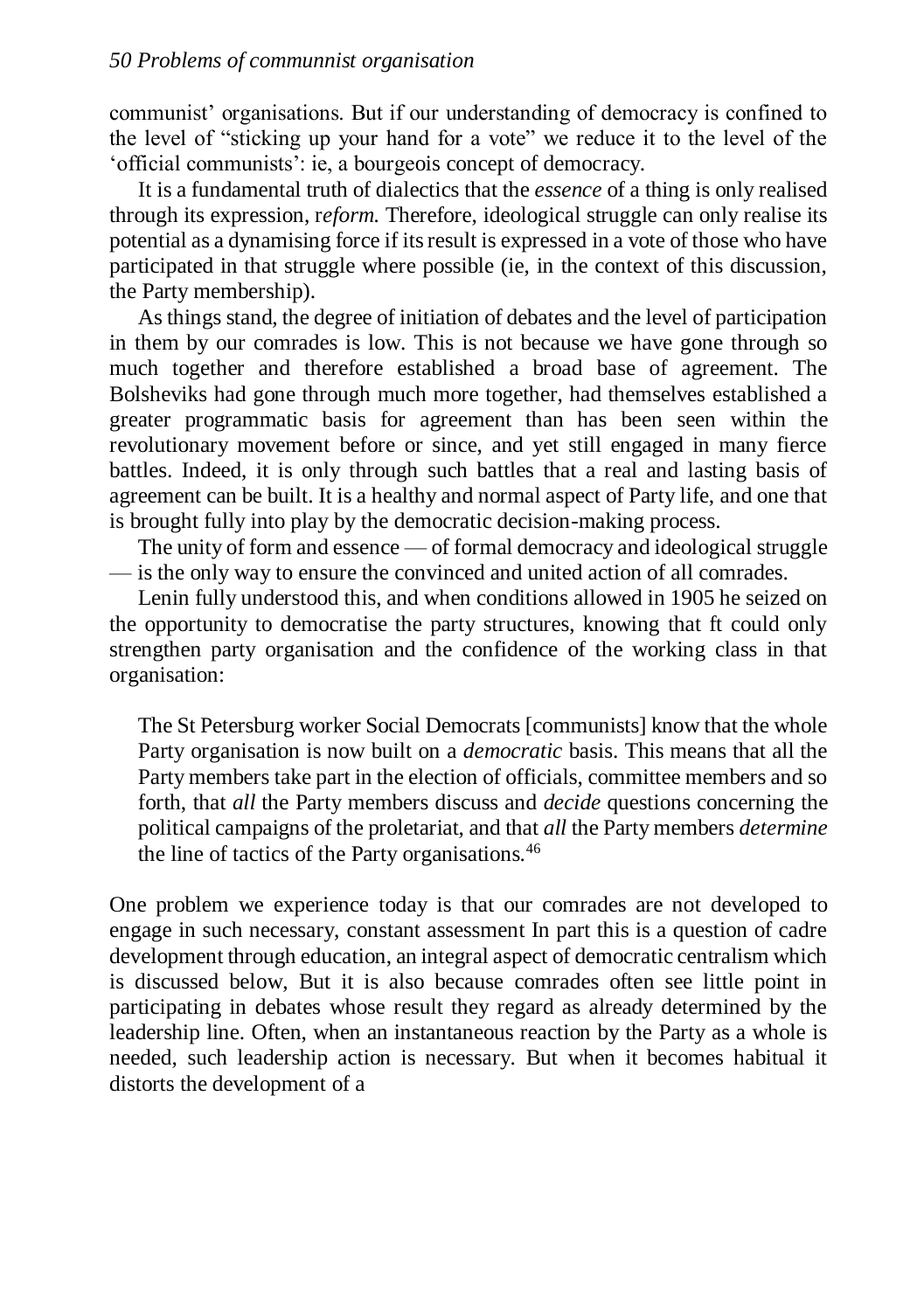healthy Party life. If this becomes so, then leadership does not develop; centralism and communist leadership degenerate merely into issuing orders, a situation which cannot produce the confidence that communist leadership needs to function.

Election to leadership is a necessary facet of democratic centralism —indeed, one of its defining features, as we see from the Communist International resolution. Lenin emphasises the need "to see to it that all the higher standing bodies are elected, accountable and subject to recall".<sup>47</sup>

We have already outlined why votes and decisions are not just 'nice' things to do, but why they facilitate the smooth running and effective centralisation of the Communist Party.

In the course of discussion and activity within the Party it becomes clear who the best leaders are. In debate, comrades will see who represents what, who is right and who is wrong. On this basis it is possible to select the most effective leadership. The collective decision of active communists is the best way to select their collective leadership. Either that, or the leadership must acknowledge that it has been unable to develop a membership of such active communists, which itself must call into question the quality of that leadership.

By such a process the identification of the membership with the leadership increases, as does its trust. This, therefore, is essential to the development of centralism within the Party. Where a leadership is democratically elected, there can be no real grounds for distrust in it, complaint that it is unrepresentative, and so every basis for its support by the membership.

In speaking of the election of the leadership, we must also be clear on the role and tasks of the leadership, both individually and collectively. The fundamental task of a Party leader is to guarantee the training and development of leaders, producing all communists as leaders, and so removing the perennial complaint of a 'leaders and led' situation in our Party. To facilitate this, a clear delineation of duties and responsibilities of comrades, especially those in leading positions; is urgently needed to reduce to the minimum confusion and disorganisation.

We need to establish standard operating procedures that both simplify legal work and are indispensable for illegal work. By way of example, the Chinese Red Army had few problems with its chain of command: orders went through the immediate superior. The chain of command was simple and understood by all. It was therefore easy to fit into.

Such methods include delineation of responsibilities: what and who a particular comrade has responsibility over, and what they do not. Methods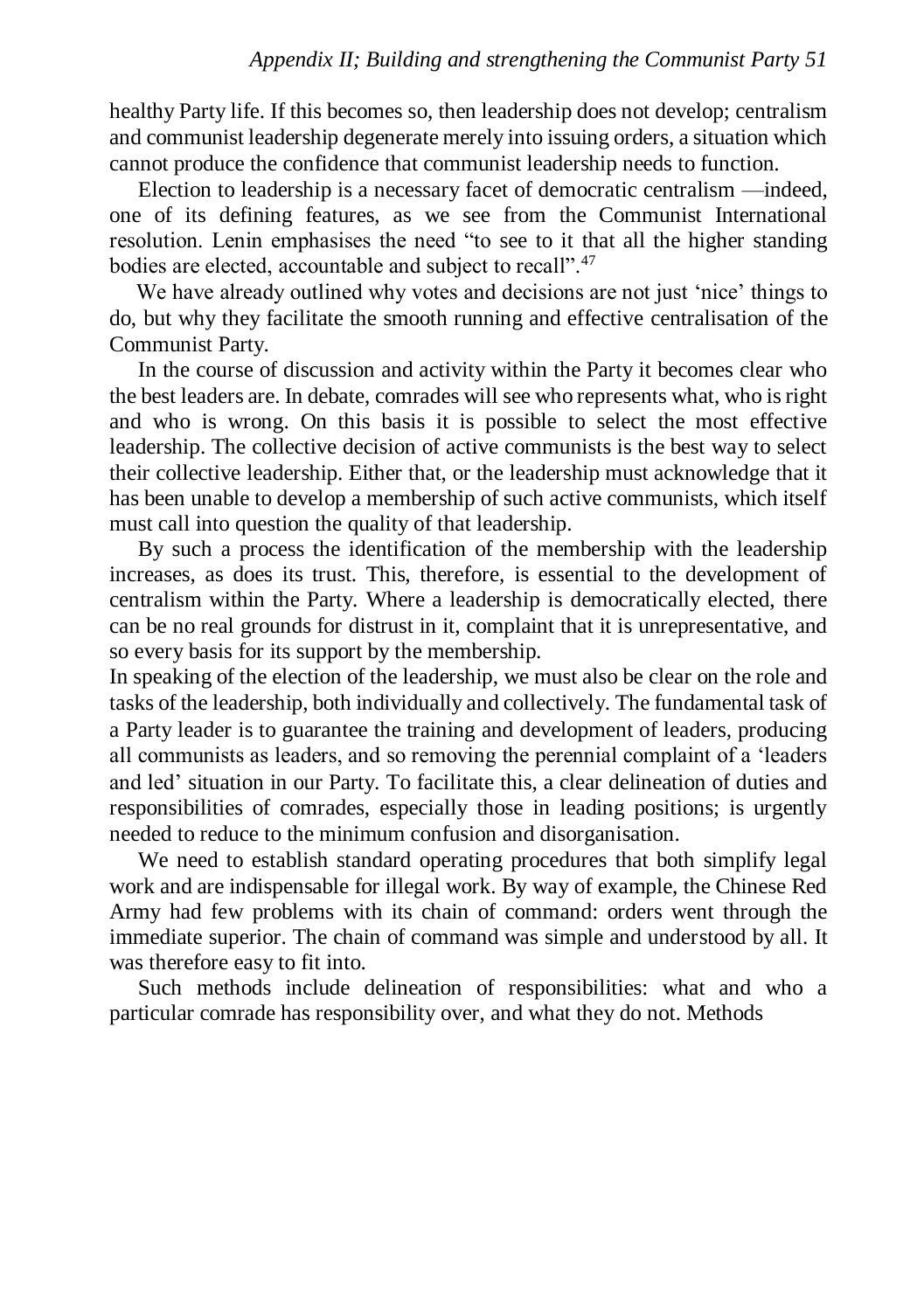like these simplify Party work by removing the mystique of leadership. Comrades have *collective* responsibility as a member of the committee on which they serve, and *individual* responsibility for the particular tasks or posts assigned them.

The existence of an attitude in the Party which states 'you shouldn't speak that way to the holder of a particular position' can only mean that such an attitude is permissible if reversed. This is wrong. One comrade's dealings with another should not have the character of a pecking order. Comrades should deal with each other as comrades. Collective subordination of one body to another does not mean the subordination of any one individual in the latter to any one individual in the former, unless such a relationship is outlined in the clearly defined operating procedures and structures of the Party.

#### *The Paper*

We agree entirely with comrade Bridge's proposals on the role of the Party press: the need for its expansion, enabling it to draw together the polemical and propagandist strengths of *The Leninist* with the immediate response reportage and agitation of the *Daily/Weekly Worker.*

One important facet of the former that we currently lack is the ability to engage in debates both within our ranks and within the wider workers' movement; a process that Lenin argued was necessary for any "real sorting out" to occur:

[W]e desire our publications to become organs for the *discussion* of all questions by all Russian Social Democrats [communists] of the most diverse shades of opinion. We do not reject polemics between comrades, but, on the contrary, are prepared to give them considerable space in our columns. Open polemics, conducted in full view of all Russian Social Democrats and class conscious workers, are necessary and desirable in order to clarify the depth of existing differences, in order to afford discussion of disputed questions from all angles. $48$ 

[T]he Party leadership must open these discussions to the rank and file, taking great care that they are presented correctly.<sup>49</sup>

Debate must take place in front of the class conscious workers in order that they can learn and judge from the debate who is right, and so the correct line of march for their own struggles.

In this context, it is important that we encourage comrades to express their views and disagreements in the Party press — including this current discussion.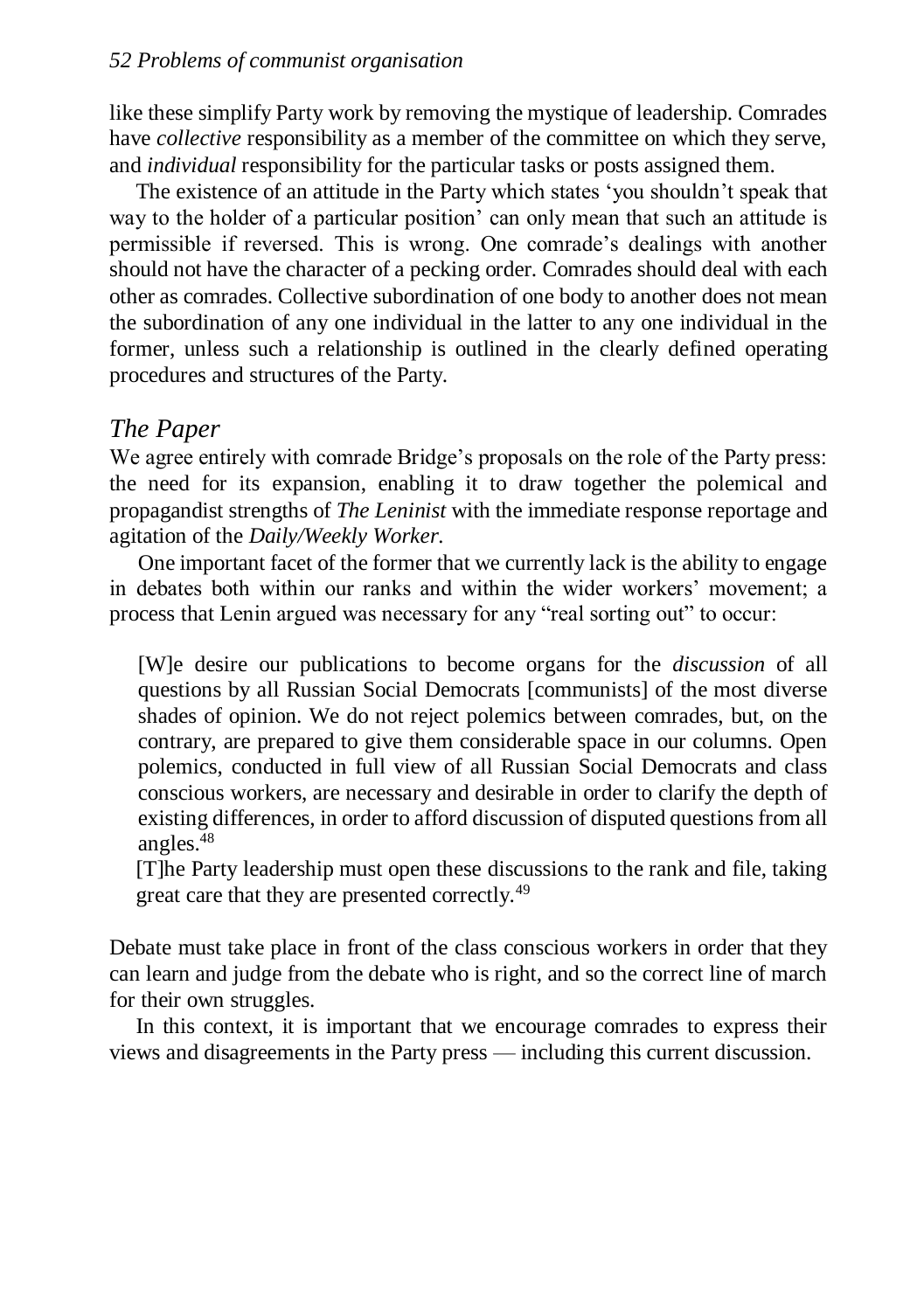#### *Education*

Education is in no way a separate subject from democratic centralism. It is essential to the development of communists, and so of the Party in all respects: "what determines discipline is correct consciousness".<sup>50</sup> Correct consciousness is not formed through the passive absorption of any line that the leadership hands down, but through the *active* search for truth: the full involvement of each comrade in ideological struggle. Education —providing the raw material and method for each comrade — enables this.

The Communist International understood the importance of education, and emphasised its role.

Educational work must be systematically organised and constantly carried out by the entire system of party organisations, in all the party's working collectives; thereby an increasingly high degree of specialisation can also be attained.51

To equip our comrades as *leaders of the working class,* its *collective consciousness,* it is necessary to approach this question with far more seriousness and rigour than has been the case until now. Proposals for this will be advanced in the concluding section of this document.

#### *Concrete proposals*

Resulting from this discussion, we wish to make three main proposals:

1. The convening of an annual conference

In addition to the provisions made available for conferences on particular questions agreed by the 4th Conference of the Leninists of the CPGB, there should be an annual conference representing all members, with the basic structure of:

a) Political and organisational reports by the PCC, supplied beforehand to members for discussion

b) Discussion on these reports.

c) Amendments to, and voting on, these reports.

d) Additional resolutions from members, Party committees, etc, supplied to members beforehand

e) Election of the Provisional Central Committee

The first of such conferences should be convened within six to nine months.

We also propose that extraordinary conferences may be called by a PCC majority, or one third of either Party cells or members.

Conferences should be the cardinal decision making body of the Party.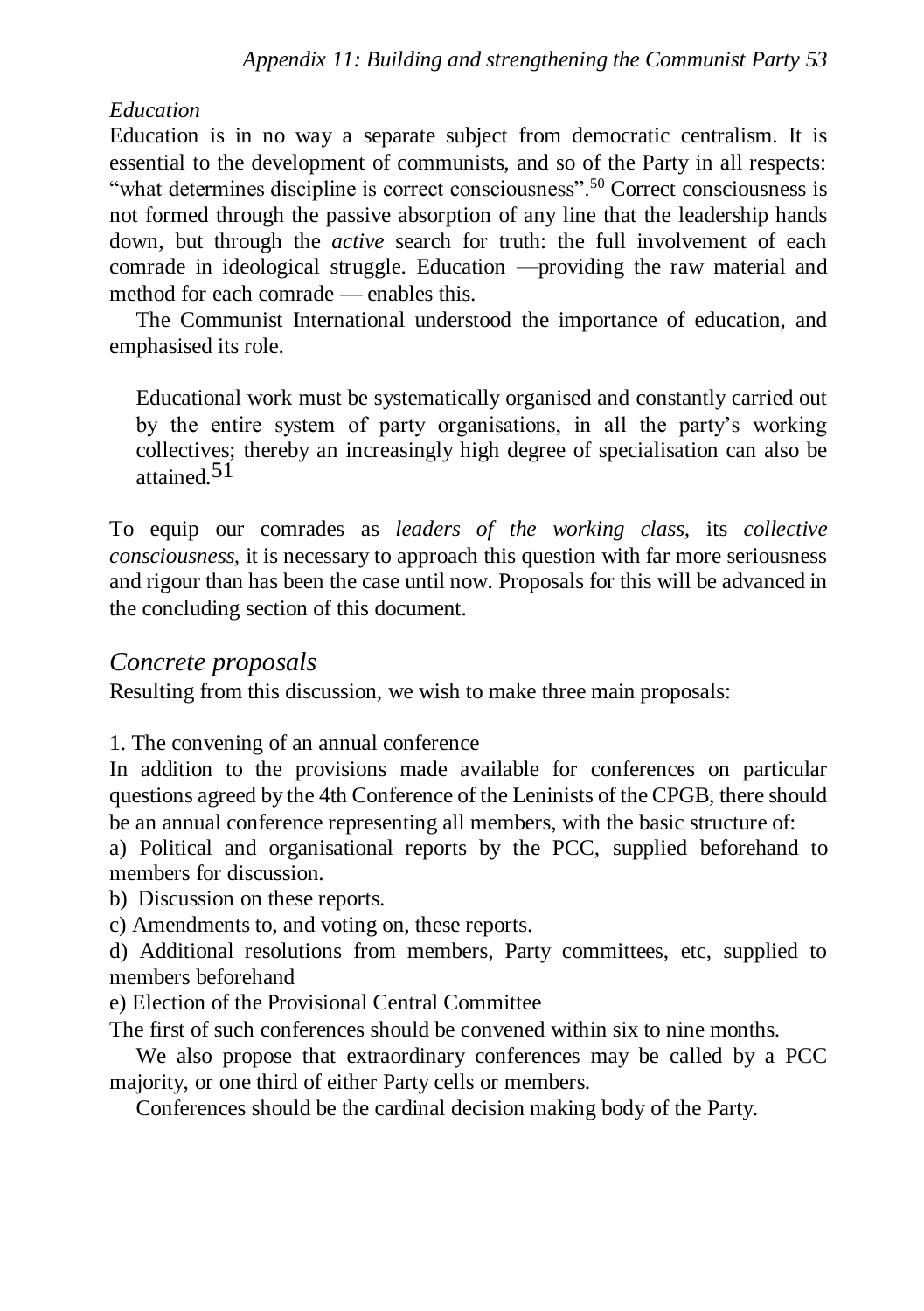2. Elections

We propose:

a) The election of the Provisional Central Committee at the annual conference.

b) That the PCC is accountable and recallable.

c) The development of a clearly understood and applied division of labour by the Party with regard to leading positions, and that comrades in leading positions should be accountable to the Party membership.

3. Education programme

Alongside the continuing development of the induction programme, we propose: a) The restructuring of London seminars to allow scope for the inclusion of an education programme of a more structured theoretical nature. The establishment of similar seminars outside of London where possible, and if possible on a weekly basis.

b) The organisation of regular day schools on both theoretical issues and practical issues.

c) The establishment of an *education commission* to develop communist education, to be convened within not less than a one month period, to report material progress to an aggregate meeting of the membership in not more than a two month period from now.

Any education process must continue to involve comrades in discussion around the development of the Party programme (which has disappeared from view over the last year or so).

Towards this end of education and open ideological struggle, the contributions to this debate should be published in full. We all agree that the present period demands strong leadership and greater centralism. This document outlines the way forward for this necessary development, through the vital extension of democratic centralism. What is the objective barrier to the deepening of democratic centralism to the extent proposed in these pages? There is none. The only question for Party members is, comrades, do you trust yourselves with the future of your Party and class? We believe you do.

*Mike Marshall John Praven David Rhys*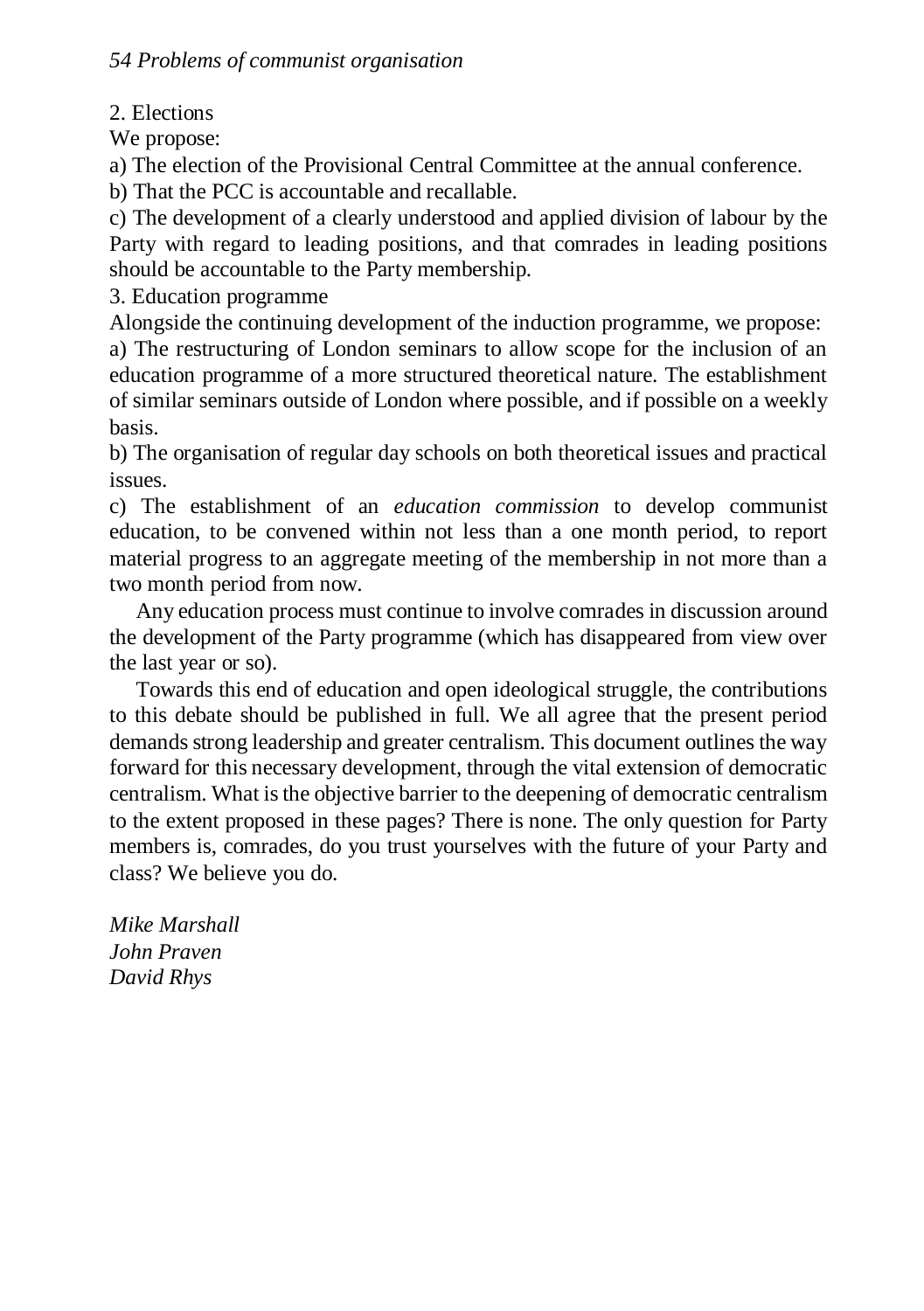#### Appendix III: A Marxist critique of Democratic centralism and our strategy

"There are no ready made blue prints for communist organisation" but is that any reason for throwing away the spirit level and the plumb line? There can be no question of not "beginning now as we mean to go on" as far as democratic centralism is concerned.

It must be emphasised that those of us proposing "structures, election procedures, or relationships between the various component bodies that make up a Communist Party" are not following some "timeless recipe". To misrepresent our dialectical arguments in this way is to set up an Aunt Sally, easily knocked down, rather than to have the real argument which is now shaping up over who is actually thinking dialectically and who is merely sprinkling some dialectical jargon over their threadbare formal logic.

Please bear with me then while I attempt to clarify what is meant by "formal thinking" and "formalism". Formal logic is based on three laws: 1) The law of identity (A equals A). I am me. A two pound bag of sugar is a two pound bag of sugar.

2) The law of non-contradiction (A is not equal to non-A); I am not somebody else. A two pound bag of sugar is not a jar of pickles. 3) The law of the excluded middle (If A equals A, it cannot equal non-A as well). We are not me. If all we have is a two pound bag of sugar and a jar of pickles, and if one of those things is not ajar of pickles, it must be a two pound bag of sugar with no pickles in it.

These three fundamental laws have a material content and an objective basis; that they are explicit formulations of the instinctive logic of common sense. They constitute the prevailing rules of thought in the bourgeois world. Comrade Z [name changed] expressed them beautifully in this debate when she said: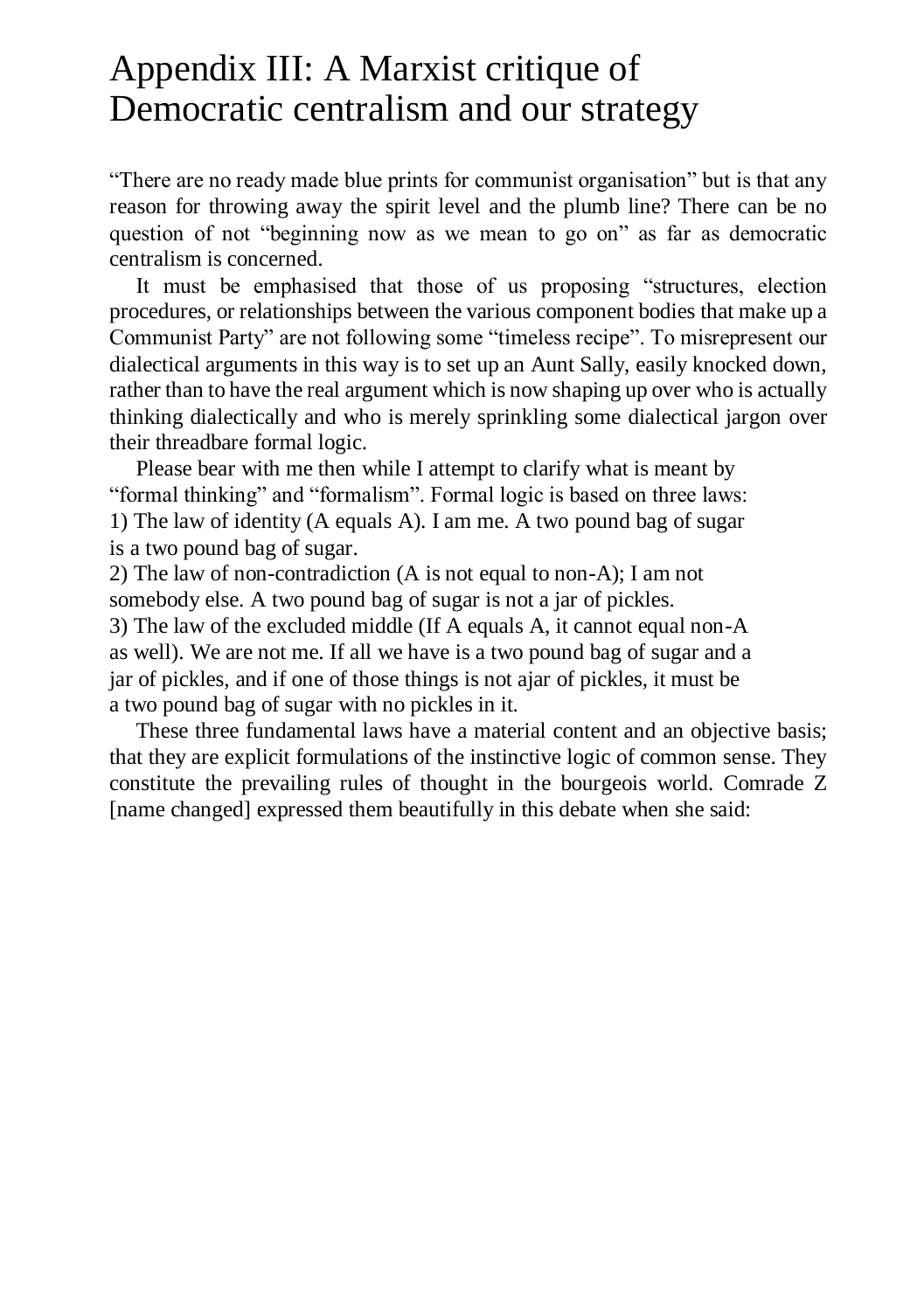1) "I am on the PCC because I am politically advanced." The law of identity.

2) "The other members are not on the PCC because they are politically backward." The law of non-contradiction.

- 3) "If the other members were advanced enough to have a vote, they would
- be on the PCC." The law of the excluded middle. So what is so wrong with "formal thinking"?
- 1. Formal logic demands a static universe.

Even a two pound bag of sugar is no longer itself if we have equipment sensitive enough to show its constant changes in weight and volume. If we move the bag of sugar through space, we notice that it also changes according to where it is. As soon as we admit motion and time into the scenario we find that nothing remains itself For A to be A requires a snapshot view of reality, and therefore a view that is only true in the abstract.

2. Formal logic erects impassable barriers between things.

A world is presupposed in which everything exists in isolation, whereas we know that all matter is interconnected, however indirectly. Every phenomenon exists in relation to its surroundings.

3. Formal logic excludes difference from identity.

Even in inorganic nature, identity as such is non-existent in reality. Every body is continually exposed to mechanical, physical and chemical influences, which are always changing it and modifying its identity. Without the continual generation of variety, natural selection alone would not bring evolution.

4. The laws of formal logic are presented as absolute.

At various stages in the development of the physical sciences, chemical elements, molecules, atoms electrons, were considered by metaphysical-minded thinkers to be unchanging substances. Beyond and behind these mankind could not go. With the further advance of the natural sciences, each one of these eternal absolutes has been in turn overthrown. Each of these constituent parts of material formations has been demonstrated to be conditioned, limited, and relative. All their pretensions to be absolute, unlimited, and unchanging, have been proven false.

*5.* Formal logic can account for everything but itself. One of the superior features of materialist dialectics over formal logic is the fact that, unlike formal logic, dialectics can not only account for the existence of formal logic but can also tell us why it supersedes formal logic. Dialectics can explain itself to itself and to others. That is why it is incomparably more logical than formal thinking.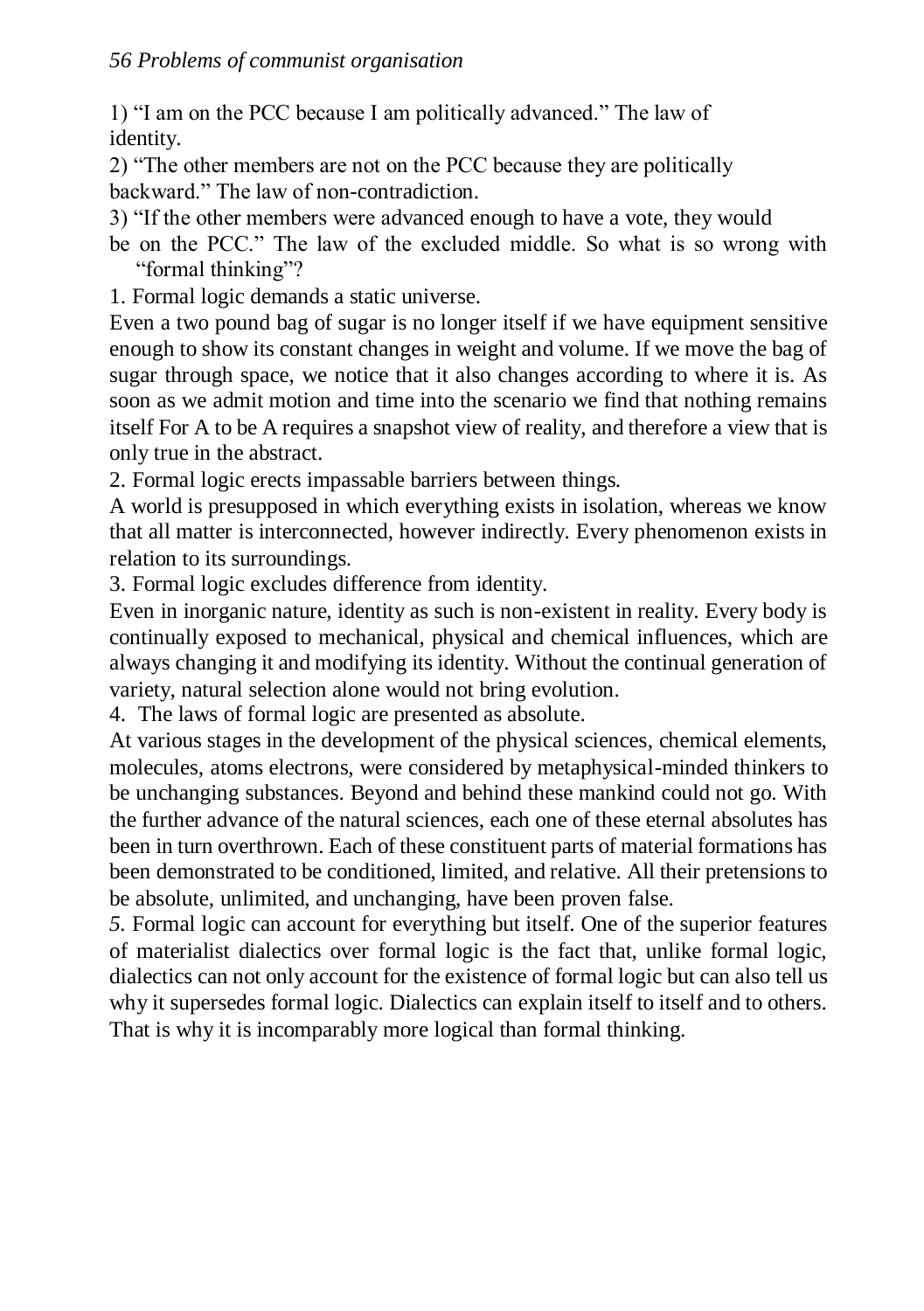Dialectics is the logic of movement, of evolution, of change. It deals with an ever changing complex and contradictory reality. Everything that happens is not the result of arbitrary forces but the result of definite and regularly operating laws. This is true of the mental processes with which logic directly concerns itself. The laws of mental processes exist.

All that is real is rational (Hegel).

Hegel, in his *Logic* established a series of laws: change of quantity into quality, development through contradictions, conflict of content and form, interruption of continuity [discontinuity], change of possibility into inevitability, etc, which are just as important for theoretical thought as is the simple syllogism for more elementary tasks.<sup>52</sup>

Marx, as we all know, turned Hegel's idealist dialectics up side down, to put them on their feet, and invented materialist dialectics, the plumb line and the spirit level alluded to in my opening metaphor. Glance at any page of say Marx's *Critique of Hegel's Doctrine of the Stale* and you will mostly find Marx picking through Hegel's arguments and taking the piss whenever he discovered an unsupported assertion camouflaged by a "therefore" or some other rhetorical means of juxtaposing ideas to make them look as if they logically flowed from each other. Everything that exists must have a necessary and sufficient reason for existence and that reason can be discovered and communicated to others. So, before I discuss the concept of form and essence, let me now attempt to follow Marx's example and analyse *Democratic centralism and our strategy* with all the rigour my inferior intellect will allow.

Paragraph 13 states: "Party membership is tiny and mainly London based. Though there is now a layer of carded-up supporters of the Party most of them are not organised in branches and those that are, operate on a very low level. Under these conditions suggestions that there should be full democracy from below, including the election of cell secretaries, annual conferences of members and elections to the Provisional Central Committee are misplaced." This is a logical non sequitur. Despite "under these conditions" the assertion in the second sentence is not supported by the first. Surely, if anything, the organisation of supporters is conditioned by the organisation of the membership, rather than the other way round. As for the size of the "Party membership", it is given in paragraph 3 that even the refoundation congress of the CPGB will be called on "political not numerical criteria".

And further: "Cells are, we have to admit, *essentially* sub-committees of the PCC enabling it to carry out its national work. Members are, and have to be regularly moved from one cell, and one area of responsibility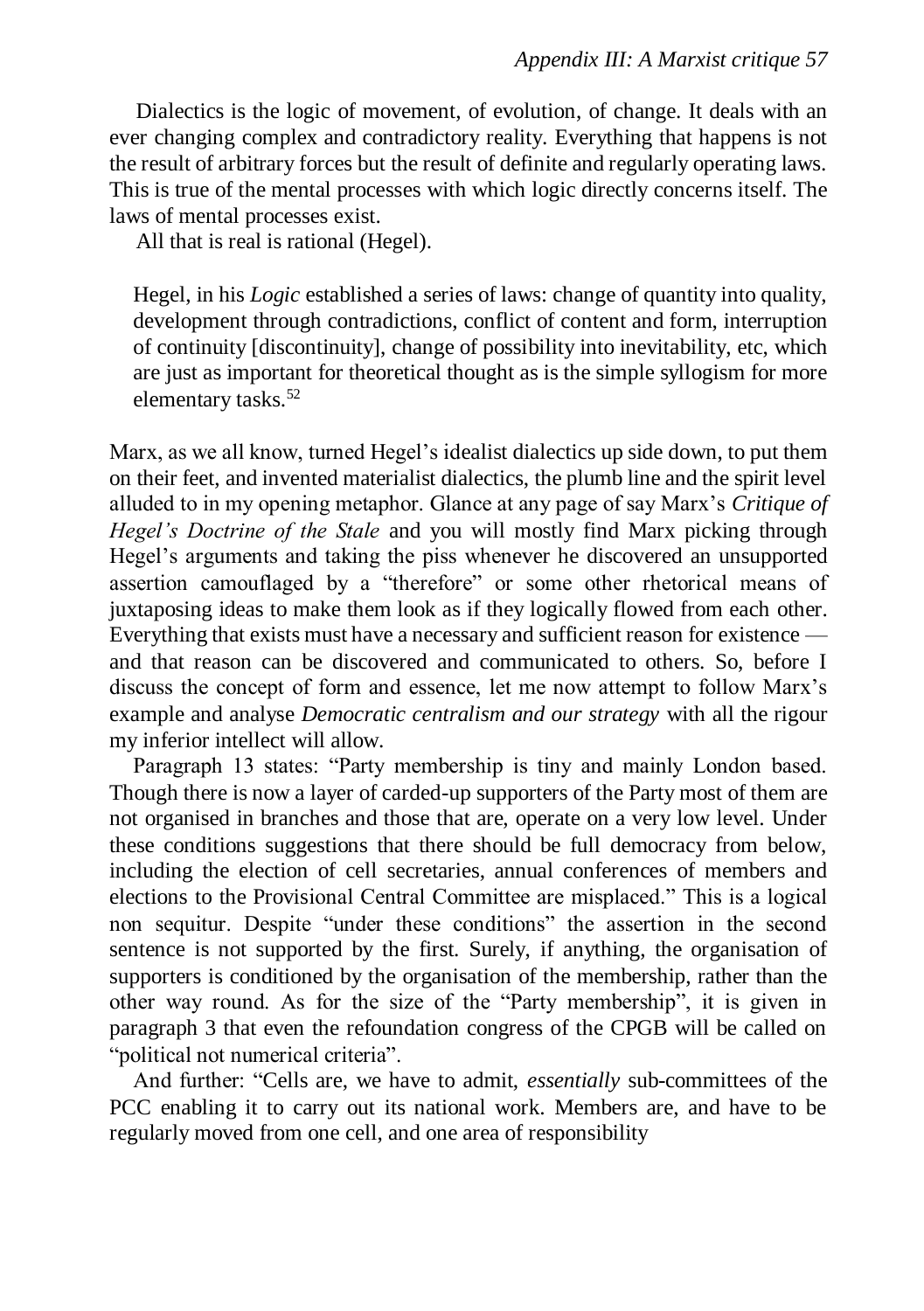to another. None of our cells are geographically based, except the one we have implanted in Scotland. Appointment of officials from above should therefore be maintained for the present" Here we have another logical non sequitur. Why should cells not be essentially subcommittees of the PCC? Must the essential nature of cells be changed before democratic centralism can be permitted? Will there be a time when members are not regularly moved from one cell to another? Despite "therefore" the assertion is unsupported by the preceding observations.

"Conferences have been and should for *the moment* continue to be held around specific issues, controversies or moments." Can we assume then that, in the last four years since the last election there have been no issues, controversies, or moments worth holding a conference for, aside from the reclaiming of the party name two years ago? Such an assumption would not "smack" of formalism, it would reek. The proposal of regular conferences (annual or whatever) seeks to break from this so that, if within twelve months there has been no conference, we can find out if the PCC is correct. Has there been no significant change since the last conference? Such a static universe can only exist in the abstract, as a result of formal logic.

"Regular aggregates of the whole membership have been organised where proposals and experiences of agreed actions are subject to lengthy discussion and debate." But, even for members, attendance at an aggregate is by invitation only. In paragraph 14 "At our present primitive stage, to further develop democratic centralism the Provisional Central Committee will introduce written motions *when appropriate* and submit them to votes and amendments at Party aggregates."

Although in paragraph 7 "There should be public meetings and debates, ease of joining the membership, election of leaders from below and regular congresses and conferences", *Democratic centralism and our strategy* takes us from a transitional stage to a *primitive* stage and the PCC's commitment to democratic centralism and open ideological struggle is now further limited to allowing selected members to vote on written motions at such times as the PCC sees appropriate. This is not true democratic centralism but an abstraction of it. It may readily be seen from paragraphs 13 and 14 that the PCC's concept of democratic centralism is a formal identity rather than a dialectical living process.

No wonder the seminars reveal a passive membership. No wonder Party membership is tiny and mainly London based. No wonder the National Organiser believes that there is whispering in the ranks. It would appear that the quantitative restrictions on democratic centralism are already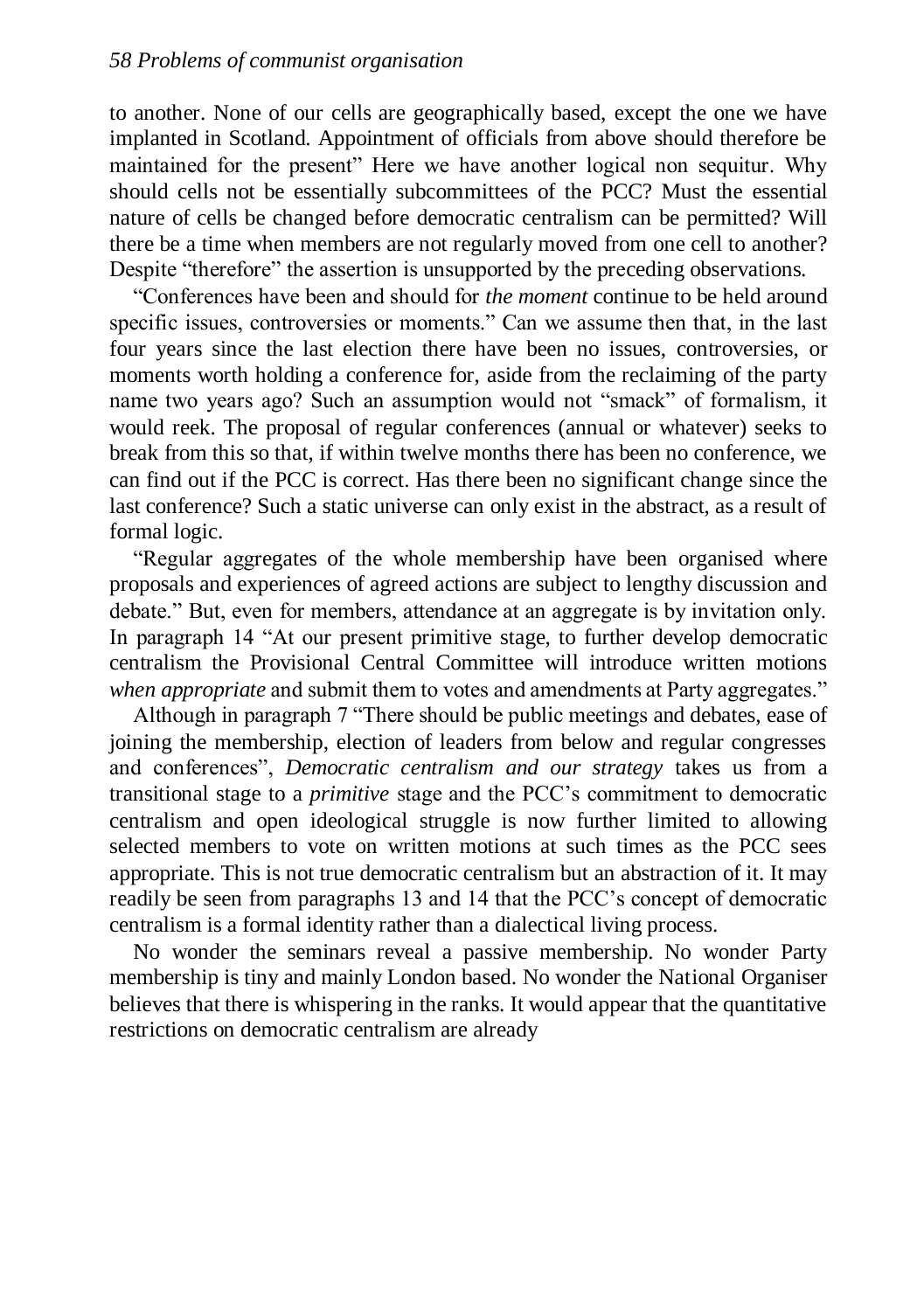having a qualitative effect. There had to be a reason why we don't organise as well as we know how to.

To return to paragraph 1: 'There can be no projecting the mass Party of the future on to our embryonic nucleus" is a product of formal logic whereby democracy is viewed as a distinct package which can be chopped off or grafted on at will. This is the formal logic of a mad microbiologist who surgically removes a major part of a tadpole's central nervous system with the intention of eventually grafting it back into the adult frog. "The Communist Party is a living organism." Materialist dialectics reveal that, the postoperative tadpole will never become a frog.

The essence of any thing does not and cannot come into existence all at once and remain there in immutable form. It is an integral and inseparable aspect of the object, sharing all the vicissitudes of its history.

In the algebra of formal logic, if A equals B, then B equals A. The two are synonymous and interchangeable. But the dialectical relation between essence and appearance is not reversible in the same way that the law of identity is reversible.

So when we read paragraph *5* we must not draw the common sense, formal, conclusion that: if democratic centralism is a process whereby communists are united around correct aims and principles, then, so long as we appear to unite around correct aims and principles, we objectively have democratic centralism, so that's all right then! Trade unions are essentially schools for communism. This does not mean that if we built a school for communism it would ipso facto be a trade union. Essentially man is an animal that makes tools for labour. This does not mean that every time a naturalist reports that another chimp has made a tool, the chimp has just qualified as a member of the human race.

So we have to say that the process of democratic centralism is literally *essential*  to the uniting of communists around correct aims and principles. Quantitative limits on democratic centralism inflict qualitative damage to the uniting of communists around correct aims and principles. What are we going to do about it then?

"Communists cannot tolerate those who do not fully carry out agreed tasks or confine their revolutionary enthusiasm to pub room rhetoric" (para 4). This is true and, without the fullest commitment to the living reality of democratic centralism, the best of our revolutionary intentions remain a promise on apiece of paper. Surely the degeneration of official communisms into opportunism and bureaucracy, despite volumes of such papers, (and presumably the best intentions of their founders) reveals that this is not enough.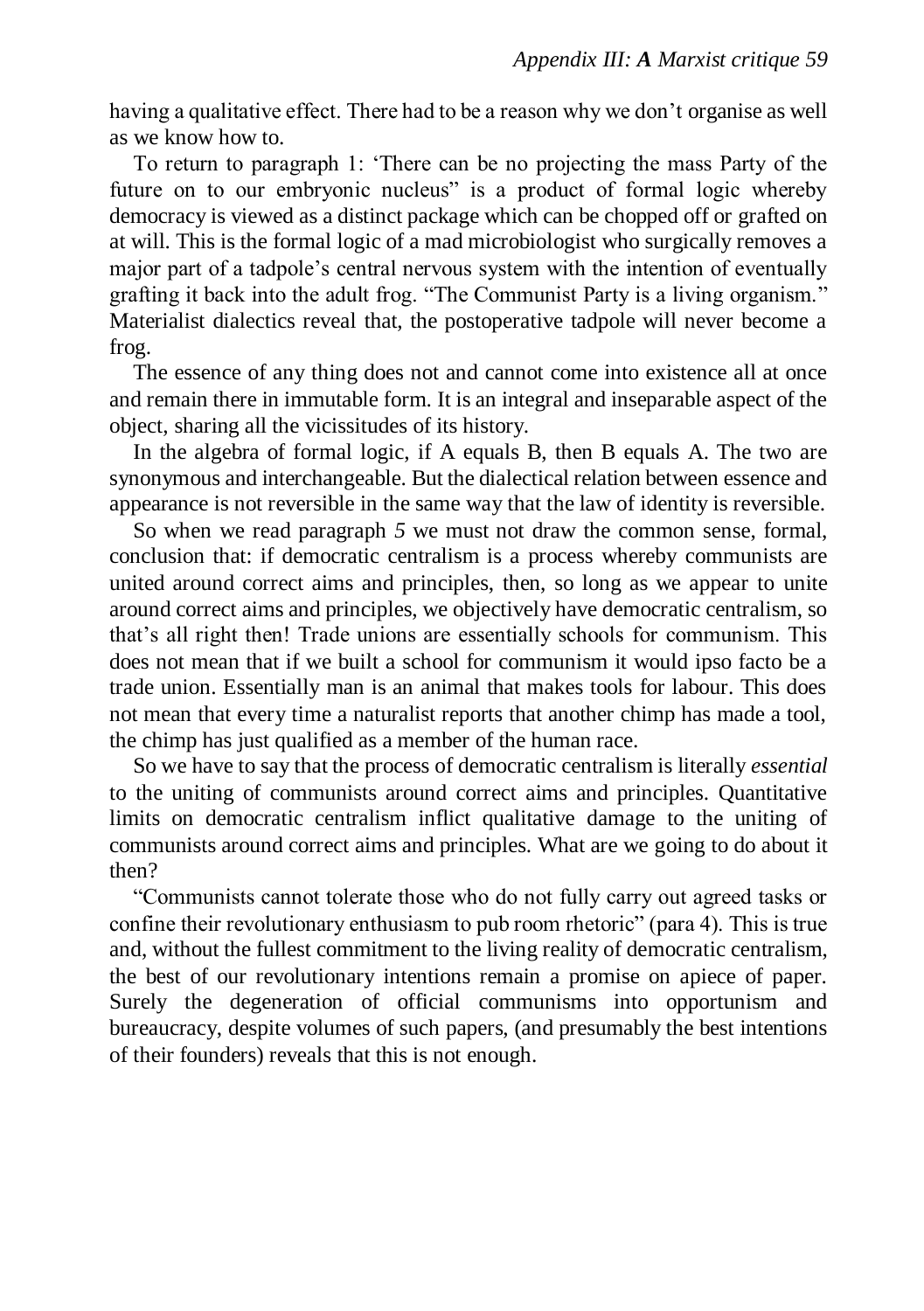In para 2 we are assured that "When the CPQB is reforged the Provisional Central Committee will instantly hand over all its properties, records, presses, funds and other resources. Then it will dissolve itself' (para 2). How do we know? Well, because the fight to re-equip the working class with a revolutionary programme and a disciplined Party is the sole reason why the PCC exists! But that again relies on the law of identity, the first law of formal logic, which assumes that the bag of sugar remains a bag of sugar. In reality even the bag of sugar is gradually turning into its opposite. In *Democratic centralism and our strategy* the PCC implicitly claims immunity from this dialectical process.

The fundamental proposition of Marxian dialectics is that all boundaries in nature and society are conventional and mobile, that there is not a single phenomenon which cannot under certain conditions be transformed into its opposite.<sup>53</sup>

Blind faith is not scientific socialism. We have to be rational to become real. The fight for democratic centralism in its fullest sense is essential to the reforging of the CPQB and the execution of the proletariat's historic mission.

*Mike Marshall* July31 1993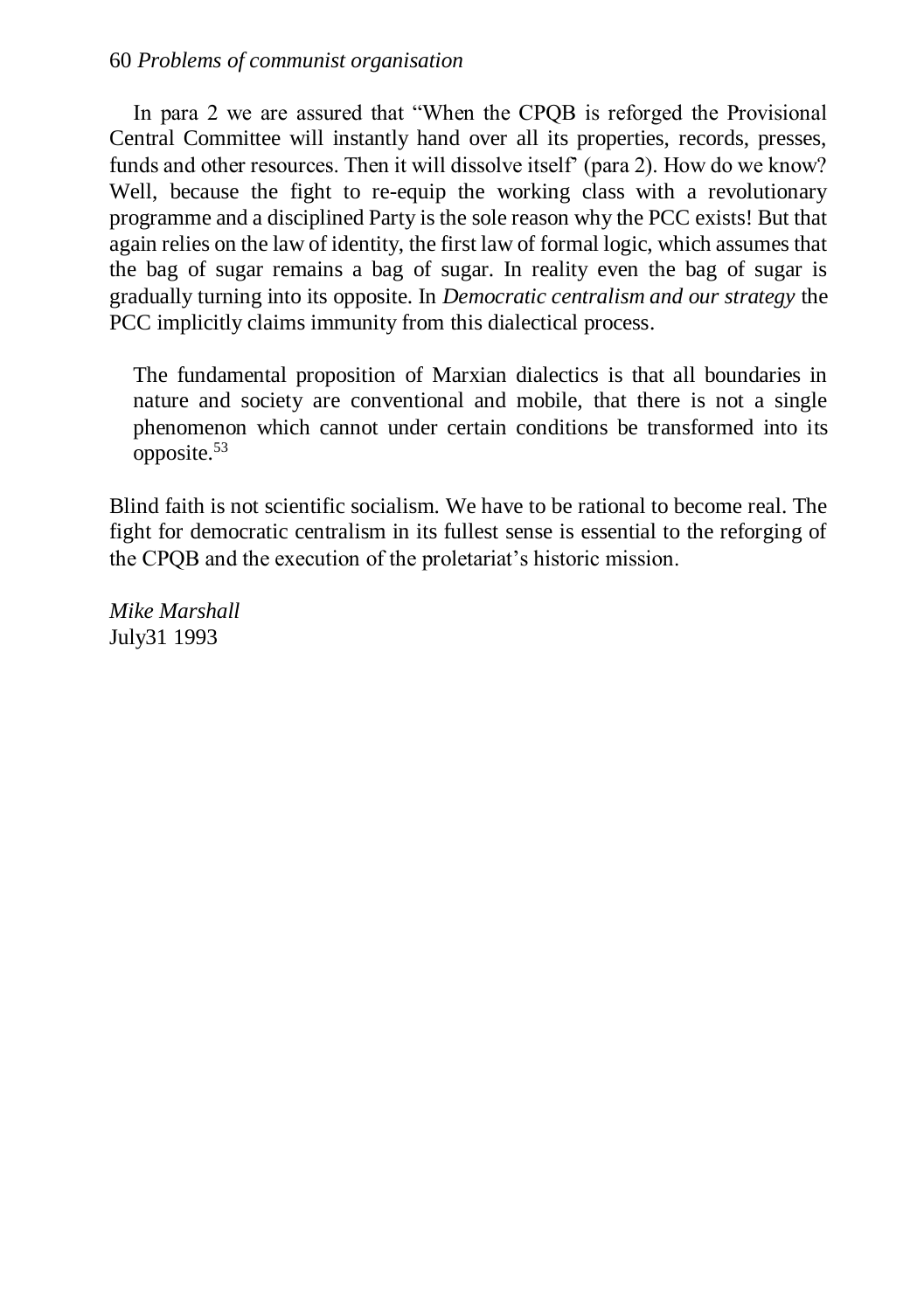#### Appendix IV: Resignation letter

We have found it necessary to resign, not to curtail debate but to develop it. On raising our criticisms and proposals within your organisation we met with a response of personal attacks, answering none of the substantive points raised in *Building and strengthening the Communist Party* or *A Marxist Critique.* As time has gone by, far from ideas being clarified, more and more mud has been thrown; misogyny and sexism being merely a unifying theme between three signatories of *Building and strengthening the Communist Party. A Reply to 'Marxist' Critiques* states that "the real complaint of the comrades seems to amount to the fact that they are in a 'subordinate' position in the 'pecking order' to women comrades and are not in the leadership of the organisation." Even were this true — and it is an unsubstantiated lie  $-$  it does not invalidate the criticisms we have raised.

Given that it has proved impossible to debate seriously within your organisation, we are compelled to develop and express our ideas outside.

The forthcoming conference was due to be a show trial with the PCC in the role of Vishinsky. The majority has been secured to the PCC's satisfaction, with the conference as no more than the coup de grace, formalised with elections —ironically, with a recommended list, a device only introduced into the communist parties under Stalin to ensure the continuity of an opportunist leadership by a membership not trusted to make up its own mind without the great leader's guidance.

The PCC shamelessly violated the key principle of open ideological struggle, relying instead on personal abuse. The original PCC statement claimed that minorities have always been overrepresented. This is a lie. This has been the first time a real minority has appeared in the organisation, and the response is clear. It has set a dangerous precedent. Any comrade raising substantive criticisms can expect the same treatment: a catalogue of their iniquities paraded before the organisation and then whispering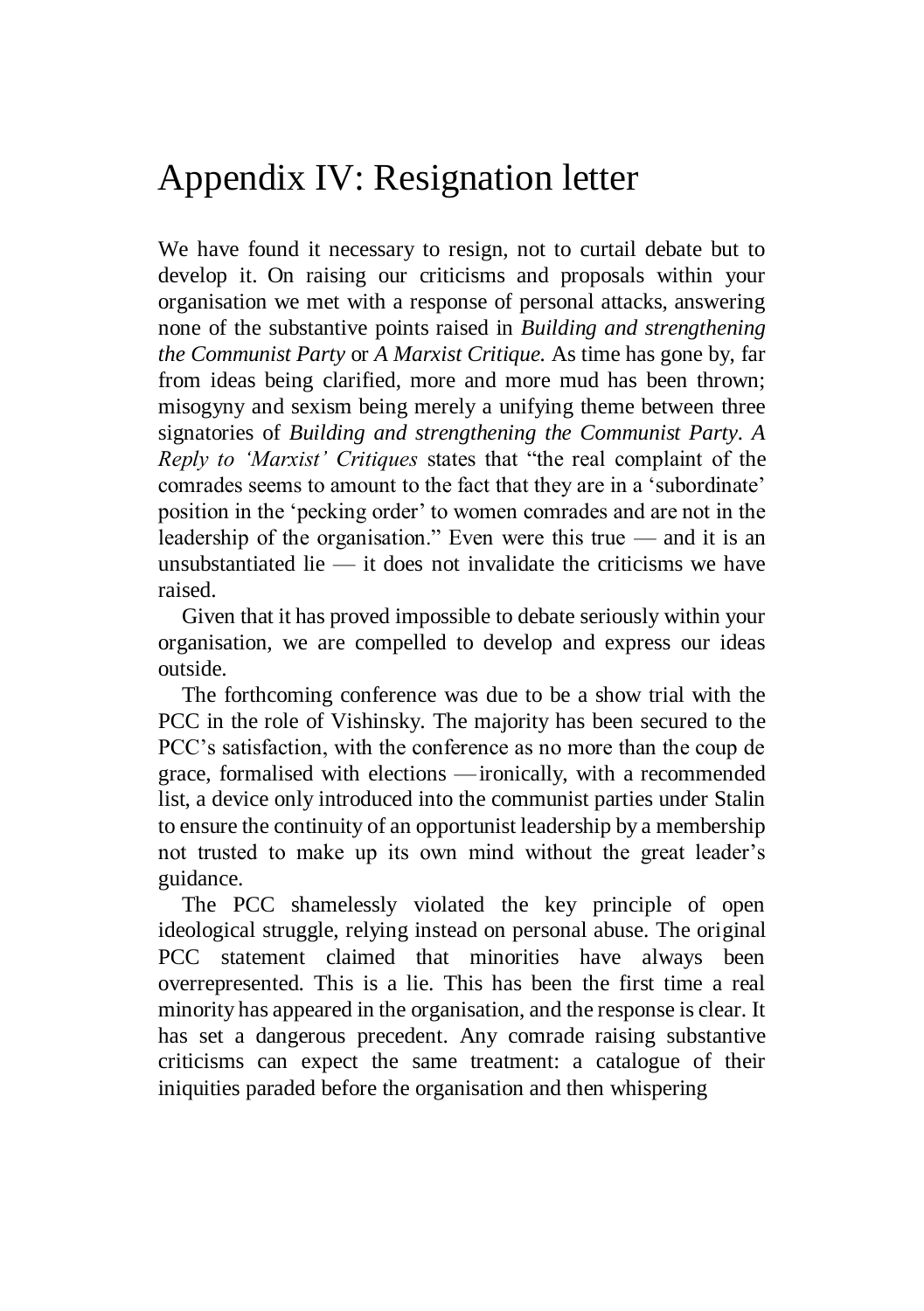#### 62 *Problems of communist organisation*

behind their backs. This is not the conduct of a communist leadership, but of petty individuals intent on defending their position above all else —certainly above principle.

It is therefore necessary for communists to build independently of the PCC clique. Those comrades who are serious about revolution know where to find us.

For communism,

*Mike Marshall David Rhys* August 1993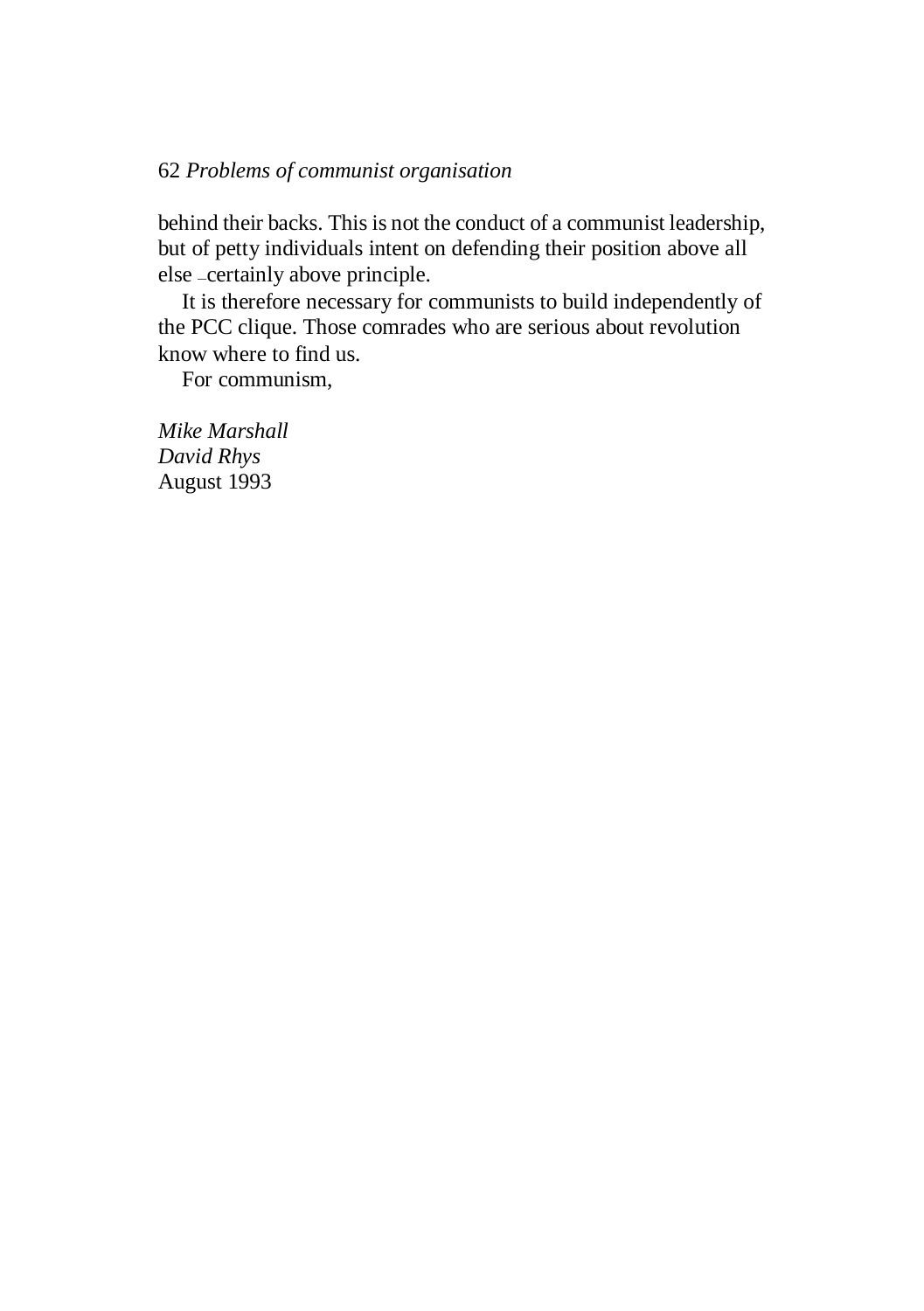## Appendix V: Statement of the 6th Conference of the Leninists of the Communist Party of Great Britain

The Provisional Central Committee of the Communist Party of Great Britain initiated debate on democratic centralism on July 111993 at a Party membership aggregate. There followed a sharp and extensive debate during which all comrades were given maximum opportunity to express and develop their ideas. Members of the Party have gained a great deal from the debate. As shown by the 6th Conference of the Leninists of the CPQB, the fight to reforge the Party has been greatly strengthened.

The Conference met in a spirit of unity, optimism and comradeship. After a businesslike meeting comrades unanimously agreed the resolution *Democratic centralism and our strategy* and unanimously elected a new Provisional Central Committee.

However, it is to be regretted that two of the three members of the minority who claimed to stand for democratic centralism did not see the discussion through, let alone observe democratic centralism. This is not the act of serious communists.

They have run away from submitting their views to the conference of the Communist Party. Their commitment to democracy *in practice* and the essentially petty personal nature of their disagreements are therefore revealed.

September 4 1993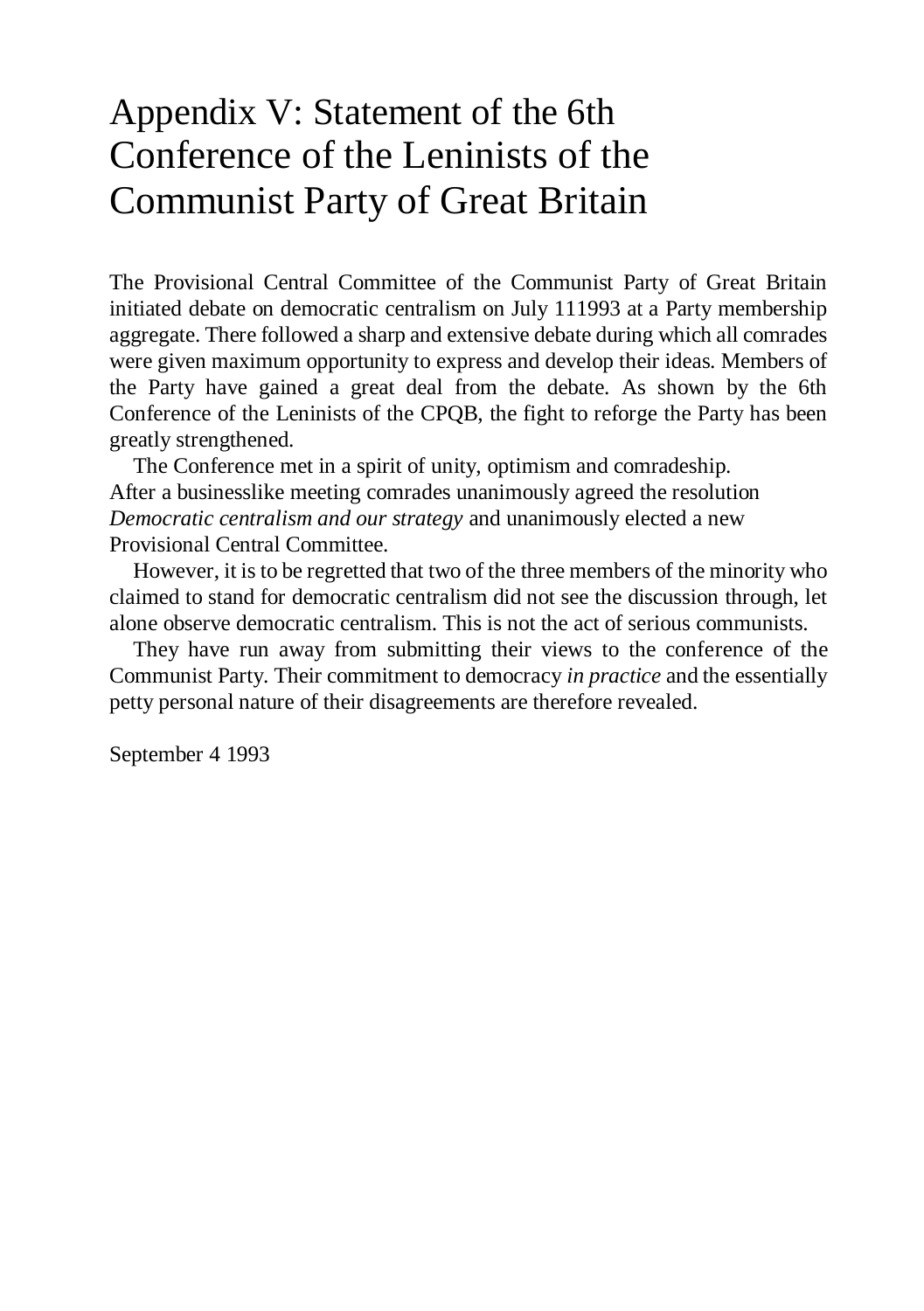## References

- 1. VI Lenin *CW* Vol 7, 1977, p412.
- 2. See 'Founding statement', *The Leninist* No 1, November 1981.
- 3. *A Marxist critique* p1.
- *4. Ibid p3.*
- 5. *Ibid p3.*
- *6. Democratic centralism and our strategy p1.*
- *7. A Marxist critique* p3.
- 8. *Ibid p4.*
- *9 Ibid p4.*
- 10. *Ibid p4.*
- 11. *Ibid p4.*
- 12. *Ibid p4.*
- 13. *Ibid p4.*
- 14. *Ibid p4.*
- 15. *Ibid p4.*
- 16. *Ibid p4.*
- 17. *Ibid p4.*
- 18. *Ibid p4.*
- 19. *Ibid pp4-5.*
- 20. *Ibid p5.*
- 21. *Ibid* p5.
- 22. *Ibid p5.*
- 23. From point 14, 'Theses on the role of the Communist Party in the proletarian revolution', *The Second Congress of the Communist International,* Vol 1, 1977, p97.
- *24.* Alan Adler (editor) *Thesis, resolutions and manifestos of the first four congresses of the Third International,* 1980, p95.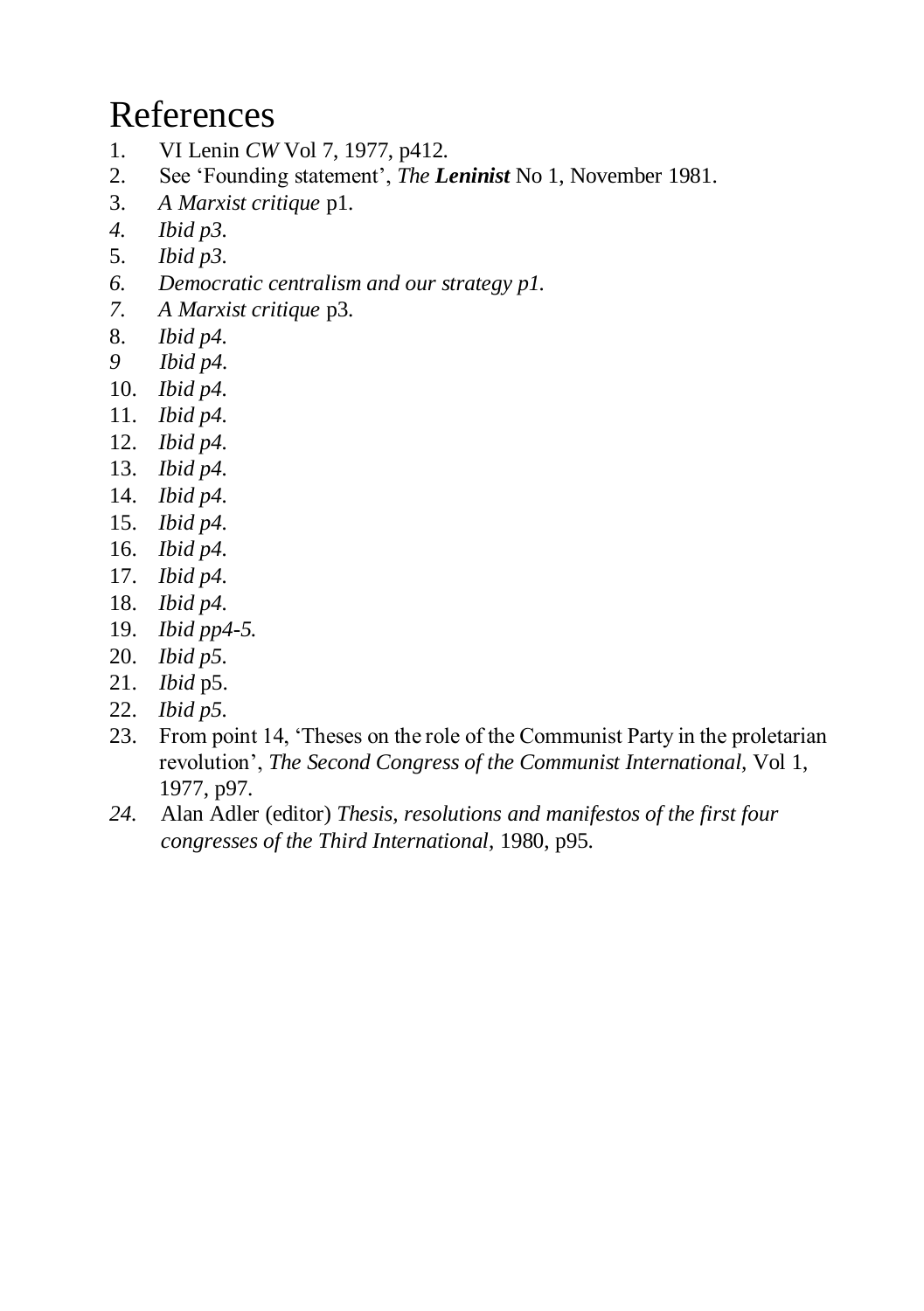- 25. *Democratic centralism and our strategy p1.*
- 26. *Ibid p1.*
- 27. *Building and strengthening the Communist Party p7.*
- 28. *Ibid p7.*
- 29. *Ibid p3.*
- 30. My emphasis, *Ibid p3.*
- 31. Alan Adler (editor) *Theses, resolutions and manifestos of the first four congresses of the Third International,* 1980, p236.
- 32. *Building and strengthening the Communist Party p5.*
- 33. *Ibid p5.*
- 34. *Ibid p5.*
- 35. *Ibid p5.*
- 36. *Ibid p2.*
- 37. *Ibid p9.*
- 38 VI Lenin *CW* Vol 7, 1977, *p394.*
- 39. *Resignation letter.*
- 40. *Ibid.*
- 41. J Conrad *Which Road?,* 1991, p60.
- 42. G Lukacs, 'Towards a methodology of the problem of organisation' in *History and class consciousness,* 1983, p295.
- 43. From point 14, 'Theses on the role *of* the Communist Party in the proletarian revolution', *The Second Congress of the Communist International,* Vol 1, *19*77*,* p97*.*
- *44.* C Silahtar *Party discipline,* 1979, p15.
- *45. Ibid* p16.
- *46.* VI Lenin *CW* Vol 10, 1977, pp5O2-3.
- *47. Ibid* p376.
- 48. VI Lenin *CW* Vol *4,* 1977, pp320-330.
- *49.* C Silahtar *Party discipline,* 1979, p54.
- 50. *Ibid p42.*
- 51. *Guidelines on the organisational structure of Communist Parties, on the methods and content of their work,* adopted at the 24th Session of the Third Congress of the Communist International, 12 July 1921, Prometheus Research Library, 1988, p31.
- 52. L. Trotsky *In defense of Marxism,* 1982, p66.
- 53. VI Lenin CWVol 19, 1977, p203.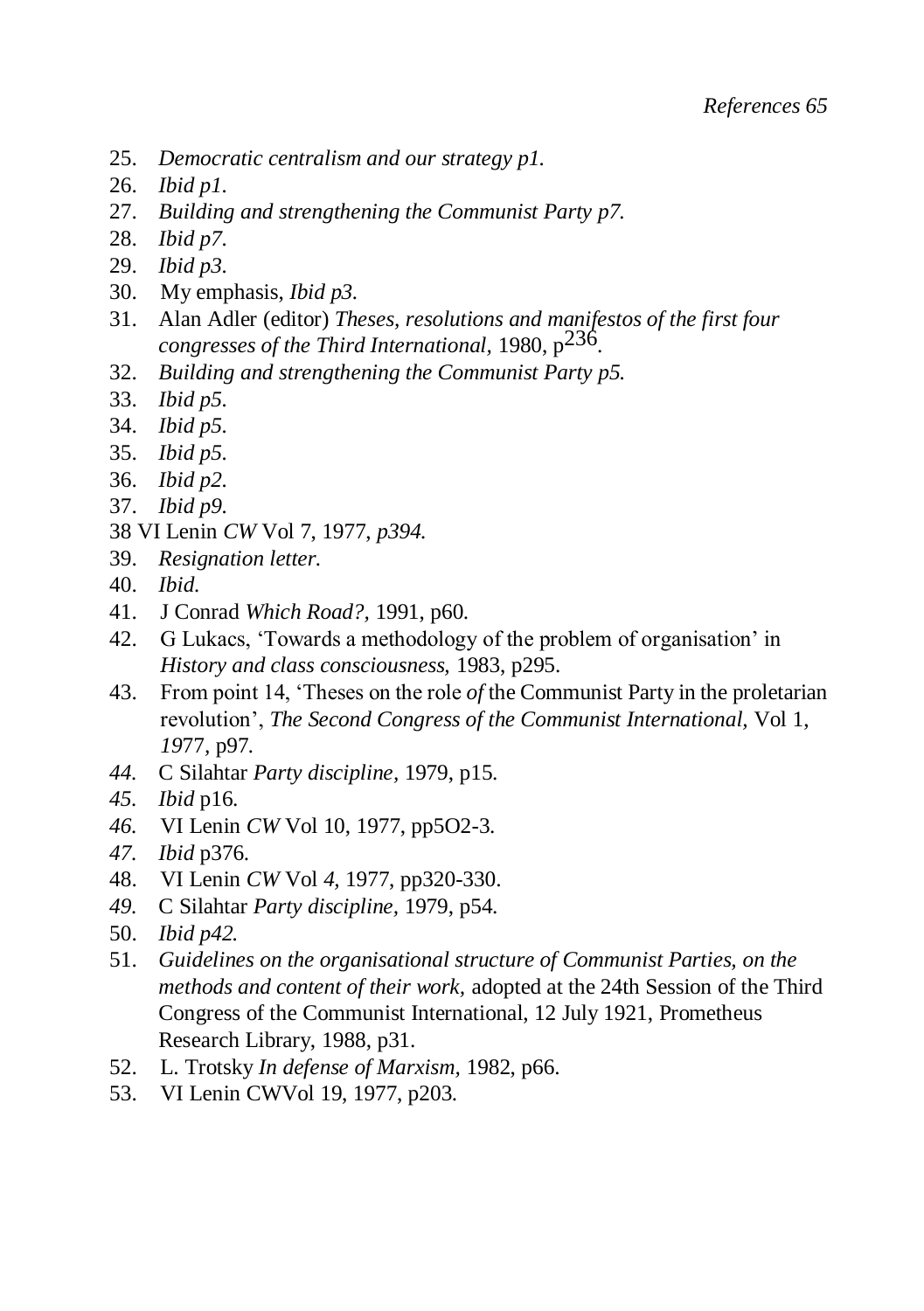## **Other titles from November Publications**

#### **WHICH ROAD? — Jack Conrad**

An extended critique of the 'revolutionary' reformist *British Road to Socialism,* the opportunist programme adopted by the CPGB in 1951 and which, in successive versions, expressed the rightward drift of 'official communism'. The final chapter shows how Militant Tendency is today following the same reformist path. *272 pages, £6.95*

**"... a comprehensive overview of** *The British Road to Socialism."* — *Fight racism! Fight imperialism!*

**"... a handbook for revolutionaries** ... **it shines a light on the politics needed for the 21st century."** — *The Leninist*

#### **FROM OCTOBER TO AUGUST — Jack Conrad**

Deals with the social roots and dynamics of the August 1991 counterrevolutionary tragedy in the USSR — the defeat of the 1917 October Revolution. Includes previously unpublished internal Communist Party discussion document on Stalin. Those who celebrated the death of communism spoke too soon. *280 pages, £6.95*

"... **an important contribution to the fight to build a party capable of leading new Octobers, of turning the world upside down again."** — *The Leninist*

**November Publications Ltd, BCM Box 928, London WC1N 3XX (071-431 313S)**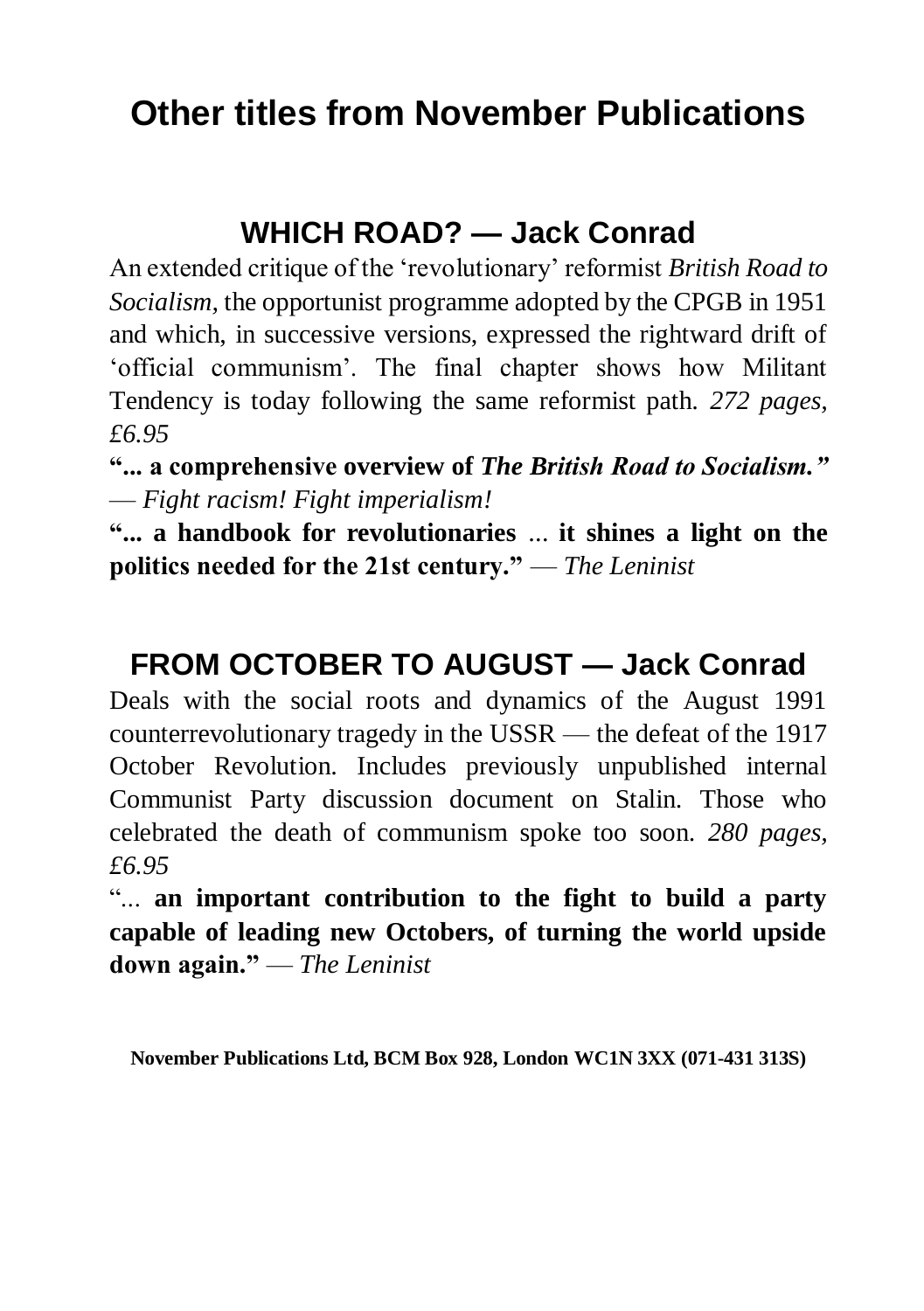## **Other titles from November Publications**

#### **IN THE ENEMY CAMP — Jack Conrad**

Marxists have always viewed parliamentary democracy as a sham. So why does the Communist Party of Great Britain think that standing in elections is "obligatory"? *In the Enemy Camp* examines the theory and practice of communist electoral and parliamentary work — from Russia's Bolsheviks and Menshevilcs to the Communist Party's campaign in the April 1992 general election in Britain. This book outlines the challenge communism presents to 'bourgeois democracy'. *142 pages, £4.95*

**"Jack Conrad makes a powerful case for a new, communist approach to parliamentary elections and parliament."** — *Daily Worker*

## **A PLAN FOR MINERS — CPGB pamphlet**

The CPGB used the Department of Trade and Industry's coal review to make the case for socialism and call for working class action against the government and the rotten system it serves. *24 pages, £1.00*

**"... aptly sub-titled an anti-submission"** — Arthur Scargill

**November Publications Ltd, BCM Box 928, London WC1N 3XX (071431 3135)**